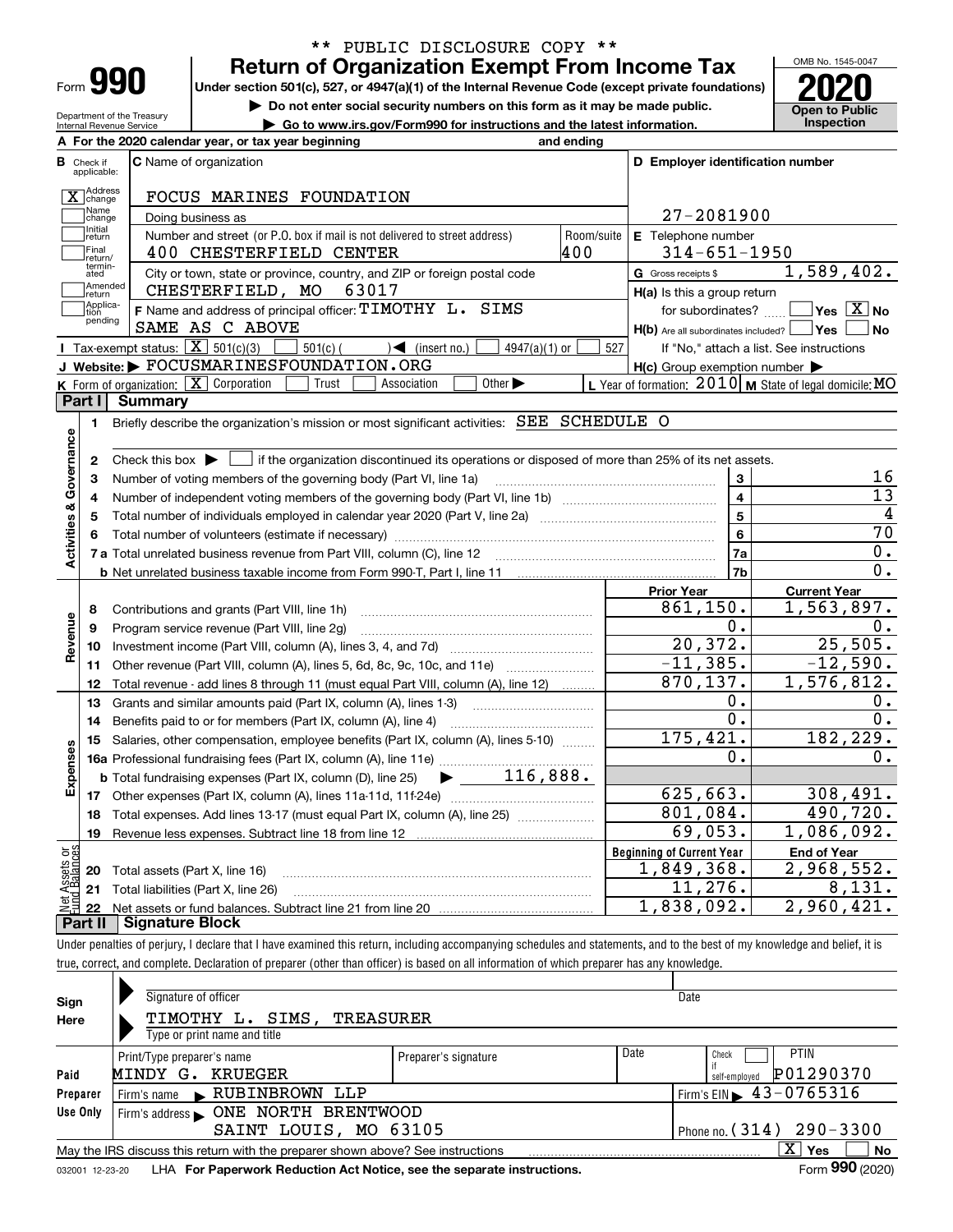| 1.<br>$\mathbf{2}$<br>3<br>4<br>4а<br>(Code:<br>4b<br>(Code: | Part III   Statement of Program Service Accomplishments<br>Briefly describe the organization's mission:<br>prior Form 990 or 990-EZ?<br>If "Yes," describe these new services on Schedule O.<br>If "Yes," describe these changes on Schedule O.<br>revenue, if any, for each program service reported.<br>SEE SCHEDULE O<br>MENTORING:<br>DURING EACH FOCUS PROGRAM, SELECT PARTICIPANTS FROM PREVIOUS COURSES<br>ARE BROUGHT ON SITE TO MENTOR AND ENCOURAGE CURRENT PARTICIPANTS. AT | $\overline{\phantom{a}}$ ) (Expenses \$<br>$\left($ Expenses \$ $\frac{1}{\sqrt{2\pi}}$ |                        |           | Did the organization undertake any significant program services during the year which were not listed on the | TO DEVELOP AND ADMINISTER PROGRAMS FOR WOUNDED WARRIORS WHICH WILL<br>ASSIST THEM IN THEIR TRANSITION FROM MILITARY TO CIVILIAN LIVES.<br>Did the organization cease conducting, or make significant changes in how it conducts, any program services?<br>Describe the organization's program service accomplishments for each of its three largest program services, as measured by expenses.<br>Section 501(c)(3) and 501(c)(4) organizations are required to report the amount of grants and allocations to others, the total expenses, and | $\overline{\mathbf{x}}$                         |
|--------------------------------------------------------------|----------------------------------------------------------------------------------------------------------------------------------------------------------------------------------------------------------------------------------------------------------------------------------------------------------------------------------------------------------------------------------------------------------------------------------------------------------------------------------------|-----------------------------------------------------------------------------------------|------------------------|-----------|--------------------------------------------------------------------------------------------------------------|------------------------------------------------------------------------------------------------------------------------------------------------------------------------------------------------------------------------------------------------------------------------------------------------------------------------------------------------------------------------------------------------------------------------------------------------------------------------------------------------------------------------------------------------|-------------------------------------------------|
|                                                              |                                                                                                                                                                                                                                                                                                                                                                                                                                                                                        |                                                                                         |                        |           |                                                                                                              |                                                                                                                                                                                                                                                                                                                                                                                                                                                                                                                                                |                                                 |
|                                                              |                                                                                                                                                                                                                                                                                                                                                                                                                                                                                        |                                                                                         |                        |           |                                                                                                              |                                                                                                                                                                                                                                                                                                                                                                                                                                                                                                                                                |                                                 |
|                                                              |                                                                                                                                                                                                                                                                                                                                                                                                                                                                                        |                                                                                         |                        |           |                                                                                                              |                                                                                                                                                                                                                                                                                                                                                                                                                                                                                                                                                |                                                 |
|                                                              |                                                                                                                                                                                                                                                                                                                                                                                                                                                                                        |                                                                                         |                        |           |                                                                                                              |                                                                                                                                                                                                                                                                                                                                                                                                                                                                                                                                                | $\exists$ Yes $\boxed{\text{X}}$ No             |
|                                                              |                                                                                                                                                                                                                                                                                                                                                                                                                                                                                        |                                                                                         |                        |           |                                                                                                              |                                                                                                                                                                                                                                                                                                                                                                                                                                                                                                                                                |                                                 |
|                                                              |                                                                                                                                                                                                                                                                                                                                                                                                                                                                                        |                                                                                         |                        |           |                                                                                                              |                                                                                                                                                                                                                                                                                                                                                                                                                                                                                                                                                |                                                 |
|                                                              |                                                                                                                                                                                                                                                                                                                                                                                                                                                                                        |                                                                                         |                        |           |                                                                                                              |                                                                                                                                                                                                                                                                                                                                                                                                                                                                                                                                                |                                                 |
|                                                              |                                                                                                                                                                                                                                                                                                                                                                                                                                                                                        |                                                                                         |                        |           |                                                                                                              |                                                                                                                                                                                                                                                                                                                                                                                                                                                                                                                                                | $\boxed{\phantom{1}}$ Yes $\boxed{\text{X}}$ No |
|                                                              |                                                                                                                                                                                                                                                                                                                                                                                                                                                                                        |                                                                                         |                        |           |                                                                                                              |                                                                                                                                                                                                                                                                                                                                                                                                                                                                                                                                                |                                                 |
|                                                              |                                                                                                                                                                                                                                                                                                                                                                                                                                                                                        |                                                                                         |                        |           |                                                                                                              |                                                                                                                                                                                                                                                                                                                                                                                                                                                                                                                                                |                                                 |
|                                                              |                                                                                                                                                                                                                                                                                                                                                                                                                                                                                        |                                                                                         |                        |           |                                                                                                              |                                                                                                                                                                                                                                                                                                                                                                                                                                                                                                                                                |                                                 |
|                                                              |                                                                                                                                                                                                                                                                                                                                                                                                                                                                                        |                                                                                         |                        |           |                                                                                                              |                                                                                                                                                                                                                                                                                                                                                                                                                                                                                                                                                |                                                 |
|                                                              |                                                                                                                                                                                                                                                                                                                                                                                                                                                                                        |                                                                                         |                        |           |                                                                                                              |                                                                                                                                                                                                                                                                                                                                                                                                                                                                                                                                                |                                                 |
|                                                              |                                                                                                                                                                                                                                                                                                                                                                                                                                                                                        |                                                                                         |                        |           |                                                                                                              |                                                                                                                                                                                                                                                                                                                                                                                                                                                                                                                                                |                                                 |
|                                                              |                                                                                                                                                                                                                                                                                                                                                                                                                                                                                        |                                                                                         |                        |           |                                                                                                              |                                                                                                                                                                                                                                                                                                                                                                                                                                                                                                                                                |                                                 |
|                                                              |                                                                                                                                                                                                                                                                                                                                                                                                                                                                                        |                                                                                         |                        |           |                                                                                                              |                                                                                                                                                                                                                                                                                                                                                                                                                                                                                                                                                |                                                 |
|                                                              |                                                                                                                                                                                                                                                                                                                                                                                                                                                                                        |                                                                                         |                        |           |                                                                                                              |                                                                                                                                                                                                                                                                                                                                                                                                                                                                                                                                                |                                                 |
|                                                              |                                                                                                                                                                                                                                                                                                                                                                                                                                                                                        |                                                                                         |                        |           |                                                                                                              |                                                                                                                                                                                                                                                                                                                                                                                                                                                                                                                                                |                                                 |
|                                                              |                                                                                                                                                                                                                                                                                                                                                                                                                                                                                        |                                                                                         |                        |           |                                                                                                              |                                                                                                                                                                                                                                                                                                                                                                                                                                                                                                                                                |                                                 |
|                                                              |                                                                                                                                                                                                                                                                                                                                                                                                                                                                                        |                                                                                         |                        |           |                                                                                                              |                                                                                                                                                                                                                                                                                                                                                                                                                                                                                                                                                |                                                 |
|                                                              |                                                                                                                                                                                                                                                                                                                                                                                                                                                                                        |                                                                                         |                        |           |                                                                                                              |                                                                                                                                                                                                                                                                                                                                                                                                                                                                                                                                                |                                                 |
|                                                              |                                                                                                                                                                                                                                                                                                                                                                                                                                                                                        |                                                                                         |                        |           |                                                                                                              |                                                                                                                                                                                                                                                                                                                                                                                                                                                                                                                                                |                                                 |
|                                                              |                                                                                                                                                                                                                                                                                                                                                                                                                                                                                        |                                                                                         |                        |           |                                                                                                              |                                                                                                                                                                                                                                                                                                                                                                                                                                                                                                                                                |                                                 |
|                                                              |                                                                                                                                                                                                                                                                                                                                                                                                                                                                                        |                                                                                         |                        |           |                                                                                                              |                                                                                                                                                                                                                                                                                                                                                                                                                                                                                                                                                |                                                 |
|                                                              |                                                                                                                                                                                                                                                                                                                                                                                                                                                                                        |                                                                                         |                        |           |                                                                                                              |                                                                                                                                                                                                                                                                                                                                                                                                                                                                                                                                                |                                                 |
|                                                              |                                                                                                                                                                                                                                                                                                                                                                                                                                                                                        |                                                                                         |                        |           |                                                                                                              |                                                                                                                                                                                                                                                                                                                                                                                                                                                                                                                                                |                                                 |
|                                                              |                                                                                                                                                                                                                                                                                                                                                                                                                                                                                        |                                                                                         |                        |           |                                                                                                              |                                                                                                                                                                                                                                                                                                                                                                                                                                                                                                                                                |                                                 |
|                                                              |                                                                                                                                                                                                                                                                                                                                                                                                                                                                                        |                                                                                         |                        |           |                                                                                                              |                                                                                                                                                                                                                                                                                                                                                                                                                                                                                                                                                |                                                 |
|                                                              |                                                                                                                                                                                                                                                                                                                                                                                                                                                                                        |                                                                                         |                        |           |                                                                                                              | THE CONCLUSION OF THE FOCUS COURSE, PARTICIPANTS ARE PAIRED WITH A                                                                                                                                                                                                                                                                                                                                                                                                                                                                             |                                                 |
|                                                              |                                                                                                                                                                                                                                                                                                                                                                                                                                                                                        |                                                                                         |                        |           |                                                                                                              | MENTOR(S) WHO PROVIDES CONTINUING, INDIVIDUALIZED SUPPORT. DURING 2020,                                                                                                                                                                                                                                                                                                                                                                                                                                                                        |                                                 |
|                                                              |                                                                                                                                                                                                                                                                                                                                                                                                                                                                                        |                                                                                         |                        |           |                                                                                                              | FOCUS EMPLOYED A FORMER MARINE ON AN HOURLY BASIS TO FACILITATE THE                                                                                                                                                                                                                                                                                                                                                                                                                                                                            |                                                 |
|                                                              | MENTORING PROCESS.                                                                                                                                                                                                                                                                                                                                                                                                                                                                     |                                                                                         |                        |           |                                                                                                              | AMONG SOME OF HER ENHANCEMENTS IS HER FACILITATION                                                                                                                                                                                                                                                                                                                                                                                                                                                                                             |                                                 |
|                                                              |                                                                                                                                                                                                                                                                                                                                                                                                                                                                                        |                                                                                         |                        |           |                                                                                                              | OF "REFOCUS" ZOOM SESSIONS WITH GRADUATES. FOCUS GRADUATES ALSO REACH                                                                                                                                                                                                                                                                                                                                                                                                                                                                          |                                                 |
|                                                              |                                                                                                                                                                                                                                                                                                                                                                                                                                                                                        |                                                                                         |                        |           |                                                                                                              | OUT TO PAST PARTICIPANTS IN TIMES OF NEED TO ASSIST THEM IN THEIR                                                                                                                                                                                                                                                                                                                                                                                                                                                                              |                                                 |
|                                                              |                                                                                                                                                                                                                                                                                                                                                                                                                                                                                        |                                                                                         |                        |           |                                                                                                              | JOURNEY FROM THE BATTLEFIELD TO CIVILIAN LIFE. THE MENTORING PROCESS IS                                                                                                                                                                                                                                                                                                                                                                                                                                                                        |                                                 |
|                                                              |                                                                                                                                                                                                                                                                                                                                                                                                                                                                                        |                                                                                         |                        |           |                                                                                                              | DYNAMIC, INTIMATE AND AN IMPORTANT ELEMENT OF THE ORGANIZATION.                                                                                                                                                                                                                                                                                                                                                                                                                                                                                |                                                 |
|                                                              |                                                                                                                                                                                                                                                                                                                                                                                                                                                                                        |                                                                                         |                        |           |                                                                                                              |                                                                                                                                                                                                                                                                                                                                                                                                                                                                                                                                                |                                                 |
| 4c                                                           |                                                                                                                                                                                                                                                                                                                                                                                                                                                                                        |                                                                                         |                        |           |                                                                                                              |                                                                                                                                                                                                                                                                                                                                                                                                                                                                                                                                                |                                                 |
|                                                              |                                                                                                                                                                                                                                                                                                                                                                                                                                                                                        |                                                                                         |                        |           |                                                                                                              |                                                                                                                                                                                                                                                                                                                                                                                                                                                                                                                                                |                                                 |
|                                                              |                                                                                                                                                                                                                                                                                                                                                                                                                                                                                        |                                                                                         |                        |           |                                                                                                              |                                                                                                                                                                                                                                                                                                                                                                                                                                                                                                                                                |                                                 |
|                                                              |                                                                                                                                                                                                                                                                                                                                                                                                                                                                                        |                                                                                         |                        |           |                                                                                                              |                                                                                                                                                                                                                                                                                                                                                                                                                                                                                                                                                |                                                 |
|                                                              |                                                                                                                                                                                                                                                                                                                                                                                                                                                                                        |                                                                                         |                        |           |                                                                                                              |                                                                                                                                                                                                                                                                                                                                                                                                                                                                                                                                                |                                                 |
|                                                              |                                                                                                                                                                                                                                                                                                                                                                                                                                                                                        |                                                                                         |                        |           |                                                                                                              |                                                                                                                                                                                                                                                                                                                                                                                                                                                                                                                                                |                                                 |
|                                                              |                                                                                                                                                                                                                                                                                                                                                                                                                                                                                        |                                                                                         |                        |           |                                                                                                              |                                                                                                                                                                                                                                                                                                                                                                                                                                                                                                                                                |                                                 |
|                                                              |                                                                                                                                                                                                                                                                                                                                                                                                                                                                                        |                                                                                         |                        |           |                                                                                                              |                                                                                                                                                                                                                                                                                                                                                                                                                                                                                                                                                |                                                 |
|                                                              |                                                                                                                                                                                                                                                                                                                                                                                                                                                                                        |                                                                                         |                        |           |                                                                                                              |                                                                                                                                                                                                                                                                                                                                                                                                                                                                                                                                                |                                                 |
|                                                              |                                                                                                                                                                                                                                                                                                                                                                                                                                                                                        |                                                                                         |                        |           |                                                                                                              |                                                                                                                                                                                                                                                                                                                                                                                                                                                                                                                                                |                                                 |
|                                                              |                                                                                                                                                                                                                                                                                                                                                                                                                                                                                        |                                                                                         |                        |           |                                                                                                              |                                                                                                                                                                                                                                                                                                                                                                                                                                                                                                                                                |                                                 |
|                                                              |                                                                                                                                                                                                                                                                                                                                                                                                                                                                                        |                                                                                         |                        |           |                                                                                                              |                                                                                                                                                                                                                                                                                                                                                                                                                                                                                                                                                |                                                 |
|                                                              | 4d Other program services (Describe on Schedule O.)                                                                                                                                                                                                                                                                                                                                                                                                                                    |                                                                                         |                        |           |                                                                                                              |                                                                                                                                                                                                                                                                                                                                                                                                                                                                                                                                                |                                                 |
|                                                              | (Expenses \$                                                                                                                                                                                                                                                                                                                                                                                                                                                                           |                                                                                         | including grants of \$ |           | ) (Revenue \$                                                                                                |                                                                                                                                                                                                                                                                                                                                                                                                                                                                                                                                                |                                                 |
| 4e                                                           |                                                                                                                                                                                                                                                                                                                                                                                                                                                                                        |                                                                                         |                        | 328, 547. |                                                                                                              |                                                                                                                                                                                                                                                                                                                                                                                                                                                                                                                                                |                                                 |
|                                                              |                                                                                                                                                                                                                                                                                                                                                                                                                                                                                        | Total program service expenses                                                          |                        |           |                                                                                                              |                                                                                                                                                                                                                                                                                                                                                                                                                                                                                                                                                | Form 990 (2020)                                 |
| 032002 12-23-20                                              |                                                                                                                                                                                                                                                                                                                                                                                                                                                                                        |                                                                                         |                        |           |                                                                                                              | SEE SCHEDULE O FOR CONTINUATION(S)                                                                                                                                                                                                                                                                                                                                                                                                                                                                                                             |                                                 |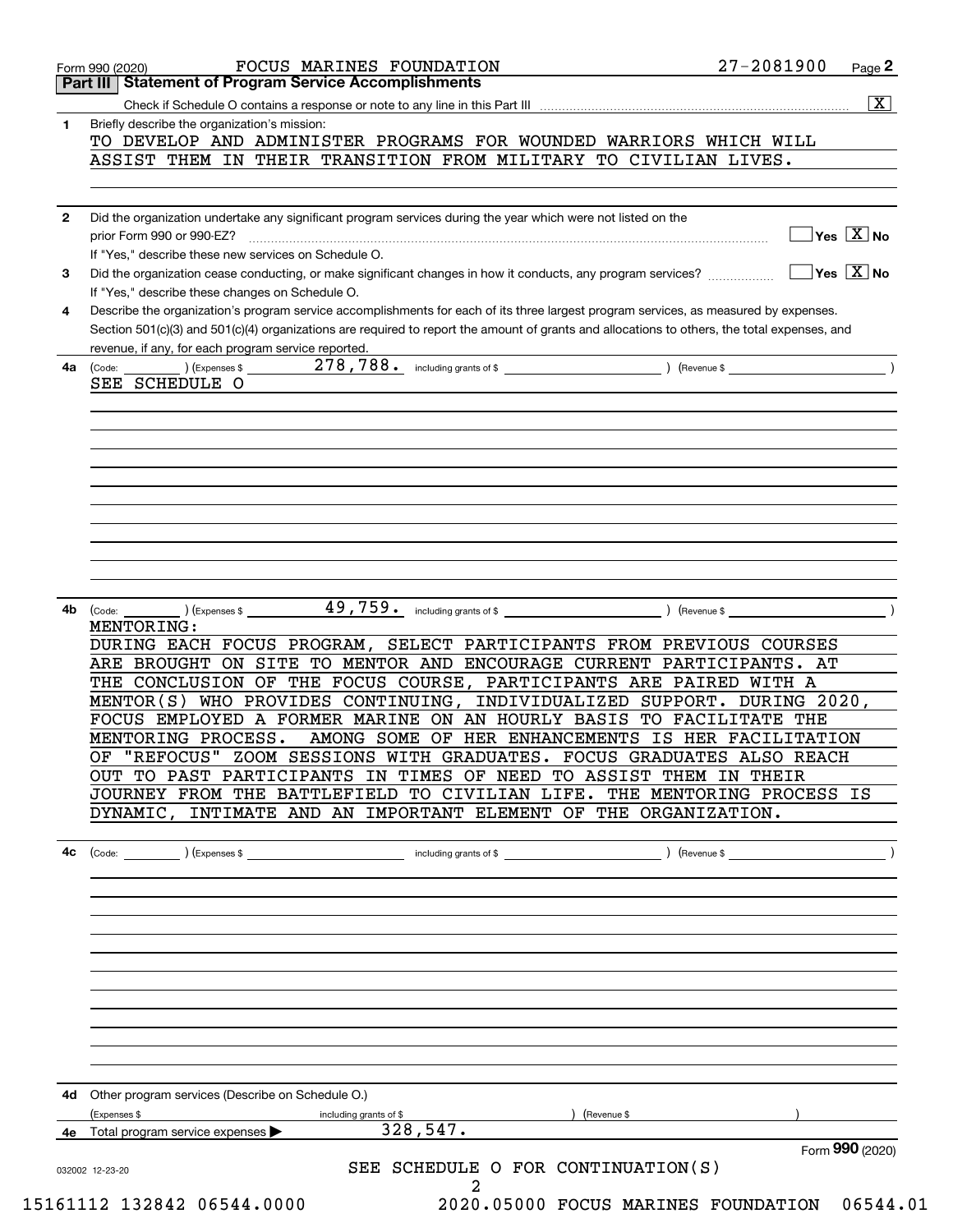|  | Form 990 (2020) |
|--|-----------------|

|     |                                                                                                                                       |                 |             | Yes   No        |
|-----|---------------------------------------------------------------------------------------------------------------------------------------|-----------------|-------------|-----------------|
| 1.  | Is the organization described in section $501(c)(3)$ or $4947(a)(1)$ (other than a private foundation)?                               |                 |             |                 |
|     |                                                                                                                                       | 1.              | X           |                 |
| 2   |                                                                                                                                       | $\overline{2}$  | $\mathbf X$ |                 |
| 3   | Did the organization engage in direct or indirect political campaign activities on behalf of or in opposition to candidates for       |                 |             |                 |
|     |                                                                                                                                       | 3               |             | x               |
| 4   | Section 501(c)(3) organizations. Did the organization engage in lobbying activities, or have a section 501(h) election in effect      |                 |             |                 |
|     |                                                                                                                                       | 4               |             | x               |
| 5   | Is the organization a section 501(c)(4), 501(c)(5), or 501(c)(6) organization that receives membership dues, assessments, or          |                 |             |                 |
|     |                                                                                                                                       | 5               |             | x               |
| 6   | Did the organization maintain any donor advised funds or any similar funds or accounts for which donors have the right to             |                 |             |                 |
|     | provide advice on the distribution or investment of amounts in such funds or accounts? If "Yes," complete Schedule D, Part I          | 6               |             | x               |
| 7   | Did the organization receive or hold a conservation easement, including easements to preserve open space,                             |                 |             |                 |
|     |                                                                                                                                       | $\overline{7}$  |             | x               |
| 8   | Did the organization maintain collections of works of art, historical treasures, or other similar assets? If "Yes," complete          |                 |             |                 |
|     |                                                                                                                                       | 8               |             | x               |
| 9   | Did the organization report an amount in Part X, line 21, for escrow or custodial account liability, serve as a custodian for         |                 |             |                 |
|     | amounts not listed in Part X; or provide credit counseling, debt management, credit repair, or debt negotiation services?             |                 |             |                 |
|     |                                                                                                                                       | 9               |             | x               |
| 10  | Did the organization, directly or through a related organization, hold assets in donor-restricted endowments                          |                 |             |                 |
|     |                                                                                                                                       | 10              |             | x               |
| 11  | If the organization's answer to any of the following questions is "Yes," then complete Schedule D, Parts VI, VII, VIII, IX, or X      |                 |             |                 |
|     | as applicable.                                                                                                                        |                 |             |                 |
|     | a Did the organization report an amount for land, buildings, and equipment in Part X, line 10? If "Yes," complete Schedule D,         |                 | X           |                 |
|     |                                                                                                                                       | 11a             |             |                 |
|     | <b>b</b> Did the organization report an amount for investments - other securities in Part X, line 12, that is 5% or more of its total | 11 <sub>b</sub> |             | x               |
|     | c Did the organization report an amount for investments - program related in Part X, line 13, that is 5% or more of its total         |                 |             |                 |
|     |                                                                                                                                       | 11c             |             | x               |
|     | d Did the organization report an amount for other assets in Part X, line 15, that is 5% or more of its total assets reported in       |                 |             |                 |
|     |                                                                                                                                       | <b>11d</b>      |             | x               |
|     | e Did the organization report an amount for other liabilities in Part X, line 25? If "Yes," complete Schedule D, Part X               | <b>11e</b>      |             | $\mathbf{x}$    |
| f   | Did the organization's separate or consolidated financial statements for the tax year include a footnote that addresses               |                 |             |                 |
|     | the organization's liability for uncertain tax positions under FIN 48 (ASC 740)? If "Yes," complete Schedule D, Part X                | 11f             |             | x               |
|     | 12a Did the organization obtain separate, independent audited financial statements for the tax year? If "Yes," complete               |                 |             |                 |
|     |                                                                                                                                       | 12a             |             | x               |
|     | <b>b</b> Was the organization included in consolidated, independent audited financial statements for the tax year?                    |                 |             |                 |
|     | If "Yes," and if the organization answered "No" to line 12a, then completing Schedule D, Parts XI and XII is optional                 | סצר             |             | Χ               |
| 13  |                                                                                                                                       | 13              |             | X               |
| 14a | Did the organization maintain an office, employees, or agents outside of the United States?                                           | 14a             |             | X               |
|     | <b>b</b> Did the organization have aggregate revenues or expenses of more than \$10,000 from grantmaking, fundraising, business,      |                 |             |                 |
|     | investment, and program service activities outside the United States, or aggregate foreign investments valued at \$100,000            |                 |             |                 |
|     |                                                                                                                                       | 14b             |             | x               |
| 15  | Did the organization report on Part IX, column (A), line 3, more than \$5,000 of grants or other assistance to or for any             |                 |             |                 |
|     |                                                                                                                                       | 15              |             | x               |
| 16  | Did the organization report on Part IX, column (A), line 3, more than \$5,000 of aggregate grants or other assistance to              |                 |             |                 |
|     |                                                                                                                                       | 16              |             | x               |
| 17  | Did the organization report a total of more than \$15,000 of expenses for professional fundraising services on Part IX,               |                 |             |                 |
|     |                                                                                                                                       | 17              |             | x               |
| 18  | Did the organization report more than \$15,000 total of fundraising event gross income and contributions on Part VIII, lines          |                 |             |                 |
|     |                                                                                                                                       | 18              |             | x               |
| 19  | Did the organization report more than \$15,000 of gross income from gaming activities on Part VIII, line 9a? If "Yes."                |                 |             |                 |
|     |                                                                                                                                       | 19              |             | x               |
|     |                                                                                                                                       | 20a             |             | X               |
|     | b If "Yes" to line 20a, did the organization attach a copy of its audited financial statements to this return?                        | 20 <sub>b</sub> |             |                 |
| 21  | Did the organization report more than \$5,000 of grants or other assistance to any domestic organization or                           |                 |             | x               |
|     |                                                                                                                                       | 21              |             | Form 990 (2020) |
|     | 032003 12-23-20                                                                                                                       |                 |             |                 |

032003 12-23-20

3 15161112 132842 06544.0000 2020.05000 FOCUS MARINES FOUNDATION 06544.01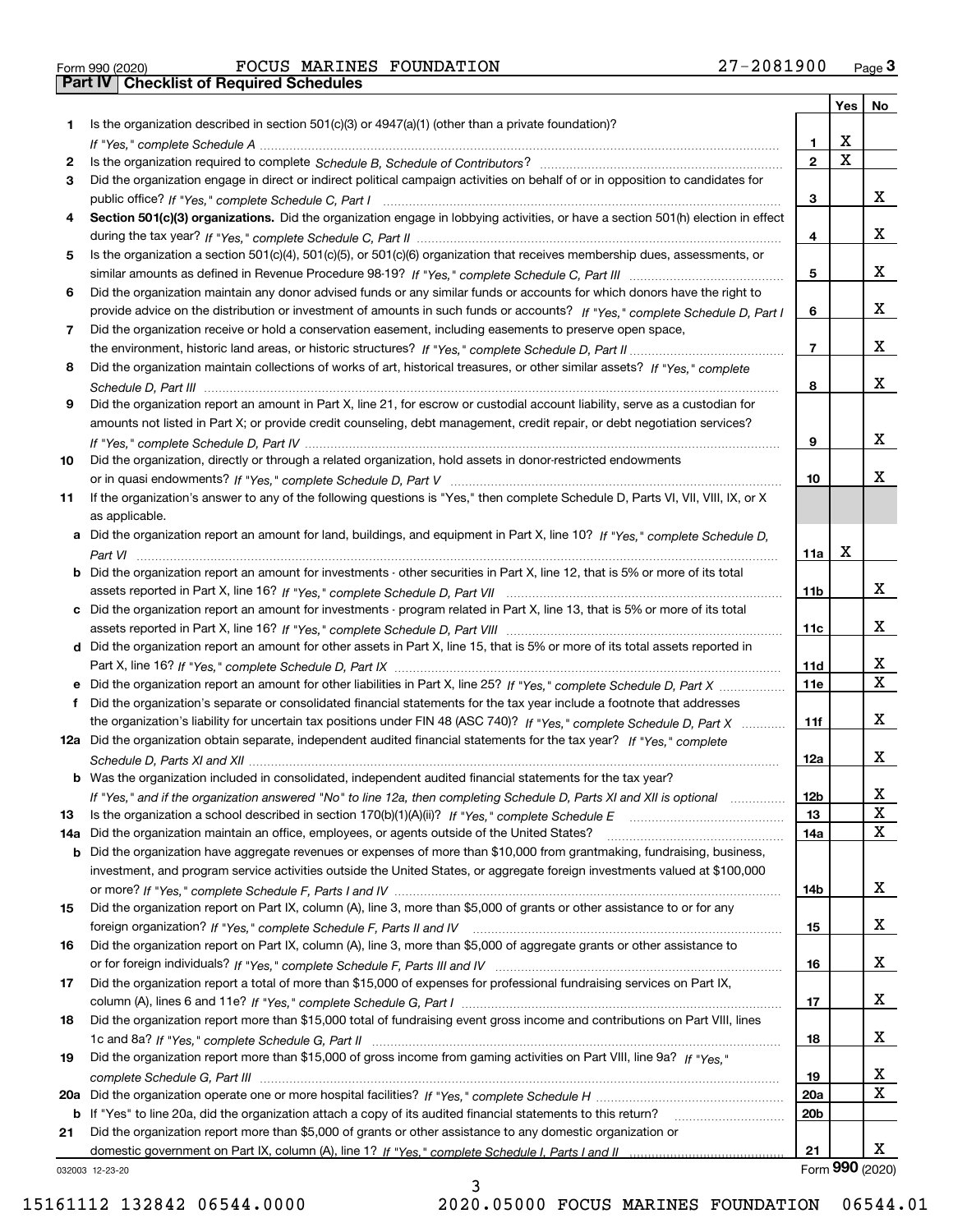|  | Form 990 (2020) |
|--|-----------------|
|  |                 |

*(continued)*

|               |                                                                                                                              |                 | Yes | No.              |
|---------------|------------------------------------------------------------------------------------------------------------------------------|-----------------|-----|------------------|
| 22            | Did the organization report more than \$5,000 of grants or other assistance to or for domestic individuals on                |                 |     |                  |
|               |                                                                                                                              | 22              |     | х                |
| 23            | Did the organization answer "Yes" to Part VII, Section A, line 3, 4, or 5 about compensation of the organization's current   |                 |     |                  |
|               | and former officers, directors, trustees, key employees, and highest compensated employees? If "Yes," complete               |                 |     |                  |
|               |                                                                                                                              | 23              |     | х                |
|               | 24a Did the organization have a tax-exempt bond issue with an outstanding principal amount of more than \$100,000 as of the  |                 |     |                  |
|               | last day of the year, that was issued after December 31, 2002? If "Yes," answer lines 24b through 24d and complete           |                 |     |                  |
|               |                                                                                                                              | 24a             |     | x                |
|               | b Did the organization invest any proceeds of tax-exempt bonds beyond a temporary period exception?                          | 24b             |     |                  |
|               | c Did the organization maintain an escrow account other than a refunding escrow at any time during the year to defease       |                 |     |                  |
|               |                                                                                                                              | 24c             |     |                  |
|               |                                                                                                                              | 24d             |     |                  |
|               | 25a Section 501(c)(3), 501(c)(4), and 501(c)(29) organizations. Did the organization engage in an excess benefit             |                 |     |                  |
|               |                                                                                                                              | 25a             |     | х                |
|               | b Is the organization aware that it engaged in an excess benefit transaction with a disqualified person in a prior year, and |                 |     |                  |
|               | that the transaction has not been reported on any of the organization's prior Forms 990 or 990-EZ? If "Yes," complete        |                 |     |                  |
|               | Schedule L, Part I                                                                                                           | 25 <sub>b</sub> |     | х                |
| 26            | Did the organization report any amount on Part X, line 5 or 22, for receivables from or payables to any current              |                 |     |                  |
|               | or former officer, director, trustee, key employee, creator or founder, substantial contributor, or 35%                      |                 |     |                  |
|               |                                                                                                                              | 26              |     | х                |
| 27            | Did the organization provide a grant or other assistance to any current or former officer, director, trustee, key employee,  |                 |     |                  |
|               |                                                                                                                              |                 |     |                  |
|               | creator or founder, substantial contributor or employee thereof, a grant selection committee member, or to a 35% controlled  | 27              |     | х                |
|               | entity (including an employee thereof) or family member of any of these persons? If "Yes," complete Schedule L, Part III     |                 |     |                  |
| 28            | Was the organization a party to a business transaction with one of the following parties (see Schedule L, Part IV            |                 |     |                  |
|               | instructions, for applicable filing thresholds, conditions, and exceptions):                                                 |                 |     |                  |
|               | a A current or former officer, director, trustee, key employee, creator or founder, or substantial contributor? If           |                 |     |                  |
|               |                                                                                                                              | 28a             |     | X<br>$\mathbf X$ |
|               |                                                                                                                              | 28b             |     |                  |
|               | c A 35% controlled entity of one or more individuals and/or organizations described in lines 28a or 28b? If                  |                 |     |                  |
|               |                                                                                                                              | 28c             |     | х                |
| 29            |                                                                                                                              | 29              | x   |                  |
| 30            | Did the organization receive contributions of art, historical treasures, or other similar assets, or qualified conservation  |                 |     |                  |
|               |                                                                                                                              | 30              |     | X                |
| 31            | Did the organization liquidate, terminate, or dissolve and cease operations? If "Yes," complete Schedule N, Part I           | 31              |     | $\mathbf x$      |
| 32            | Did the organization sell, exchange, dispose of, or transfer more than 25% of its net assets? If "Yes," complete             |                 |     |                  |
|               | Schedule N, Part II                                                                                                          | 32              |     | х                |
| 33            | Did the organization own 100% of an entity disregarded as separate from the organization under Regulations                   |                 |     |                  |
|               |                                                                                                                              | 33              |     | х                |
| 34            | Was the organization related to any tax-exempt or taxable entity? If "Yes," complete Schedule R, Part II, III, or IV, and    |                 |     |                  |
|               |                                                                                                                              | 34              |     | x                |
|               | 35a Did the organization have a controlled entity within the meaning of section 512(b)(13)?                                  | 35a             |     | X                |
|               | b If "Yes" to line 35a, did the organization receive any payment from or engage in any transaction with a controlled entity  |                 |     |                  |
|               |                                                                                                                              | 35 <sub>b</sub> |     |                  |
| 36            | Section 501(c)(3) organizations. Did the organization make any transfers to an exempt non-charitable related organization?   |                 |     |                  |
|               |                                                                                                                              | 36              |     | X                |
| 37            | Did the organization conduct more than 5% of its activities through an entity that is not a related organization             |                 |     |                  |
|               | and that is treated as a partnership for federal income tax purposes? If "Yes," complete Schedule R, Part VI                 | 37              |     | x                |
| 38            | Did the organization complete Schedule O and provide explanations in Schedule O for Part VI, lines 11b and 19?               |                 |     |                  |
|               | Note: All Form 990 filers are required to complete Schedule O                                                                | 38              | х   |                  |
| <b>Part V</b> | <b>Statements Regarding Other IRS Filings and Tax Compliance</b>                                                             |                 |     |                  |
|               | Check if Schedule O contains a response or note to any line in this Part V                                                   |                 |     |                  |
|               |                                                                                                                              |                 | Yes | No               |
|               | 14<br><b>1a</b> Enter the number reported in Box 3 of Form 1096. Enter -0- if not applicable <i>manumumumum</i><br>1a        |                 |     |                  |
|               | 0<br>1b                                                                                                                      |                 |     |                  |
|               | c Did the organization comply with backup withholding rules for reportable payments to vendors and reportable gaming         |                 |     |                  |
|               | (gambling) winnings to prize winners?                                                                                        | 1c              |     |                  |
|               | 032004 12-23-20                                                                                                              |                 |     | Form 990 (2020)  |
|               | 4                                                                                                                            |                 |     |                  |

15161112 132842 06544.0000 2020.05000 FOCUS MARINES FOUNDATION 06544.01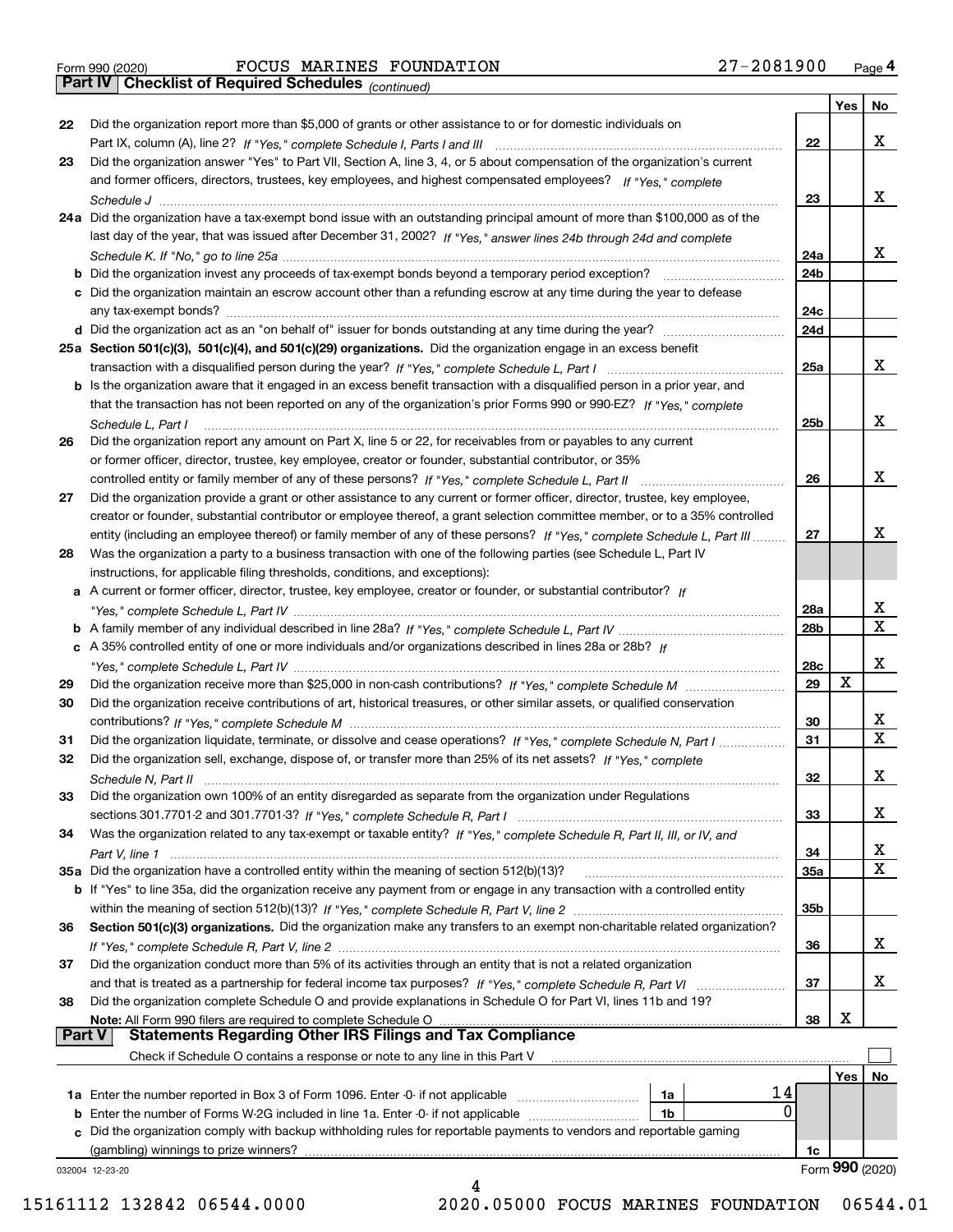| Part V | 27-2081900<br>FOCUS MARINES FOUNDATION<br>Form 990 (2020)<br>Statements Regarding Other IRS Filings and Tax Compliance (continued)                                                           |                |            | Page $5$      |  |  |  |  |
|--------|----------------------------------------------------------------------------------------------------------------------------------------------------------------------------------------------|----------------|------------|---------------|--|--|--|--|
|        |                                                                                                                                                                                              |                | <b>Yes</b> | No            |  |  |  |  |
|        | 2a Enter the number of employees reported on Form W-3, Transmittal of Wage and Tax Statements,                                                                                               |                |            |               |  |  |  |  |
|        | 4<br>filed for the calendar year ending with or within the year covered by this return <i>manumumumum</i><br>2a                                                                              |                |            |               |  |  |  |  |
|        |                                                                                                                                                                                              | 2 <sub>b</sub> |            | х             |  |  |  |  |
|        | Note: If the sum of lines 1a and 2a is greater than 250, you may be required to $e$ -file (see instructions) <i>marrouum</i> manu-                                                           |                |            |               |  |  |  |  |
|        | 3a Did the organization have unrelated business gross income of \$1,000 or more during the year?                                                                                             | 3a             |            | х             |  |  |  |  |
|        | b If "Yes," has it filed a Form 990-T for this year? If "No" to line 3b, provide an explanation on Schedule O                                                                                | 3b             |            |               |  |  |  |  |
|        | 4a At any time during the calendar year, did the organization have an interest in, or a signature or other authority over, a                                                                 |                |            |               |  |  |  |  |
|        |                                                                                                                                                                                              | 4a             |            | х             |  |  |  |  |
|        | <b>b</b> If "Yes," enter the name of the foreign country $\blacktriangleright$                                                                                                               |                |            |               |  |  |  |  |
|        | See instructions for filing requirements for FinCEN Form 114, Report of Foreign Bank and Financial Accounts (FBAR).                                                                          |                |            |               |  |  |  |  |
|        | 5a Was the organization a party to a prohibited tax shelter transaction at any time during the tax year?                                                                                     | 5a             |            | х             |  |  |  |  |
| b      |                                                                                                                                                                                              | 5 <sub>b</sub> |            | X             |  |  |  |  |
| с      |                                                                                                                                                                                              | 5c             |            |               |  |  |  |  |
|        | 6a Does the organization have annual gross receipts that are normally greater than \$100,000, and did the organization solicit                                                               |                |            |               |  |  |  |  |
|        | any contributions that were not tax deductible as charitable contributions?                                                                                                                  | 6a             |            | x             |  |  |  |  |
|        | b If "Yes," did the organization include with every solicitation an express statement that such contributions or gifts                                                                       |                |            |               |  |  |  |  |
|        | were not tax deductible?                                                                                                                                                                     | 6b             |            |               |  |  |  |  |
| 7      | Organizations that may receive deductible contributions under section 170(c).                                                                                                                |                |            |               |  |  |  |  |
| а      | Did the organization receive a payment in excess of \$75 made partly as a contribution and partly for goods and services provided to the payor?                                              | 7a             |            | х             |  |  |  |  |
| b      | If "Yes," did the organization notify the donor of the value of the goods or services provided?                                                                                              | 7b             |            |               |  |  |  |  |
| с      | Did the organization sell, exchange, or otherwise dispose of tangible personal property for which it was required                                                                            |                |            |               |  |  |  |  |
|        | to file Form 8282?                                                                                                                                                                           | 7c             |            | х             |  |  |  |  |
| d      | 7d<br>If "Yes," indicate the number of Forms 8282 filed during the year                                                                                                                      | 7e             |            | x             |  |  |  |  |
| е      | Did the organization receive any funds, directly or indirectly, to pay premiums on a personal benefit contract?                                                                              |                |            |               |  |  |  |  |
|        | Did the organization, during the year, pay premiums, directly or indirectly, on a personal benefit contract?<br>f                                                                            |                |            |               |  |  |  |  |
| g      | If the organization received a contribution of qualified intellectual property, did the organization file Form 8899 as required?                                                             |                |            |               |  |  |  |  |
|        | If the organization received a contribution of cars, boats, airplanes, or other vehicles, did the organization file a Form 1098-C?<br>h                                                      |                |            |               |  |  |  |  |
| 8      | Sponsoring organizations maintaining donor advised funds. Did a donor advised fund maintained by the                                                                                         |                |            |               |  |  |  |  |
|        | sponsoring organization have excess business holdings at any time during the year?                                                                                                           | 8              |            |               |  |  |  |  |
| 9      | Sponsoring organizations maintaining donor advised funds.                                                                                                                                    | 9а             |            |               |  |  |  |  |
| b      | Did the sponsoring organization make any taxable distributions under section 4966?<br>а<br>Did the sponsoring organization make a distribution to a donor, donor advisor, or related person? |                |            |               |  |  |  |  |
| 10     | Section 501(c)(7) organizations. Enter:                                                                                                                                                      | 9b             |            |               |  |  |  |  |
|        | a Initiation fees and capital contributions included on Part VIII, line 12<br>10a                                                                                                            |                |            |               |  |  |  |  |
|        | <b>b</b> Gross receipts, included on Form 990, Part VIII, line 12, for public use of club facilities<br>10 <sub>b</sub>                                                                      |                |            |               |  |  |  |  |
| 11     | Section 501(c)(12) organizations. Enter:                                                                                                                                                     |                |            |               |  |  |  |  |
| а      | 11a                                                                                                                                                                                          |                |            |               |  |  |  |  |
| b      | Gross income from other sources (Do not net amounts due or paid to other sources against                                                                                                     |                |            |               |  |  |  |  |
|        | 11b                                                                                                                                                                                          |                |            |               |  |  |  |  |
|        | 12a Section 4947(a)(1) non-exempt charitable trusts. Is the organization filing Form 990 in lieu of Form 1041?                                                                               | 12a            |            |               |  |  |  |  |
| b      | If "Yes," enter the amount of tax-exempt interest received or accrued during the year<br>12 <sub>b</sub>                                                                                     |                |            |               |  |  |  |  |
| 13     | Section 501(c)(29) qualified nonprofit health insurance issuers.                                                                                                                             |                |            |               |  |  |  |  |
| а      |                                                                                                                                                                                              | 13a            |            |               |  |  |  |  |
|        | Note: See the instructions for additional information the organization must report on Schedule O.                                                                                            |                |            |               |  |  |  |  |
| b      | Enter the amount of reserves the organization is required to maintain by the states in which the                                                                                             |                |            |               |  |  |  |  |
|        | 13 <sub>b</sub>                                                                                                                                                                              |                |            |               |  |  |  |  |
| c      | 13 <sub>c</sub>                                                                                                                                                                              |                |            |               |  |  |  |  |
| 14a    | Did the organization receive any payments for indoor tanning services during the tax year?                                                                                                   | 14a            |            | х             |  |  |  |  |
| b      |                                                                                                                                                                                              | 14b            |            |               |  |  |  |  |
| 15     | Is the organization subject to the section 4960 tax on payment(s) of more than \$1,000,000 in remuneration or                                                                                |                |            |               |  |  |  |  |
|        |                                                                                                                                                                                              | 15             |            | х             |  |  |  |  |
|        | If "Yes," see instructions and file Form 4720, Schedule N.                                                                                                                                   |                |            |               |  |  |  |  |
| 16     | Is the organization an educational institution subject to the section 4968 excise tax on net investment income?<br>.                                                                         | 16             |            | х             |  |  |  |  |
|        | If "Yes," complete Form 4720, Schedule O.                                                                                                                                                    |                |            | $\mathbf{QQ}$ |  |  |  |  |

5

Form (2020) **990**

032005 12-23-20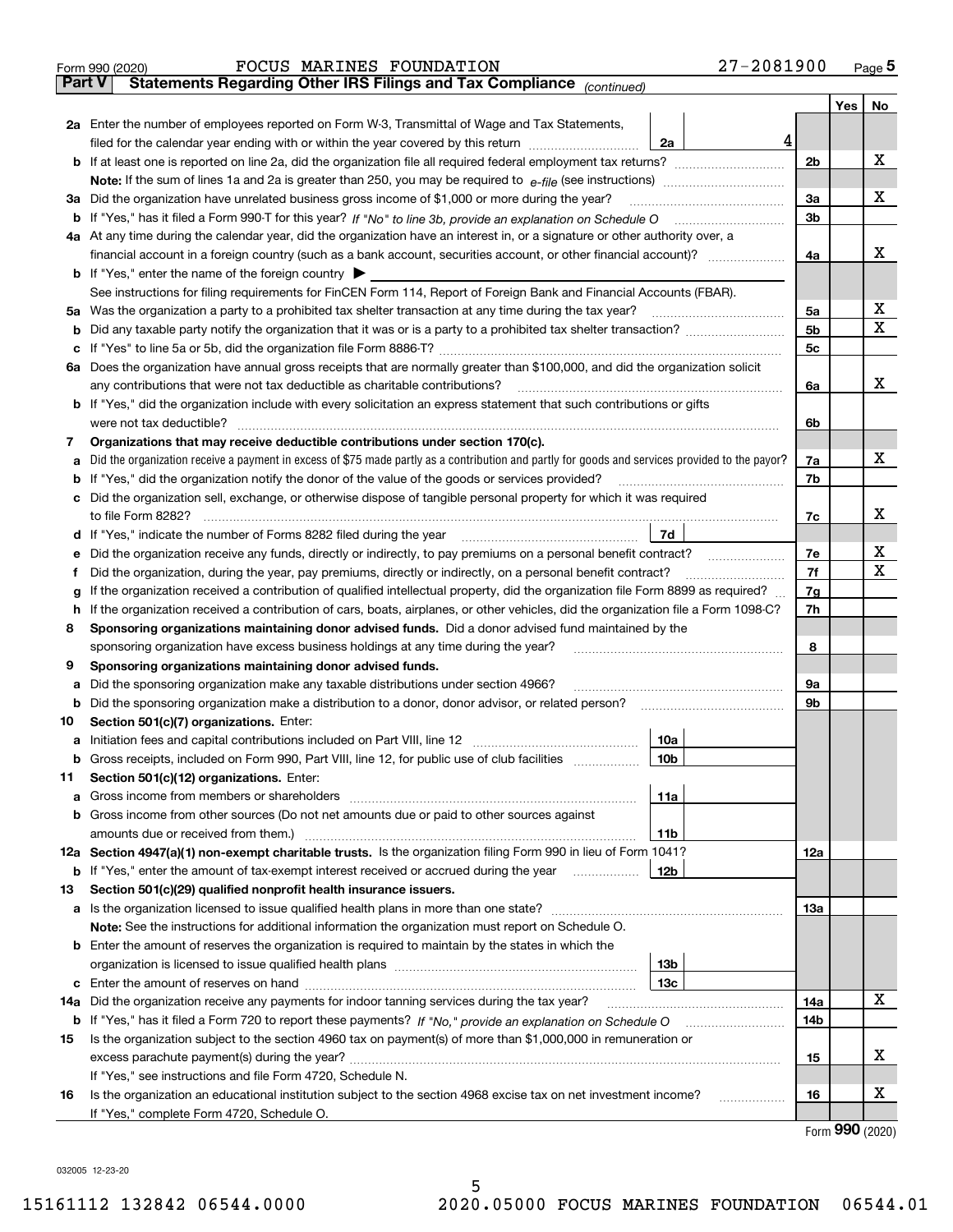|  | Form 990 (2020) |
|--|-----------------|
|  |                 |

### FOCUS MARINES FOUNDATION 27-2081900

*For each "Yes" response to lines 2 through 7b below, and for a "No" response to line 8a, 8b, or 10b below, describe the circumstances, processes, or changes on Schedule O. See instructions.* Form 990 (2020) **FOCUS MARINES FOUNDATION** 27 – 2081900 Page 6<br>**Part VI Governance, Management, and Disclosure** For each "Yes" response to lines 2 through 7b below, and for a "No" response Check if Schedule O contains a response or note to any line in this Part VI

|                 |                                                                                                                                                                               |    |       |    |                 | Yes             | No                      |  |  |
|-----------------|-------------------------------------------------------------------------------------------------------------------------------------------------------------------------------|----|-------|----|-----------------|-----------------|-------------------------|--|--|
|                 | <b>1a</b> Enter the number of voting members of the governing body at the end of the tax year                                                                                 | 1a |       | 16 |                 |                 |                         |  |  |
|                 | If there are material differences in voting rights among members of the governing body, or if the governing                                                                   |    |       |    |                 |                 |                         |  |  |
|                 | body delegated broad authority to an executive committee or similar committee, explain on Schedule O.                                                                         |    |       |    |                 |                 |                         |  |  |
|                 |                                                                                                                                                                               | 1b |       | 13 |                 |                 |                         |  |  |
| $\mathbf{2}$    | Did any officer, director, trustee, or key employee have a family relationship or a business relationship with any other                                                      |    |       |    |                 |                 |                         |  |  |
|                 | officer, director, trustee, or key employee?                                                                                                                                  |    |       |    | $\mathbf{2}$    | X               |                         |  |  |
| 3               | Did the organization delegate control over management duties customarily performed by or under the direct supervision                                                         |    |       |    |                 |                 |                         |  |  |
|                 |                                                                                                                                                                               |    |       |    | 3               |                 | X                       |  |  |
| 4               | Did the organization make any significant changes to its governing documents since the prior Form 990 was filed?                                                              |    |       |    | 4               |                 | $\overline{\mathbf{x}}$ |  |  |
| 5               |                                                                                                                                                                               |    |       |    | 5               |                 | $\mathbf X$             |  |  |
| 6               | Did the organization have members or stockholders?                                                                                                                            |    |       |    | 6               |                 | $\mathbf x$             |  |  |
|                 | 7a Did the organization have members, stockholders, or other persons who had the power to elect or appoint one or                                                             |    |       |    |                 |                 |                         |  |  |
|                 |                                                                                                                                                                               |    |       |    | 7a              |                 | x                       |  |  |
|                 | <b>b</b> Are any governance decisions of the organization reserved to (or subject to approval by) members, stockholders, or                                                   |    |       |    |                 |                 |                         |  |  |
|                 | persons other than the governing body?                                                                                                                                        |    |       |    | 7b              |                 | х                       |  |  |
| 8               | Did the organization contemporaneously document the meetings held or written actions undertaken during the year by the following:                                             |    |       |    |                 |                 |                         |  |  |
| a               |                                                                                                                                                                               |    |       |    | 8a              | X               |                         |  |  |
|                 |                                                                                                                                                                               |    |       |    | 8b              | X               |                         |  |  |
| 9               | Is there any officer, director, trustee, or key employee listed in Part VII, Section A, who cannot be reached at the                                                          |    |       |    |                 |                 |                         |  |  |
|                 |                                                                                                                                                                               |    |       |    | 9               |                 | х                       |  |  |
|                 | Section B. Policies (This Section B requests information about policies not required by the Internal Revenue Code.)                                                           |    |       |    |                 |                 |                         |  |  |
|                 |                                                                                                                                                                               |    |       |    |                 | Yes             | No                      |  |  |
|                 |                                                                                                                                                                               |    |       |    | 10a             |                 | X                       |  |  |
|                 | <b>b</b> If "Yes," did the organization have written policies and procedures governing the activities of such chapters, affiliates,                                           |    |       |    |                 |                 |                         |  |  |
|                 |                                                                                                                                                                               |    |       |    | 10 <sub>b</sub> |                 |                         |  |  |
|                 | 11a Has the organization provided a complete copy of this Form 990 to all members of its governing body before filing the form?                                               |    |       |    | 11a             | X               |                         |  |  |
|                 | <b>b</b> Describe in Schedule O the process, if any, used by the organization to review this Form 990.                                                                        |    |       |    |                 |                 |                         |  |  |
|                 |                                                                                                                                                                               |    |       |    | 12a             | X               |                         |  |  |
| b               |                                                                                                                                                                               |    |       |    | 12b             | X               |                         |  |  |
|                 | c Did the organization regularly and consistently monitor and enforce compliance with the policy? If "Yes," describe                                                          |    |       |    |                 |                 |                         |  |  |
|                 |                                                                                                                                                                               |    |       |    |                 | х               |                         |  |  |
|                 | in Schedule O how this was done manufactured and continuum control of the Schedule O how this was done manufactured and continuum control of the Schedule O how this was done |    |       |    | 12c<br>13       | X               |                         |  |  |
| 13              |                                                                                                                                                                               |    |       |    | 14              | X               |                         |  |  |
| 14              | Did the organization have a written document retention and destruction policy? manufactured and the organization have a written document retention and destruction policy?    |    |       |    |                 |                 |                         |  |  |
| 15              | Did the process for determining compensation of the following persons include a review and approval by independent                                                            |    |       |    |                 |                 |                         |  |  |
|                 | persons, comparability data, and contemporaneous substantiation of the deliberation and decision?                                                                             |    |       |    |                 | X               |                         |  |  |
|                 | a The organization's CEO, Executive Director, or top management official manufactured content of the organization's CEO, Executive Director, or top management official       |    |       |    | 15a             |                 |                         |  |  |
|                 |                                                                                                                                                                               |    |       |    | 15b             | X               |                         |  |  |
|                 | If "Yes" to line 15a or 15b, describe the process in Schedule O (see instructions).                                                                                           |    |       |    |                 |                 |                         |  |  |
|                 | 16a Did the organization invest in, contribute assets to, or participate in a joint venture or similar arrangement with a                                                     |    |       |    |                 |                 |                         |  |  |
|                 | taxable entity during the year?                                                                                                                                               |    |       |    | 16a             |                 | X                       |  |  |
|                 | b If "Yes," did the organization follow a written policy or procedure requiring the organization to evaluate its participation                                                |    |       |    |                 |                 |                         |  |  |
|                 | in joint venture arrangements under applicable federal tax law, and take steps to safeguard the organization's                                                                |    |       |    |                 |                 |                         |  |  |
|                 | exempt status with respect to such arrangements?                                                                                                                              |    |       |    | 16b             |                 |                         |  |  |
|                 | <b>Section C. Disclosure</b>                                                                                                                                                  |    |       |    |                 |                 |                         |  |  |
| 17              | <b>NONE</b><br>List the states with which a copy of this Form 990 is required to be filed $\blacktriangleright$                                                               |    |       |    |                 |                 |                         |  |  |
| 18              | Section 6104 requires an organization to make its Forms 1023 (1024 or 1024-A, if applicable), 990, and 990-T (Section 501(c)(3)s only) available                              |    |       |    |                 |                 |                         |  |  |
|                 | for public inspection. Indicate how you made these available. Check all that apply.                                                                                           |    |       |    |                 |                 |                         |  |  |
|                 | $X$ Upon request<br>Own website<br>Another's website<br>Other (explain on Schedule O)                                                                                         |    |       |    |                 |                 |                         |  |  |
| 19              | Describe on Schedule O whether (and if so, how) the organization made its governing documents, conflict of interest policy, and financial                                     |    |       |    |                 |                 |                         |  |  |
|                 | statements available to the public during the tax year.                                                                                                                       |    |       |    |                 |                 |                         |  |  |
| 20              | State the name, address, and telephone number of the person who possesses the organization's books and records                                                                |    |       |    |                 |                 |                         |  |  |
|                 | TIMOTHY L. SIMS - 314-651-1950                                                                                                                                                |    |       |    |                 |                 |                         |  |  |
|                 | 400 CHESTERFIELD CENTER SUITE 400, CHESTERFIELD,<br>MО                                                                                                                        |    | 63017 |    |                 |                 |                         |  |  |
| 032006 12-23-20 |                                                                                                                                                                               |    |       |    |                 | Form 990 (2020) |                         |  |  |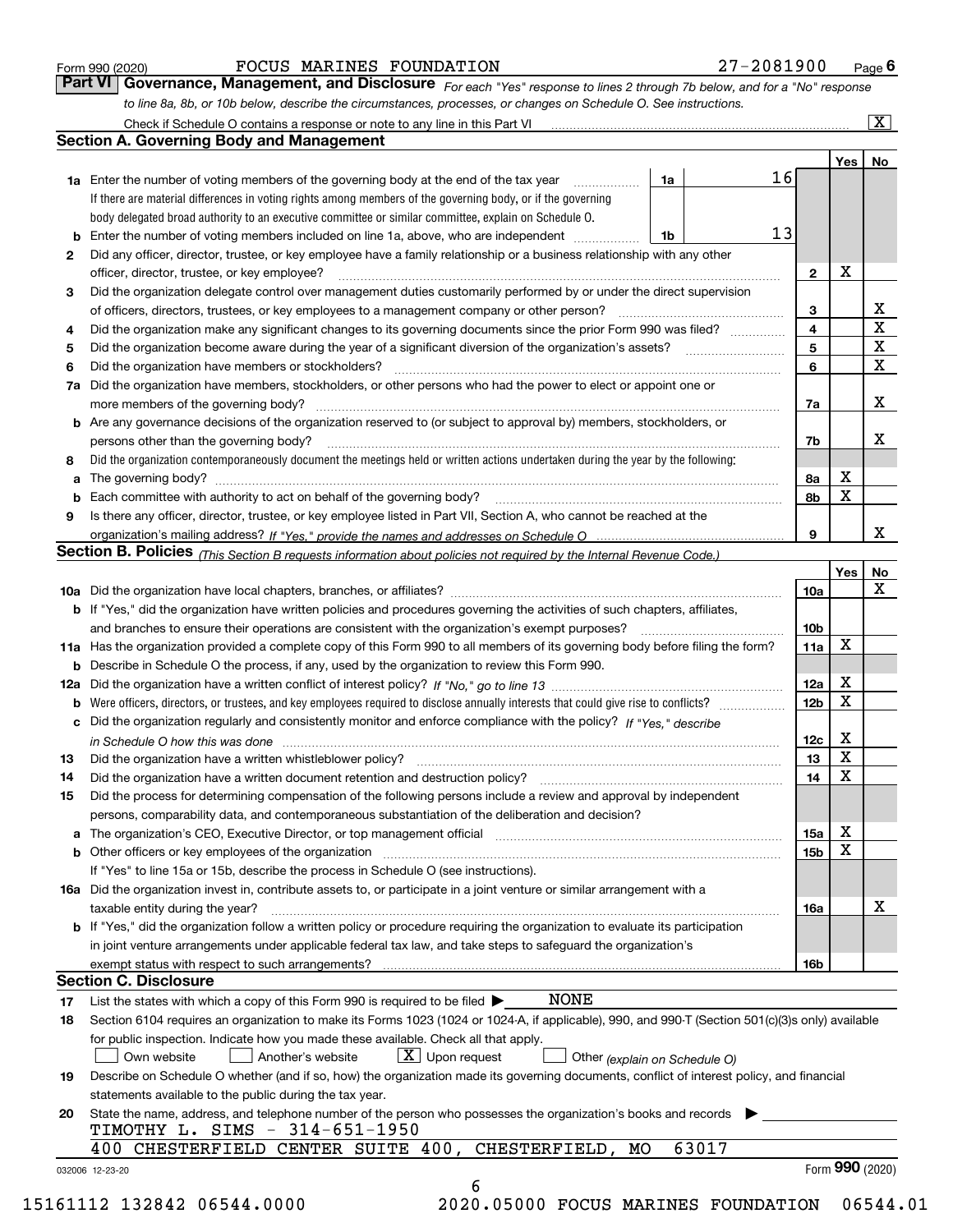$\mathcal{L}^{\text{max}}$ 

# **7Part VII Compensation of Officers, Directors, Trustees, Key Employees, Highest Compensated Employees, and Independent Contractors**

Check if Schedule O contains a response or note to any line in this Part VII

**Section A. Officers, Directors, Trustees, Key Employees, and Highest Compensated Employees**

**1a**  Complete this table for all persons required to be listed. Report compensation for the calendar year ending with or within the organization's tax year. **•** List all of the organization's current officers, directors, trustees (whether individuals or organizations), regardless of amount of compensation.

Enter -0- in columns (D), (E), and (F) if no compensation was paid.

 $\bullet$  List all of the organization's  $\,$ current key employees, if any. See instructions for definition of "key employee."

**•** List the organization's five current highest compensated employees (other than an officer, director, trustee, or key employee) who received reportable compensation (Box 5 of Form W-2 and/or Box 7 of Form 1099-MISC) of more than \$100,000 from the organization and any related organizations.

**•** List all of the organization's former officers, key employees, and highest compensated employees who received more than \$100,000 of reportable compensation from the organization and any related organizations.

**former directors or trustees**  ¥ List all of the organization's that received, in the capacity as a former director or trustee of the organization, more than \$10,000 of reportable compensation from the organization and any related organizations.

See instructions for the order in which to list the persons above.

Check this box if neither the organization nor any related organization compensated any current officer, director, or trustee.  $\mathcal{L}^{\text{max}}$ 

| (A)                              | (B)               | (C)                            |                                                                  |                         |              |                                   |        | (D)                  | (E)                          | (F)                    |
|----------------------------------|-------------------|--------------------------------|------------------------------------------------------------------|-------------------------|--------------|-----------------------------------|--------|----------------------|------------------------------|------------------------|
| Name and title                   | Average           |                                | (do not check more than one                                      | Position                |              |                                   |        | Reportable           | Reportable                   | Estimated<br>amount of |
|                                  | hours per<br>week |                                | box, unless person is both an<br>officer and a director/trustee) |                         |              |                                   |        | compensation<br>from | compensation<br>from related | other                  |
|                                  | (list any         |                                |                                                                  |                         |              |                                   |        | the                  | organizations                | compensation           |
|                                  | hours for         |                                |                                                                  |                         |              |                                   |        | organization         | (W-2/1099-MISC)              | from the               |
|                                  | related           |                                |                                                                  |                         |              |                                   |        | (W-2/1099-MISC)      |                              | organization           |
|                                  | organizations     |                                |                                                                  |                         |              |                                   |        |                      |                              | and related            |
|                                  | below             | Individual trustee or director | Institutional trustee                                            | Officer                 | Key employee | Highest compensated<br>  employee | Former |                      |                              | organizations          |
| (1)<br>SHERI OBERHELMAN          | line)<br>40.00    |                                |                                                                  |                         |              |                                   |        |                      |                              |                        |
| DIRECTOR- FOCUS PROGRAM          |                   | $\mathbf X$                    |                                                                  |                         |              |                                   |        | 63,425.              | 0.                           | 0.                     |
| (2)<br><b>JENNIFER JEFFERSON</b> | 40.00             |                                |                                                                  |                         |              |                                   |        |                      |                              |                        |
| <b>SECRETARY</b>                 |                   | $\mathbf x$                    |                                                                  | X                       |              |                                   |        | 34,100.              | $\mathbf 0$ .                | $\mathbf 0$ .          |
| NORM HARRIMAN<br>(3)             | 20.00             |                                |                                                                  |                         |              |                                   |        |                      |                              |                        |
| VP OF DEVELOPMENT                |                   | $\mathbf X$                    |                                                                  | $\overline{\mathbf{X}}$ |              |                                   |        | 30,480.              | $\mathbf 0$ .                | $\mathbf 0$ .          |
| RICHARD MEYER<br>(4)             | 8.00              |                                |                                                                  |                         |              |                                   |        |                      |                              |                        |
| THRU 3/12/2021<br>CFO.           |                   | $\rm X$                        |                                                                  | $\overline{\mathbf{X}}$ |              |                                   |        | 900.                 | $\mathbf 0$ .                | $\mathbf 0$ .          |
| WALT SUHRE<br>(5)                | 3.00              |                                |                                                                  |                         |              |                                   |        |                      |                              |                        |
| CHAIRMAN                         |                   | $\mathbf x$                    |                                                                  | $\overline{\textbf{X}}$ |              |                                   |        | 0.                   | $\mathbf 0$ .                | $\mathbf 0$ .          |
| (6)<br>DENNIS SIMPSON            | 8.00              |                                |                                                                  |                         |              |                                   |        |                      |                              |                        |
| PRESIDENT                        |                   | X                              |                                                                  | $\overline{\textbf{X}}$ |              |                                   |        | 0.                   | $\mathbf 0$ .                | $\mathbf 0$ .          |
| HARRY HEGGER<br>(7)              | 7.00              |                                |                                                                  |                         |              |                                   |        |                      |                              |                        |
| VICE CHAIRMAN                    |                   | $\rm X$                        |                                                                  | $\overline{\textbf{X}}$ |              |                                   |        | 0.                   | $\mathbf 0$ .                | $\mathbf 0$ .          |
| <b>JOHN BRAUER</b><br>(8)        | 10.00             |                                |                                                                  |                         |              |                                   |        |                      |                              |                        |
| VP, DIR. OF STRATEGIC PLANNING   |                   | X                              |                                                                  |                         |              |                                   |        | 0.                   | $\mathbf 0$ .                | $\mathbf 0$ .          |
| TOM FISCHER<br>(9)               | 5.00              |                                |                                                                  |                         |              |                                   |        |                      |                              |                        |
| DIRECTOR AT LARGE                |                   | $\mathbf X$                    |                                                                  |                         |              |                                   |        | 0.                   | $\mathbf 0$ .                | $0_{.}$                |
| (10) COTTRELL FOX                | 1.00              |                                |                                                                  |                         |              |                                   |        |                      |                              |                        |
| DIRECTOR AT LARGE                |                   | $\mathbf X$                    |                                                                  |                         |              |                                   |        | 0.                   | $\mathbf 0$ .                | $\mathbf 0$ .          |
| (11) MICKEY DRAKE                | 7.00              |                                |                                                                  |                         |              |                                   |        |                      |                              |                        |
| DIRECTOR AT LARGE                |                   | $\rm X$                        |                                                                  |                         |              |                                   |        | $\mathbf{0}$ .       | $\mathbf 0$ .                | $0$ .                  |
| (12) TOM ILGES                   | 7.00              |                                |                                                                  |                         |              |                                   |        |                      |                              |                        |
| DIRECTOR AT LARGE                |                   | X                              |                                                                  |                         |              |                                   |        | 0.                   | $\mathbf 0$ .                | $0_{.}$                |
| (13) WADE SCHOTT                 | 1.00              |                                |                                                                  |                         |              |                                   |        |                      |                              |                        |
| DIRECTOR AT LARGE                |                   | $\mathbf x$                    |                                                                  |                         |              |                                   |        | 0.                   | $\mathbf 0$ .                | $\mathbf 0$ .          |
| (14) JACK QUINN                  | 3.00              |                                |                                                                  |                         |              |                                   |        |                      |                              |                        |
| DIRECTOR AT LARGE                |                   | $\mathbf X$                    |                                                                  |                         |              |                                   |        | 0.                   | 0.                           | 0.                     |
| (15) CHARLES SCOTT               | 7.00              |                                |                                                                  |                         |              |                                   |        |                      |                              |                        |
| DIRECTOR AT LARGE                |                   | $\mathbf x$                    |                                                                  |                         |              |                                   |        | 0.                   | $\mathbf 0$ .                | 0.                     |
| (16) WENDELL W. WEBB             | 1.00              |                                |                                                                  |                         |              |                                   |        |                      |                              |                        |
| DIRECTOR AT LARGE                |                   | X                              |                                                                  |                         |              |                                   |        | 0.                   | $\mathbf 0$ .                | 0.                     |
|                                  |                   |                                |                                                                  |                         |              |                                   |        |                      |                              |                        |
|                                  |                   |                                |                                                                  |                         |              |                                   |        |                      |                              |                        |

7

032007 12-23-20

Form (2020) **990**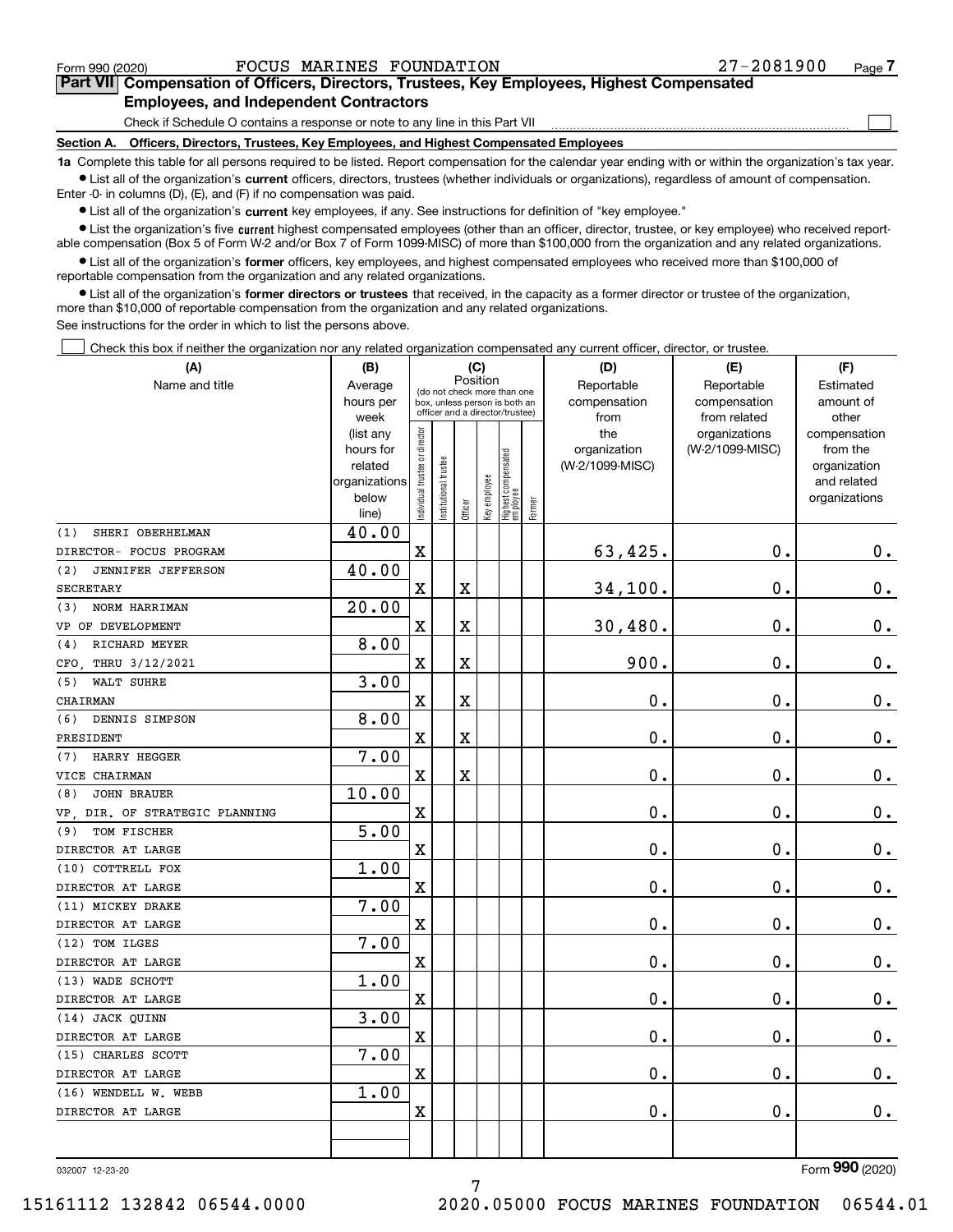| 27-2081900<br>FOCUS MARINES FOUNDATION<br>Form 990 (2020)                                                                 |                                                                                                                                                                                                                                                                     |                                                                      |                                |                       |                 |              |                                                                                                 |        | Page 8                                    |                                                   |                                                          |   |                                                                          |                                               |
|---------------------------------------------------------------------------------------------------------------------------|---------------------------------------------------------------------------------------------------------------------------------------------------------------------------------------------------------------------------------------------------------------------|----------------------------------------------------------------------|--------------------------------|-----------------------|-----------------|--------------|-------------------------------------------------------------------------------------------------|--------|-------------------------------------------|---------------------------------------------------|----------------------------------------------------------|---|--------------------------------------------------------------------------|-----------------------------------------------|
| <b>Part VII</b><br>Section A. Officers, Directors, Trustees, Key Employees, and Highest Compensated Employees (continued) |                                                                                                                                                                                                                                                                     |                                                                      |                                |                       |                 |              |                                                                                                 |        |                                           |                                                   |                                                          |   |                                                                          |                                               |
| (B)<br>(A)<br>Average<br>Name and title<br>hours per<br>week                                                              |                                                                                                                                                                                                                                                                     |                                                                      |                                |                       | (C)<br>Position |              | (do not check more than one<br>box, unless person is both an<br>officer and a director/trustee) |        | (D)<br>Reportable<br>compensation<br>from | (E)<br>Reportable<br>compensation<br>from related |                                                          |   | (F)<br>Estimated<br>amount of<br>other                                   |                                               |
|                                                                                                                           |                                                                                                                                                                                                                                                                     | (list any<br>hours for<br>related<br>organizations<br>below<br>line) | Individual trustee or director | Institutional trustee | Officer         | key employee | Highest compensated<br>  employee                                                               | Former | the<br>organization<br>(W-2/1099-MISC)    | organizations<br>(W-2/1099-MISC)                  |                                                          |   | compensation<br>from the<br>organization<br>and related<br>organizations |                                               |
|                                                                                                                           |                                                                                                                                                                                                                                                                     |                                                                      |                                |                       |                 |              |                                                                                                 |        |                                           |                                                   |                                                          |   |                                                                          |                                               |
|                                                                                                                           |                                                                                                                                                                                                                                                                     |                                                                      |                                |                       |                 |              |                                                                                                 |        |                                           |                                                   |                                                          |   |                                                                          |                                               |
|                                                                                                                           |                                                                                                                                                                                                                                                                     |                                                                      |                                |                       |                 |              |                                                                                                 |        |                                           |                                                   |                                                          |   |                                                                          |                                               |
|                                                                                                                           |                                                                                                                                                                                                                                                                     |                                                                      |                                |                       |                 |              |                                                                                                 |        |                                           |                                                   |                                                          |   |                                                                          |                                               |
|                                                                                                                           |                                                                                                                                                                                                                                                                     |                                                                      |                                |                       |                 |              |                                                                                                 |        |                                           |                                                   |                                                          |   |                                                                          |                                               |
|                                                                                                                           |                                                                                                                                                                                                                                                                     |                                                                      |                                |                       |                 |              |                                                                                                 |        |                                           |                                                   |                                                          |   |                                                                          |                                               |
|                                                                                                                           |                                                                                                                                                                                                                                                                     |                                                                      |                                |                       |                 |              |                                                                                                 |        |                                           |                                                   |                                                          |   |                                                                          |                                               |
|                                                                                                                           |                                                                                                                                                                                                                                                                     |                                                                      |                                |                       |                 |              |                                                                                                 |        |                                           |                                                   |                                                          |   |                                                                          |                                               |
|                                                                                                                           | 1b Subtotal                                                                                                                                                                                                                                                         |                                                                      |                                |                       |                 |              |                                                                                                 |        | 128,905.                                  |                                                   | 0.                                                       |   |                                                                          | $0$ .                                         |
|                                                                                                                           | c Total from continuation sheets to Part VII, Section A                                                                                                                                                                                                             |                                                                      |                                |                       |                 |              |                                                                                                 |        | 0.<br>128,905.                            |                                                   | $\overline{\mathbf{0}}$ .<br>$\overline{\mathfrak{o}}$ . |   |                                                                          | $\overline{0}$ .<br>$\overline{\mathbf{0}}$ . |
| $\mathbf{2}$                                                                                                              | Total number of individuals (including but not limited to those listed above) who received more than \$100,000 of reportable<br>compensation from the organization $\blacktriangleright$                                                                            |                                                                      |                                |                       |                 |              |                                                                                                 |        |                                           |                                                   |                                                          |   |                                                                          | 0                                             |
|                                                                                                                           |                                                                                                                                                                                                                                                                     |                                                                      |                                |                       |                 |              |                                                                                                 |        |                                           |                                                   |                                                          |   | Yes                                                                      | No                                            |
| з                                                                                                                         | Did the organization list any former officer, director, trustee, key employee, or highest compensated employee on                                                                                                                                                   |                                                                      |                                |                       |                 |              |                                                                                                 |        |                                           |                                                   |                                                          |   |                                                                          | х                                             |
| 4                                                                                                                         | line 1a? If "Yes," complete Schedule J for such individual manufactured contained and the Yes," complete Schedule J for such individual<br>For any individual listed on line 1a, is the sum of reportable compensation and other compensation from the organization |                                                                      |                                |                       |                 |              |                                                                                                 |        |                                           |                                                   |                                                          | 3 |                                                                          |                                               |
| 5                                                                                                                         | Did any person listed on line 1a receive or accrue compensation from any unrelated organization or individual for services                                                                                                                                          |                                                                      |                                |                       |                 |              |                                                                                                 |        |                                           |                                                   |                                                          | 4 |                                                                          | х                                             |
|                                                                                                                           | <b>Section B. Independent Contractors</b>                                                                                                                                                                                                                           |                                                                      |                                |                       |                 |              |                                                                                                 |        |                                           |                                                   |                                                          | 5 |                                                                          | X                                             |
| 1                                                                                                                         | Complete this table for your five highest compensated independent contractors that received more than \$100,000 of compensation from                                                                                                                                |                                                                      |                                |                       |                 |              |                                                                                                 |        |                                           |                                                   |                                                          |   |                                                                          |                                               |
|                                                                                                                           | the organization. Report compensation for the calendar year ending with or within the organization's tax year.<br>(A)<br>(B)<br>Name and business address<br>Description of services<br><b>NONE</b>                                                                 |                                                                      |                                |                       |                 |              |                                                                                                 |        | (C)                                       | Compensation                                      |                                                          |   |                                                                          |                                               |
|                                                                                                                           |                                                                                                                                                                                                                                                                     |                                                                      |                                |                       |                 |              |                                                                                                 |        |                                           |                                                   |                                                          |   |                                                                          |                                               |
|                                                                                                                           |                                                                                                                                                                                                                                                                     |                                                                      |                                |                       |                 |              |                                                                                                 |        |                                           |                                                   |                                                          |   |                                                                          |                                               |
|                                                                                                                           |                                                                                                                                                                                                                                                                     |                                                                      |                                |                       |                 |              |                                                                                                 |        |                                           |                                                   |                                                          |   |                                                                          |                                               |
|                                                                                                                           |                                                                                                                                                                                                                                                                     |                                                                      |                                |                       |                 |              |                                                                                                 |        |                                           |                                                   |                                                          |   |                                                                          |                                               |
|                                                                                                                           |                                                                                                                                                                                                                                                                     |                                                                      |                                |                       |                 |              |                                                                                                 |        |                                           |                                                   |                                                          |   |                                                                          |                                               |
| 2                                                                                                                         | Total number of independent contractors (including but not limited to those listed above) who received more than<br>\$100,000 of compensation from the organization                                                                                                 |                                                                      |                                |                       |                 | 0            |                                                                                                 |        |                                           |                                                   |                                                          |   |                                                                          |                                               |
|                                                                                                                           |                                                                                                                                                                                                                                                                     |                                                                      |                                |                       |                 |              |                                                                                                 |        |                                           |                                                   |                                                          |   | Form 990 (2020)                                                          |                                               |

032008 12-23-20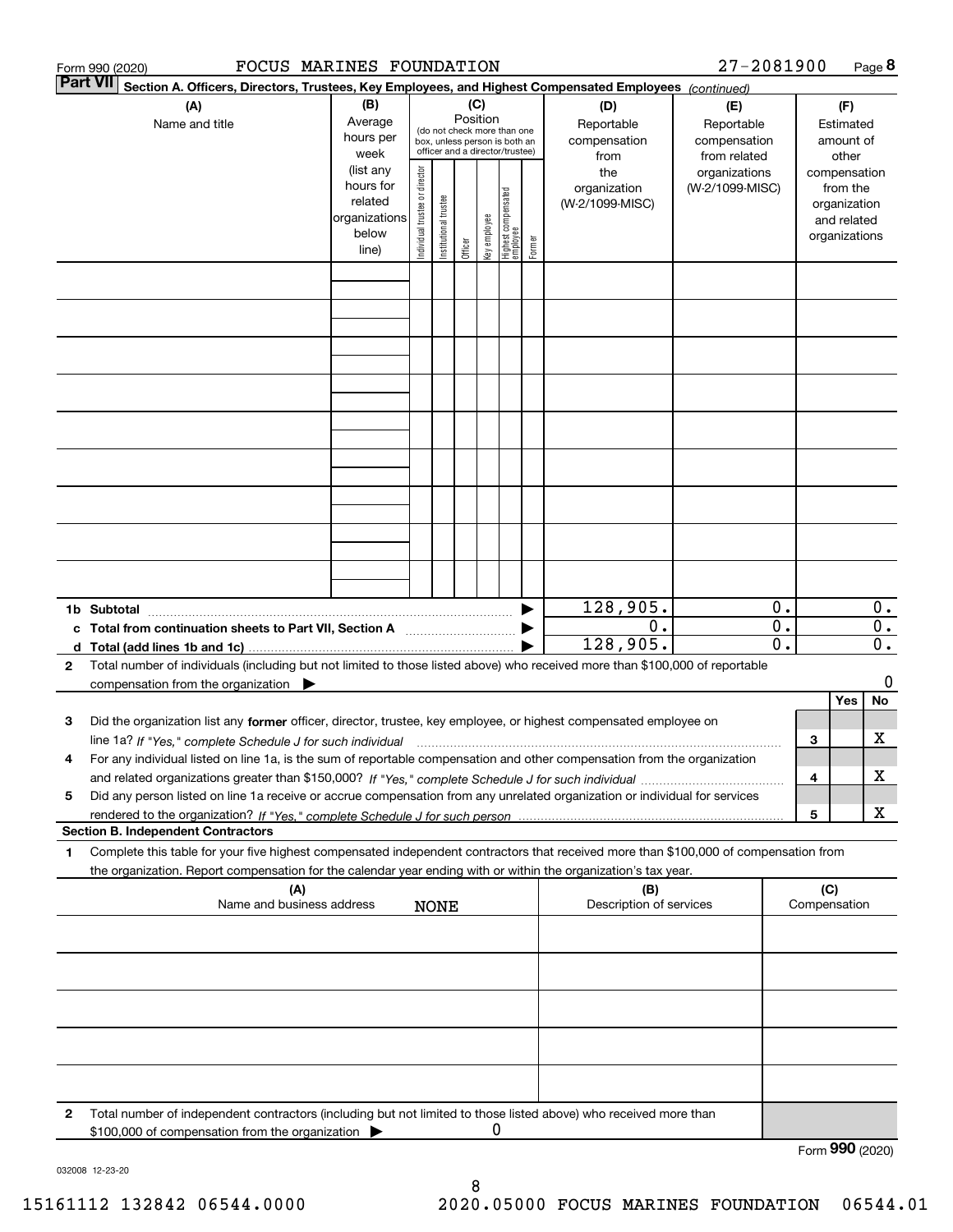| Form 990 (2020)                                           |     |        | FOCUS MARINES FOUNDATION                                                                                              |                      |                                  |                                              | 27-2081900                                        | Page 9                                                          |
|-----------------------------------------------------------|-----|--------|-----------------------------------------------------------------------------------------------------------------------|----------------------|----------------------------------|----------------------------------------------|---------------------------------------------------|-----------------------------------------------------------------|
| <b>Part VIII</b>                                          |     |        | <b>Statement of Revenue</b>                                                                                           |                      |                                  |                                              |                                                   |                                                                 |
|                                                           |     |        | Check if Schedule O contains a response or note to any line in this Part VIII                                         |                      |                                  |                                              |                                                   |                                                                 |
|                                                           |     |        |                                                                                                                       |                      | (A)<br>Total revenue             | (B)<br>Related or exempt<br>function revenue | $\overline{(C)}$<br>Unrelated<br>business revenue | (D)<br>Revenue excluded<br>from tax under<br>sections 512 - 514 |
|                                                           |     |        | 1a<br>1 a Federated campaigns                                                                                         |                      |                                  |                                              |                                                   |                                                                 |
| Contributions, Gifts, Grants<br>and Other Similar Amounts |     |        | 1 <sub>b</sub><br><b>b</b> Membership dues <i></i>                                                                    |                      |                                  |                                              |                                                   |                                                                 |
|                                                           |     |        | 1 <sub>c</sub><br>c Fundraising events                                                                                | 2,600.               |                                  |                                              |                                                   |                                                                 |
|                                                           |     |        | 1 <sub>d</sub><br>d Related organizations                                                                             |                      |                                  |                                              |                                                   |                                                                 |
|                                                           |     |        | Government grants (contributions)<br>1e                                                                               |                      |                                  |                                              |                                                   |                                                                 |
|                                                           |     |        | f All other contributions, gifts, grants, and                                                                         |                      |                                  |                                              |                                                   |                                                                 |
|                                                           |     |        | similar amounts not included above<br>1f                                                                              | 1,561,297.           |                                  |                                              |                                                   |                                                                 |
|                                                           |     | g      | $ 1g $ \$<br>Noncash contributions included in lines 1a-1f                                                            | 32,546.              |                                  |                                              |                                                   |                                                                 |
|                                                           |     |        |                                                                                                                       |                      | $\blacktriangleright$ 1,563,897. |                                              |                                                   |                                                                 |
|                                                           |     |        |                                                                                                                       | <b>Business Code</b> |                                  |                                              |                                                   |                                                                 |
| Program Service<br>Revenue                                | 2 a |        | <u> 1980 - Jan Sterling, mars and de la provincia de la provincia de la provincia de la provincia de la provincia</u> |                      |                                  |                                              |                                                   |                                                                 |
|                                                           |     | b      | <u> 1989 - Johann Stein, marwolaethau a bhann an t-Amhainn an t-Amhainn an t-Amhainn an t-Amhainn an t-Amhainn an</u> |                      |                                  |                                              |                                                   |                                                                 |
| evenue                                                    |     | c<br>d | <u> 1989 - Johann Stein, mars an deutscher Stein († 1989)</u>                                                         |                      |                                  |                                              |                                                   |                                                                 |
|                                                           |     | е      | the contract of the contract of the contract of the contract of the contract of                                       |                      |                                  |                                              |                                                   |                                                                 |
|                                                           |     |        |                                                                                                                       |                      |                                  |                                              |                                                   |                                                                 |
|                                                           |     | a      |                                                                                                                       |                      |                                  |                                              |                                                   |                                                                 |
|                                                           | 3   |        | Investment income (including dividends, interest, and                                                                 |                      |                                  |                                              |                                                   |                                                                 |
|                                                           |     |        |                                                                                                                       | ▶                    | 25,505.                          |                                              |                                                   | 25,505.                                                         |
|                                                           | 4   |        | Income from investment of tax-exempt bond proceeds                                                                    |                      |                                  |                                              |                                                   |                                                                 |
|                                                           | 5   |        |                                                                                                                       |                      |                                  |                                              |                                                   |                                                                 |
|                                                           |     |        | (i) Real                                                                                                              | (ii) Personal        |                                  |                                              |                                                   |                                                                 |
|                                                           | 6а  |        | 6а<br>Gross rents                                                                                                     |                      |                                  |                                              |                                                   |                                                                 |
|                                                           |     | b      | 6b<br>Less: rental expenses                                                                                           |                      |                                  |                                              |                                                   |                                                                 |
|                                                           |     | с      | 6c<br>Rental income or (loss)                                                                                         |                      |                                  |                                              |                                                   |                                                                 |
|                                                           |     |        | d Net rental income or (loss)<br>(i) Securities                                                                       | (ii) Other           |                                  |                                              |                                                   |                                                                 |
|                                                           |     |        | 7 a Gross amount from sales of<br>assets other than inventory<br>7a                                                   |                      |                                  |                                              |                                                   |                                                                 |
|                                                           |     |        | <b>b</b> Less: cost or other basis                                                                                    |                      |                                  |                                              |                                                   |                                                                 |
|                                                           |     |        | and sales expenses<br>7b                                                                                              |                      |                                  |                                              |                                                   |                                                                 |
| wenue                                                     |     |        | 7c<br><b>c</b> Gain or (loss) $\ldots$                                                                                |                      |                                  |                                              |                                                   |                                                                 |
|                                                           |     |        |                                                                                                                       |                      |                                  |                                              |                                                   |                                                                 |
| Other R                                                   |     |        | 8 a Gross income from fundraising events (not                                                                         |                      |                                  |                                              |                                                   |                                                                 |
|                                                           |     |        | including \$ $2,600$ of                                                                                               |                      |                                  |                                              |                                                   |                                                                 |
|                                                           |     |        | contributions reported on line 1c). See                                                                               |                      |                                  |                                              |                                                   |                                                                 |
|                                                           |     |        | l 8a l                                                                                                                | 0.                   |                                  |                                              |                                                   |                                                                 |
|                                                           |     |        | 8b <br><b>b</b> Less: direct expenses <b>constants</b> b                                                              | 12,590.              |                                  |                                              |                                                   |                                                                 |
|                                                           |     |        | c Net income or (loss) from fundraising events                                                                        |                      | $-12,590.$                       |                                              |                                                   | $-12,590.$                                                      |
|                                                           |     |        | 9 a Gross income from gaming activities. See                                                                          |                      |                                  |                                              |                                                   |                                                                 |
|                                                           |     |        | 9a                                                                                                                    |                      |                                  |                                              |                                                   |                                                                 |
|                                                           |     |        | 9b <br>c Net income or (loss) from gaming activities                                                                  |                      |                                  |                                              |                                                   |                                                                 |
|                                                           |     |        | 10 a Gross sales of inventory, less returns                                                                           |                      |                                  |                                              |                                                   |                                                                 |
|                                                           |     |        | 10a                                                                                                                   |                      |                                  |                                              |                                                   |                                                                 |
|                                                           |     |        | 10 <sub>b</sub><br><b>b</b> Less: cost of goods sold                                                                  |                      |                                  |                                              |                                                   |                                                                 |
|                                                           |     |        | <b>c</b> Net income or (loss) from sales of inventory                                                                 |                      |                                  |                                              |                                                   |                                                                 |
|                                                           |     |        |                                                                                                                       | <b>Business Code</b> |                                  |                                              |                                                   |                                                                 |
|                                                           | 11a |        |                                                                                                                       |                      |                                  |                                              |                                                   |                                                                 |
|                                                           |     | b      |                                                                                                                       |                      |                                  |                                              |                                                   |                                                                 |
|                                                           |     | c      |                                                                                                                       |                      |                                  |                                              |                                                   |                                                                 |
| Miscellaneous<br>Revenue                                  |     |        |                                                                                                                       |                      |                                  |                                              |                                                   |                                                                 |
|                                                           |     |        |                                                                                                                       | ▶                    |                                  |                                              |                                                   |                                                                 |
|                                                           | 12  |        |                                                                                                                       |                      | $\blacktriangleright$ 1,576,812. | 0.                                           | 0.                                                | 12,915.<br>Form 990 (2020)                                      |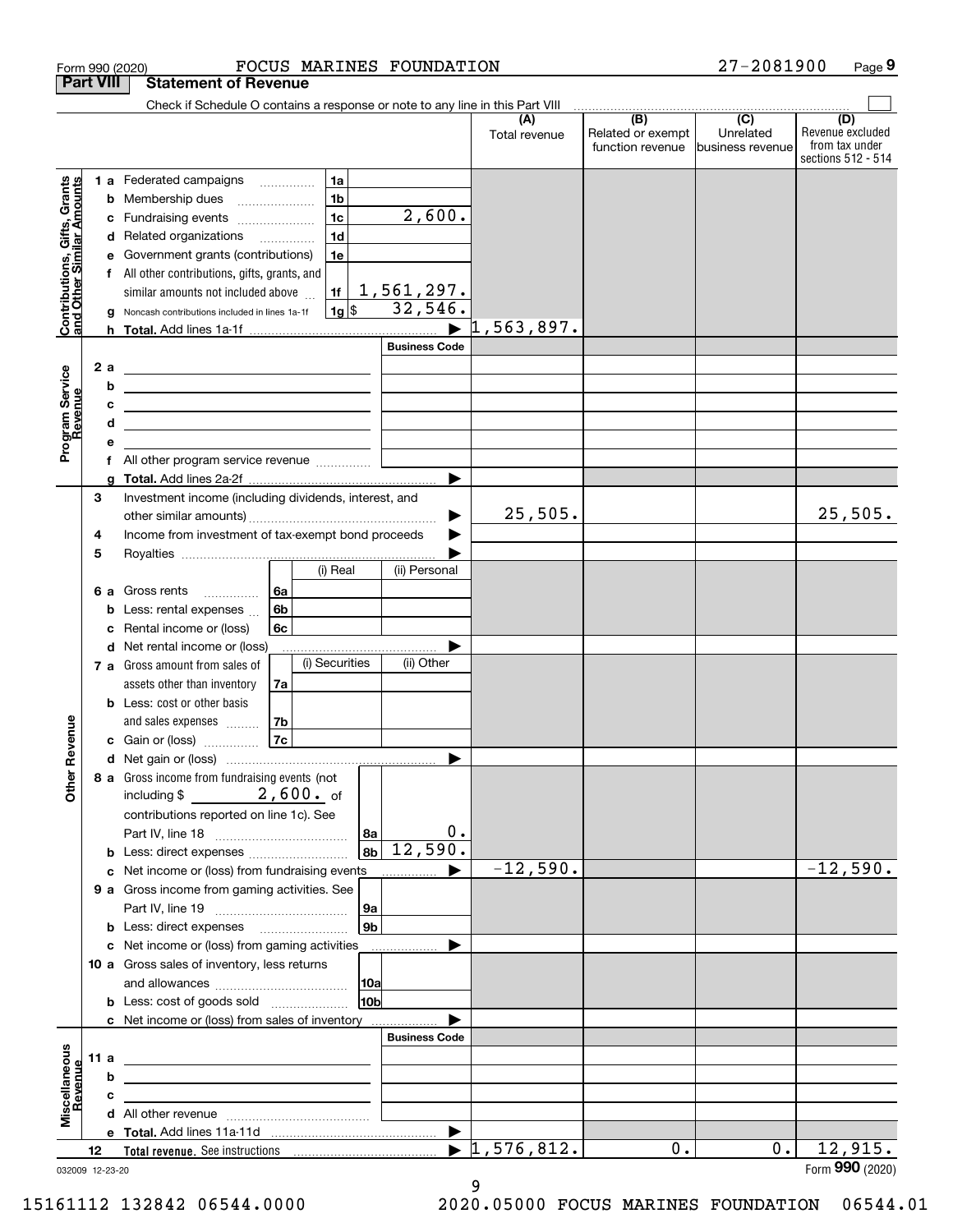Form 990 (2020) FOCUS MARINES FOUNDATION 27-2081900 Page **Part IX Statement of Functional Expenses**

|              | Section 501(c)(3) and 501(c)(4) organizations must complete all columns. All other organizations must complete column (A). |                       |                                    |                                                      |                                |
|--------------|----------------------------------------------------------------------------------------------------------------------------|-----------------------|------------------------------------|------------------------------------------------------|--------------------------------|
|              | Check if Schedule O contains a response or note to any line in this Part IX                                                |                       |                                    |                                                      | $\overline{\mathbf{X}}$        |
|              | Do not include amounts reported on lines 6b,<br>7b, 8b, 9b, and 10b of Part VIII.                                          | (A)<br>Total expenses | (B)<br>Program service<br>expenses | $\overline{C}$<br>Management and<br>general expenses | (D)<br>Fundraising<br>expenses |
| 1.           | Grants and other assistance to domestic organizations                                                                      |                       |                                    |                                                      |                                |
|              | and domestic governments. See Part IV, line 21                                                                             |                       |                                    |                                                      |                                |
| $\mathbf{2}$ | Grants and other assistance to domestic                                                                                    |                       |                                    |                                                      |                                |
|              | individuals. See Part IV, line 22<br>.                                                                                     |                       |                                    |                                                      |                                |
| 3            | Grants and other assistance to foreign                                                                                     |                       |                                    |                                                      |                                |
|              | organizations, foreign governments, and foreign                                                                            |                       |                                    |                                                      |                                |
|              | individuals. See Part IV, lines 15 and 16                                                                                  |                       |                                    |                                                      |                                |
| 4            | Benefits paid to or for members                                                                                            |                       |                                    |                                                      |                                |
| 5            | Compensation of current officers, directors,                                                                               |                       |                                    |                                                      |                                |
|              | trustees, and key employees                                                                                                | 128,905.              | 75,123.                            | 900.                                                 | 52,882.                        |
| 6            | Compensation not included above to disqualified                                                                            |                       |                                    |                                                      |                                |
|              | persons (as defined under section 4958(f)(1)) and                                                                          |                       |                                    |                                                      |                                |
|              | persons described in section 4958(c)(3)(B)                                                                                 |                       |                                    |                                                      |                                |
| 7            |                                                                                                                            | 40,538.               | 18,238.                            |                                                      | 22,300.                        |
| 8            | Pension plan accruals and contributions (include                                                                           |                       |                                    |                                                      |                                |
|              | section 401(k) and 403(b) employer contributions)                                                                          |                       |                                    |                                                      |                                |
| 9            |                                                                                                                            |                       |                                    |                                                      |                                |
| 10           |                                                                                                                            | 12,786.               | 7,030.                             |                                                      | 5,756.                         |
| 11           | Fees for services (nonemployees):                                                                                          |                       |                                    |                                                      |                                |
| a            |                                                                                                                            |                       |                                    |                                                      |                                |
| b            |                                                                                                                            |                       |                                    |                                                      |                                |
| c            |                                                                                                                            | 32,842.               |                                    | 32,842.                                              |                                |
| d            |                                                                                                                            |                       |                                    |                                                      |                                |
| е            | Professional fundraising services. See Part IV, line 17                                                                    |                       |                                    |                                                      |                                |
| f            | Investment management fees                                                                                                 | 3,303.                |                                    | 3,303.                                               |                                |
|              | g Other. (If line 11g amount exceeds 10% of line 25,                                                                       |                       |                                    |                                                      |                                |
|              | column (A) amount, list line 11g expenses on Sch 0.)                                                                       | 59,355.<br>39,150.    | 57,802.<br>31,450.                 | 264.                                                 | $\frac{1,289.}{7,700.}$        |
| 12           |                                                                                                                            | 37,592.               | 21, 164.                           | 650.                                                 | 15,778.                        |
| 13           |                                                                                                                            | 7,977.                | 5,224.                             | 924.                                                 | 1,829.                         |
| 14           |                                                                                                                            |                       |                                    |                                                      |                                |
| 15           |                                                                                                                            | 19,522.               | 13,690.                            | 1,224.                                               | 4,608.                         |
| 16           |                                                                                                                            | 58,942.               | 57,904.                            |                                                      | 1,038.                         |
| 17           | Payments of travel or entertainment expenses                                                                               |                       |                                    |                                                      |                                |
| 18           |                                                                                                                            |                       |                                    |                                                      |                                |
|              | for any federal, state, or local public officials                                                                          |                       |                                    |                                                      |                                |
| 19           | Conferences, conventions, and meetings<br>Interest                                                                         |                       |                                    |                                                      |                                |
| 20<br>21     |                                                                                                                            |                       |                                    |                                                      |                                |
| 22           | Depreciation, depletion, and amortization                                                                                  | 7,334.                | 5,667.                             |                                                      | 1,667.                         |
| 23           | Insurance                                                                                                                  | 12,369.               | 7,191.                             | $\overline{5,178.}$                                  |                                |
| 24           | Other expenses. Itemize expenses not covered                                                                               |                       |                                    |                                                      |                                |
|              | above (List miscellaneous expenses on line 24e. If                                                                         |                       |                                    |                                                      |                                |
|              | line 24e amount exceeds 10% of line 25, column (A)<br>amount, list line 24e expenses on Schedule O.)                       |                       |                                    |                                                      |                                |
|              | a PATICIPANT PROVISIONS                                                                                                    | 10,450.               | 10,450.                            |                                                      |                                |
| b            | DEVELOPMENT & IT                                                                                                           | 9,924.                | 9,530.                             |                                                      | 394.                           |
| C.           | <b>SUPPLIES</b>                                                                                                            | 6,426.                | 4,779.                             |                                                      | 1,647.                         |
| d            | CHALLENGE<br>COINS                                                                                                         | 2,353.                | 2,353.                             |                                                      |                                |
|              | e All other expenses                                                                                                       | 952.                  | 952.                               |                                                      |                                |
| 25           | Total functional expenses. Add lines 1 through 24e                                                                         | 490,720.              | 328,547.                           | 45,285.                                              | 116,888.                       |
| 26           | <b>Joint costs.</b> Complete this line only if the organization                                                            |                       |                                    |                                                      |                                |
|              | reported in column (B) joint costs from a combined                                                                         |                       |                                    |                                                      |                                |
|              | educational campaign and fundraising solicitation.                                                                         |                       |                                    |                                                      |                                |
|              | Check here $\blacktriangleright$<br>if following SOP 98-2 (ASC 958-720)                                                    |                       |                                    |                                                      |                                |

10

032010 12-23-20

15161112 132842 06544.0000 2020.05000 FOCUS MARINES FOUNDATION 06544.01

Form (2020) **990**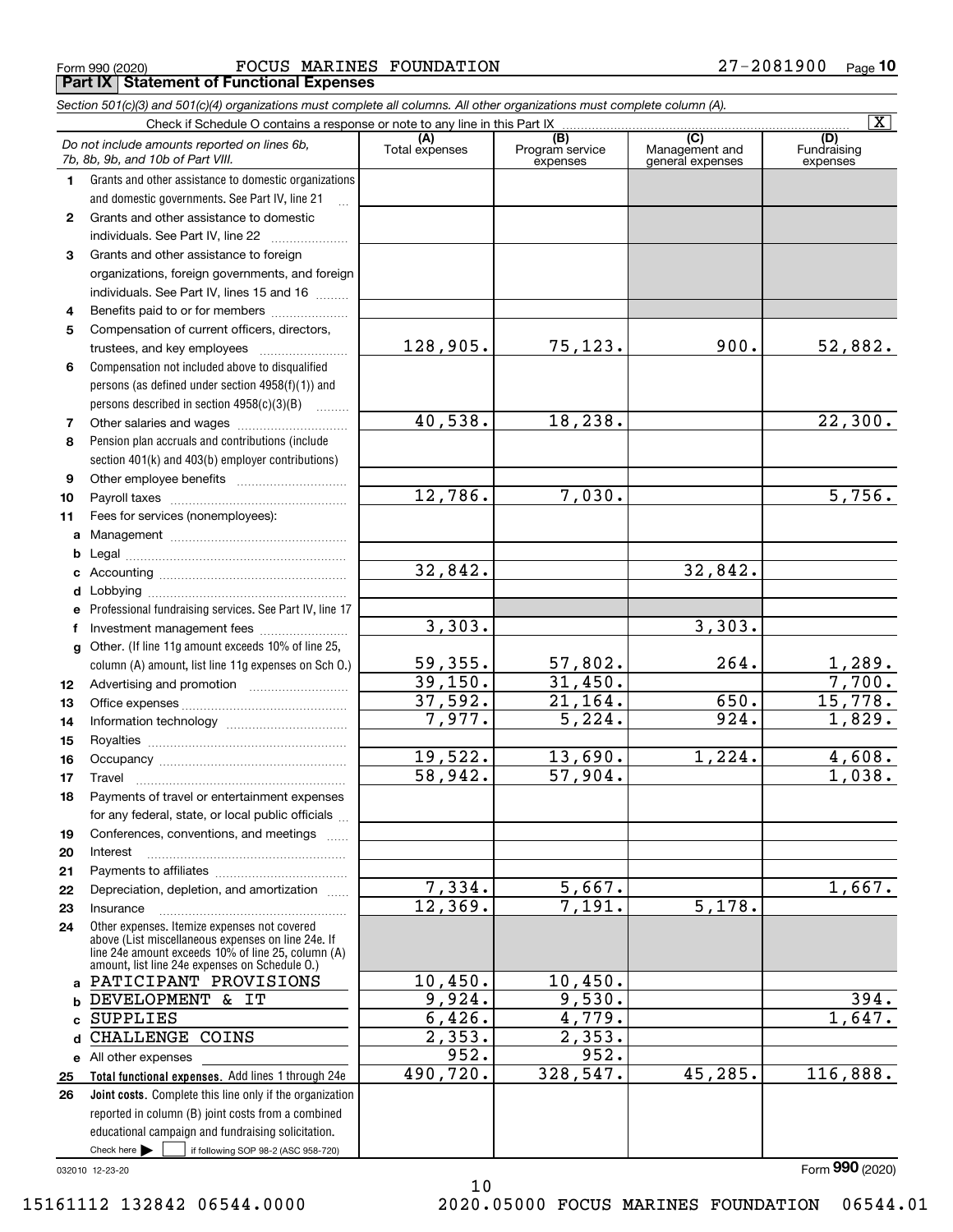Form (2020) **990**

#### Form 990 (2020) FOCUS MARINES FOUNDATION 27-2081900 Page **Part X Balance Sheet**

Check if Schedule O contains a response or note to any line in this Part X

|                             |          |                                                                                                                                                                                                                                |                        |                   | (A)<br>Beginning of year |                  | (B)<br>End of year          |
|-----------------------------|----------|--------------------------------------------------------------------------------------------------------------------------------------------------------------------------------------------------------------------------------|------------------------|-------------------|--------------------------|------------------|-----------------------------|
|                             | 1        |                                                                                                                                                                                                                                |                        |                   | 836,028.                 | $\mathbf{1}$     | 2,690.                      |
|                             | 2        |                                                                                                                                                                                                                                |                        |                   | 485,290.                 | $\mathbf{2}$     | 2,393,882.                  |
|                             | 3        |                                                                                                                                                                                                                                |                        | 3                 |                          |                  |                             |
|                             | 4        |                                                                                                                                                                                                                                |                        | 4                 |                          |                  |                             |
|                             | 5        | Loans and other receivables from any current or former officer, director,                                                                                                                                                      |                        |                   |                          |                  |                             |
|                             |          | trustee, key employee, creator or founder, substantial contributor, or 35%                                                                                                                                                     |                        |                   |                          |                  |                             |
|                             |          | controlled entity or family member of any of these persons                                                                                                                                                                     |                        |                   | 5                        |                  |                             |
|                             | 6        | Loans and other receivables from other disqualified persons (as defined                                                                                                                                                        |                        |                   |                          |                  |                             |
|                             |          | under section $4958(f)(1)$ , and persons described in section $4958(c)(3)(B)$                                                                                                                                                  |                        | 6                 |                          |                  |                             |
|                             | 7        |                                                                                                                                                                                                                                |                        |                   |                          | $\overline{7}$   |                             |
| Assets                      | 8        |                                                                                                                                                                                                                                |                        |                   |                          | 8                |                             |
|                             | 9        | Prepaid expenses and deferred charges                                                                                                                                                                                          |                        |                   | 9,710.                   | $\boldsymbol{9}$ | 3,466.                      |
|                             |          | 10a Land, buildings, and equipment: cost or other                                                                                                                                                                              |                        |                   |                          |                  |                             |
|                             |          | basis. Complete Part VI of Schedule D  10a                                                                                                                                                                                     |                        | 26,000.           |                          |                  |                             |
|                             |          | <u> 10b</u><br><b>b</b> Less: accumulated depreciation                                                                                                                                                                         |                        | 20,000.           | 13,334.                  | 10 <sub>c</sub>  | $\frac{6,000}{562,514}$ .   |
|                             | 11       |                                                                                                                                                                                                                                | $\overline{505,006}$ . | 11                |                          |                  |                             |
|                             | 12       |                                                                                                                                                                                                                                |                        | 12                |                          |                  |                             |
|                             | 13       |                                                                                                                                                                                                                                |                        | 13                |                          |                  |                             |
|                             | 14       |                                                                                                                                                                                                                                |                        | 14                |                          |                  |                             |
|                             | 15       |                                                                                                                                                                                                                                |                        |                   |                          | 15               |                             |
|                             | 16       |                                                                                                                                                                                                                                |                        |                   | 1,849,368.               | 16               | $\frac{2,968,552.}{8,131.}$ |
|                             | 17       |                                                                                                                                                                                                                                |                        |                   | 11,276.                  | 17               |                             |
|                             | 18       |                                                                                                                                                                                                                                |                        | 18                |                          |                  |                             |
|                             | 19       | Deferred revenue manual contracts and contracts are all the contracts and contracts are contracted and contracts are contracted and contract are contracted and contract are contracted and contract are contracted and contra |                        | 19                |                          |                  |                             |
|                             | 20       |                                                                                                                                                                                                                                |                        |                   |                          | 20<br>21         |                             |
|                             | 21<br>22 | Escrow or custodial account liability. Complete Part IV of Schedule D<br>Loans and other payables to any current or former officer, director,                                                                                  |                        | 1.1.1.1.1.1.1.1.1 |                          |                  |                             |
| Liabilities                 |          | trustee, key employee, creator or founder, substantial contributor, or 35%                                                                                                                                                     |                        |                   |                          |                  |                             |
|                             |          | controlled entity or family member of any of these persons                                                                                                                                                                     |                        |                   |                          | 22               |                             |
|                             | 23       | Secured mortgages and notes payable to unrelated third parties                                                                                                                                                                 |                        |                   |                          | 23               |                             |
|                             | 24       |                                                                                                                                                                                                                                |                        |                   |                          | 24               |                             |
|                             | 25       | Other liabilities (including federal income tax, payables to related third                                                                                                                                                     |                        |                   |                          |                  |                             |
|                             |          | parties, and other liabilities not included on lines 17-24). Complete Part X                                                                                                                                                   |                        |                   |                          |                  |                             |
|                             |          | of Schedule D                                                                                                                                                                                                                  |                        |                   |                          | 25               |                             |
|                             | 26       |                                                                                                                                                                                                                                |                        |                   | 11,276.                  | 26               | 8,131.                      |
|                             |          | Organizations that follow FASB ASC 958, check here $\blacktriangleright \boxed{\text{X}}$                                                                                                                                      |                        |                   |                          |                  |                             |
|                             |          | and complete lines 27, 28, 32, and 33.                                                                                                                                                                                         |                        |                   |                          |                  |                             |
|                             | 27       | Net assets without donor restrictions                                                                                                                                                                                          |                        |                   | 1,810,592.               | 27               | 2,917,921.                  |
|                             | 28       |                                                                                                                                                                                                                                |                        |                   | 27,500.                  | 28               | 42,500.                     |
|                             |          | Organizations that do not follow FASB ASC 958, check here ▶ □                                                                                                                                                                  |                        |                   |                          |                  |                             |
| Net Assets or Fund Balances |          | and complete lines 29 through 33.                                                                                                                                                                                              |                        |                   |                          |                  |                             |
|                             | 29       |                                                                                                                                                                                                                                |                        | 29                |                          |                  |                             |
|                             | 30       | Paid-in or capital surplus, or land, building, or equipment fund                                                                                                                                                               |                        | 30                |                          |                  |                             |
|                             | 31       | Retained earnings, endowment, accumulated income, or other funds                                                                                                                                                               |                        | .                 |                          | 31               |                             |
|                             | 32       |                                                                                                                                                                                                                                |                        |                   | 1,838,092.               | 32               | 2,960,421.                  |
|                             | 33       |                                                                                                                                                                                                                                |                        |                   | 1,849,368.               | 33               | 2,968,552.                  |

**11**

 $\mathcal{L}^{\text{max}}$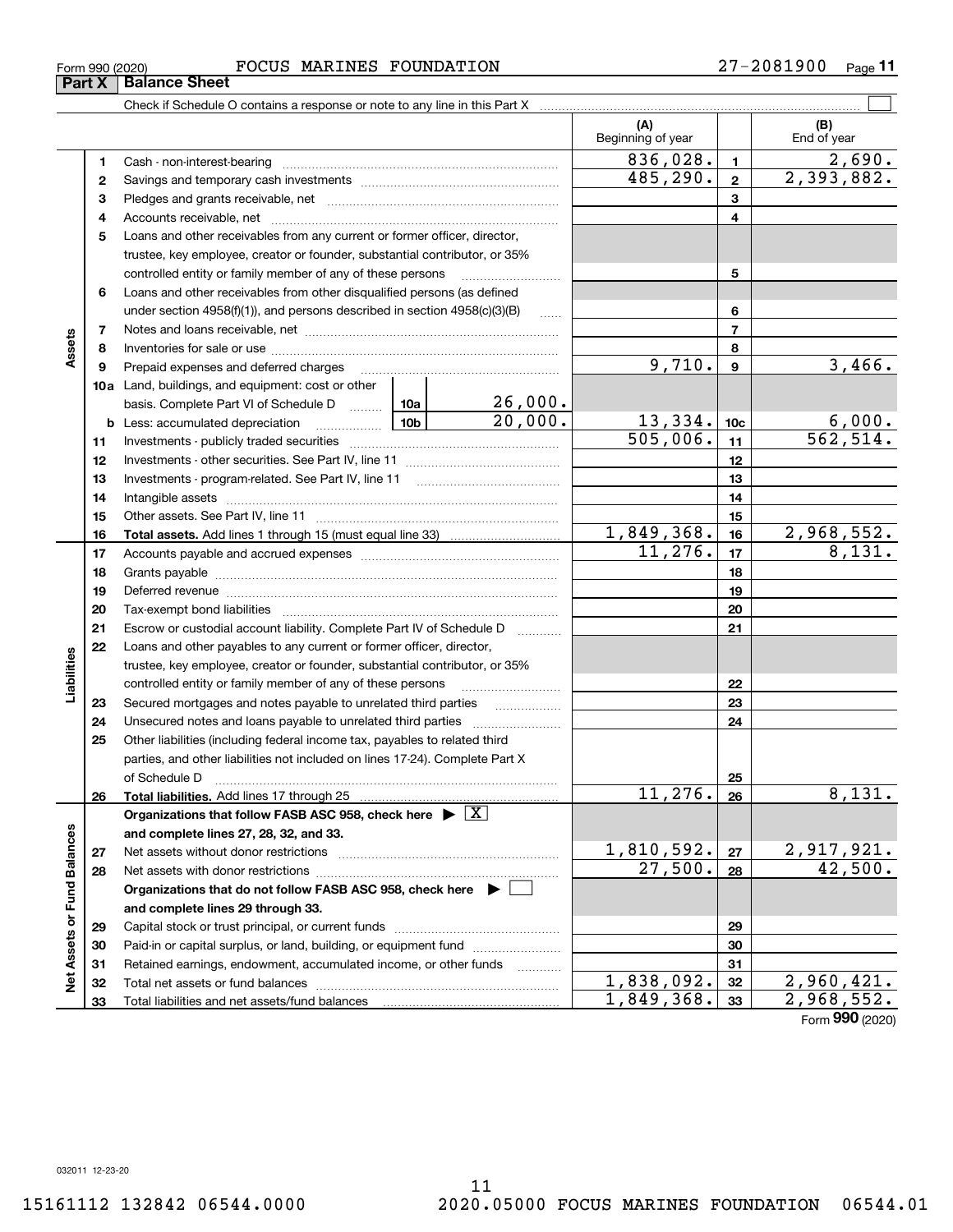| Part XI<br><b>Reconciliation of Net Assets</b><br>1,576,812.<br>$\mathbf{1}$<br>1<br>490,720.<br>$\overline{2}$<br>Total expenses (must equal Part IX, column (A), line 25)<br>2<br>1,086,092.<br>3<br>Revenue less expenses. Subtract line 2 from line 1<br>3<br>1,838,092.<br>$\overline{\mathbf{4}}$<br>4<br>36, 237.<br>5<br>Net unrealized gains (losses) on investments<br>5<br>6<br>6<br>$\overline{7}$<br>Investment expenses<br>7<br>8<br>Prior period adjustments<br>8<br>$\mathbf{9}$<br>Other changes in net assets or fund balances (explain on Schedule O)<br>9<br>Net assets or fund balances at end of year. Combine lines 3 through 9 (must equal Part X, line 32,<br>10<br>2,960,421.<br>10<br>Part XII Financial Statements and Reporting<br>Check if Schedule O contains a response or note to any line in this Part XII munder contains a response or note to any line in this Part XII<br>Yes<br>$\boxed{\mathbf{X}}$ Accrual<br>Accounting method used to prepare the Form 990: <u>June</u> Cash<br>Other<br>1<br>If the organization changed its method of accounting from a prior year or checked "Other," explain in Schedule O.<br>2a Were the organization's financial statements compiled or reviewed by an independent accountant?<br>2a<br>If "Yes," check a box below to indicate whether the financial statements for the year were compiled or reviewed on a | Page 12 |
|------------------------------------------------------------------------------------------------------------------------------------------------------------------------------------------------------------------------------------------------------------------------------------------------------------------------------------------------------------------------------------------------------------------------------------------------------------------------------------------------------------------------------------------------------------------------------------------------------------------------------------------------------------------------------------------------------------------------------------------------------------------------------------------------------------------------------------------------------------------------------------------------------------------------------------------------------------------------------------------------------------------------------------------------------------------------------------------------------------------------------------------------------------------------------------------------------------------------------------------------------------------------------------------------------------------------------------------------------------------------------------------------|---------|
|                                                                                                                                                                                                                                                                                                                                                                                                                                                                                                                                                                                                                                                                                                                                                                                                                                                                                                                                                                                                                                                                                                                                                                                                                                                                                                                                                                                                |         |
|                                                                                                                                                                                                                                                                                                                                                                                                                                                                                                                                                                                                                                                                                                                                                                                                                                                                                                                                                                                                                                                                                                                                                                                                                                                                                                                                                                                                |         |
|                                                                                                                                                                                                                                                                                                                                                                                                                                                                                                                                                                                                                                                                                                                                                                                                                                                                                                                                                                                                                                                                                                                                                                                                                                                                                                                                                                                                |         |
|                                                                                                                                                                                                                                                                                                                                                                                                                                                                                                                                                                                                                                                                                                                                                                                                                                                                                                                                                                                                                                                                                                                                                                                                                                                                                                                                                                                                |         |
|                                                                                                                                                                                                                                                                                                                                                                                                                                                                                                                                                                                                                                                                                                                                                                                                                                                                                                                                                                                                                                                                                                                                                                                                                                                                                                                                                                                                |         |
|                                                                                                                                                                                                                                                                                                                                                                                                                                                                                                                                                                                                                                                                                                                                                                                                                                                                                                                                                                                                                                                                                                                                                                                                                                                                                                                                                                                                |         |
|                                                                                                                                                                                                                                                                                                                                                                                                                                                                                                                                                                                                                                                                                                                                                                                                                                                                                                                                                                                                                                                                                                                                                                                                                                                                                                                                                                                                |         |
|                                                                                                                                                                                                                                                                                                                                                                                                                                                                                                                                                                                                                                                                                                                                                                                                                                                                                                                                                                                                                                                                                                                                                                                                                                                                                                                                                                                                |         |
|                                                                                                                                                                                                                                                                                                                                                                                                                                                                                                                                                                                                                                                                                                                                                                                                                                                                                                                                                                                                                                                                                                                                                                                                                                                                                                                                                                                                |         |
|                                                                                                                                                                                                                                                                                                                                                                                                                                                                                                                                                                                                                                                                                                                                                                                                                                                                                                                                                                                                                                                                                                                                                                                                                                                                                                                                                                                                |         |
|                                                                                                                                                                                                                                                                                                                                                                                                                                                                                                                                                                                                                                                                                                                                                                                                                                                                                                                                                                                                                                                                                                                                                                                                                                                                                                                                                                                                |         |
|                                                                                                                                                                                                                                                                                                                                                                                                                                                                                                                                                                                                                                                                                                                                                                                                                                                                                                                                                                                                                                                                                                                                                                                                                                                                                                                                                                                                | 0.      |
|                                                                                                                                                                                                                                                                                                                                                                                                                                                                                                                                                                                                                                                                                                                                                                                                                                                                                                                                                                                                                                                                                                                                                                                                                                                                                                                                                                                                |         |
|                                                                                                                                                                                                                                                                                                                                                                                                                                                                                                                                                                                                                                                                                                                                                                                                                                                                                                                                                                                                                                                                                                                                                                                                                                                                                                                                                                                                |         |
|                                                                                                                                                                                                                                                                                                                                                                                                                                                                                                                                                                                                                                                                                                                                                                                                                                                                                                                                                                                                                                                                                                                                                                                                                                                                                                                                                                                                |         |
|                                                                                                                                                                                                                                                                                                                                                                                                                                                                                                                                                                                                                                                                                                                                                                                                                                                                                                                                                                                                                                                                                                                                                                                                                                                                                                                                                                                                |         |
|                                                                                                                                                                                                                                                                                                                                                                                                                                                                                                                                                                                                                                                                                                                                                                                                                                                                                                                                                                                                                                                                                                                                                                                                                                                                                                                                                                                                | No      |
|                                                                                                                                                                                                                                                                                                                                                                                                                                                                                                                                                                                                                                                                                                                                                                                                                                                                                                                                                                                                                                                                                                                                                                                                                                                                                                                                                                                                |         |
|                                                                                                                                                                                                                                                                                                                                                                                                                                                                                                                                                                                                                                                                                                                                                                                                                                                                                                                                                                                                                                                                                                                                                                                                                                                                                                                                                                                                |         |
|                                                                                                                                                                                                                                                                                                                                                                                                                                                                                                                                                                                                                                                                                                                                                                                                                                                                                                                                                                                                                                                                                                                                                                                                                                                                                                                                                                                                | Χ       |
|                                                                                                                                                                                                                                                                                                                                                                                                                                                                                                                                                                                                                                                                                                                                                                                                                                                                                                                                                                                                                                                                                                                                                                                                                                                                                                                                                                                                |         |
| separate basis, consolidated basis, or both:                                                                                                                                                                                                                                                                                                                                                                                                                                                                                                                                                                                                                                                                                                                                                                                                                                                                                                                                                                                                                                                                                                                                                                                                                                                                                                                                                   |         |
| Separate basis<br>Both consolidated and separate basis<br>Consolidated basis                                                                                                                                                                                                                                                                                                                                                                                                                                                                                                                                                                                                                                                                                                                                                                                                                                                                                                                                                                                                                                                                                                                                                                                                                                                                                                                   |         |
| <b>b</b> Were the organization's financial statements audited by an independent accountant?<br>2b                                                                                                                                                                                                                                                                                                                                                                                                                                                                                                                                                                                                                                                                                                                                                                                                                                                                                                                                                                                                                                                                                                                                                                                                                                                                                              | Χ       |
| If "Yes," check a box below to indicate whether the financial statements for the year were audited on a separate basis,                                                                                                                                                                                                                                                                                                                                                                                                                                                                                                                                                                                                                                                                                                                                                                                                                                                                                                                                                                                                                                                                                                                                                                                                                                                                        |         |
| consolidated basis, or both:                                                                                                                                                                                                                                                                                                                                                                                                                                                                                                                                                                                                                                                                                                                                                                                                                                                                                                                                                                                                                                                                                                                                                                                                                                                                                                                                                                   |         |
| Separate basis<br>Consolidated basis<br>Both consolidated and separate basis                                                                                                                                                                                                                                                                                                                                                                                                                                                                                                                                                                                                                                                                                                                                                                                                                                                                                                                                                                                                                                                                                                                                                                                                                                                                                                                   |         |
| c If "Yes" to line 2a or 2b, does the organization have a committee that assumes responsibility for oversight of the audit,                                                                                                                                                                                                                                                                                                                                                                                                                                                                                                                                                                                                                                                                                                                                                                                                                                                                                                                                                                                                                                                                                                                                                                                                                                                                    |         |
| 2c                                                                                                                                                                                                                                                                                                                                                                                                                                                                                                                                                                                                                                                                                                                                                                                                                                                                                                                                                                                                                                                                                                                                                                                                                                                                                                                                                                                             |         |
| If the organization changed either its oversight process or selection process during the tax year, explain on Schedule O.                                                                                                                                                                                                                                                                                                                                                                                                                                                                                                                                                                                                                                                                                                                                                                                                                                                                                                                                                                                                                                                                                                                                                                                                                                                                      |         |
| 3a As a result of a federal award, was the organization required to undergo an audit or audits as set forth in the Single Audit                                                                                                                                                                                                                                                                                                                                                                                                                                                                                                                                                                                                                                                                                                                                                                                                                                                                                                                                                                                                                                                                                                                                                                                                                                                                |         |
| Act and OMB Circular A-133?<br>За                                                                                                                                                                                                                                                                                                                                                                                                                                                                                                                                                                                                                                                                                                                                                                                                                                                                                                                                                                                                                                                                                                                                                                                                                                                                                                                                                              | x       |
| b If "Yes," did the organization undergo the required audit or audits? If the organization did not undergo the required audit                                                                                                                                                                                                                                                                                                                                                                                                                                                                                                                                                                                                                                                                                                                                                                                                                                                                                                                                                                                                                                                                                                                                                                                                                                                                  |         |
| 3b<br><b>nnn</b>                                                                                                                                                                                                                                                                                                                                                                                                                                                                                                                                                                                                                                                                                                                                                                                                                                                                                                                                                                                                                                                                                                                                                                                                                                                                                                                                                                               |         |

Form (2020) **990**

032012 12-23-20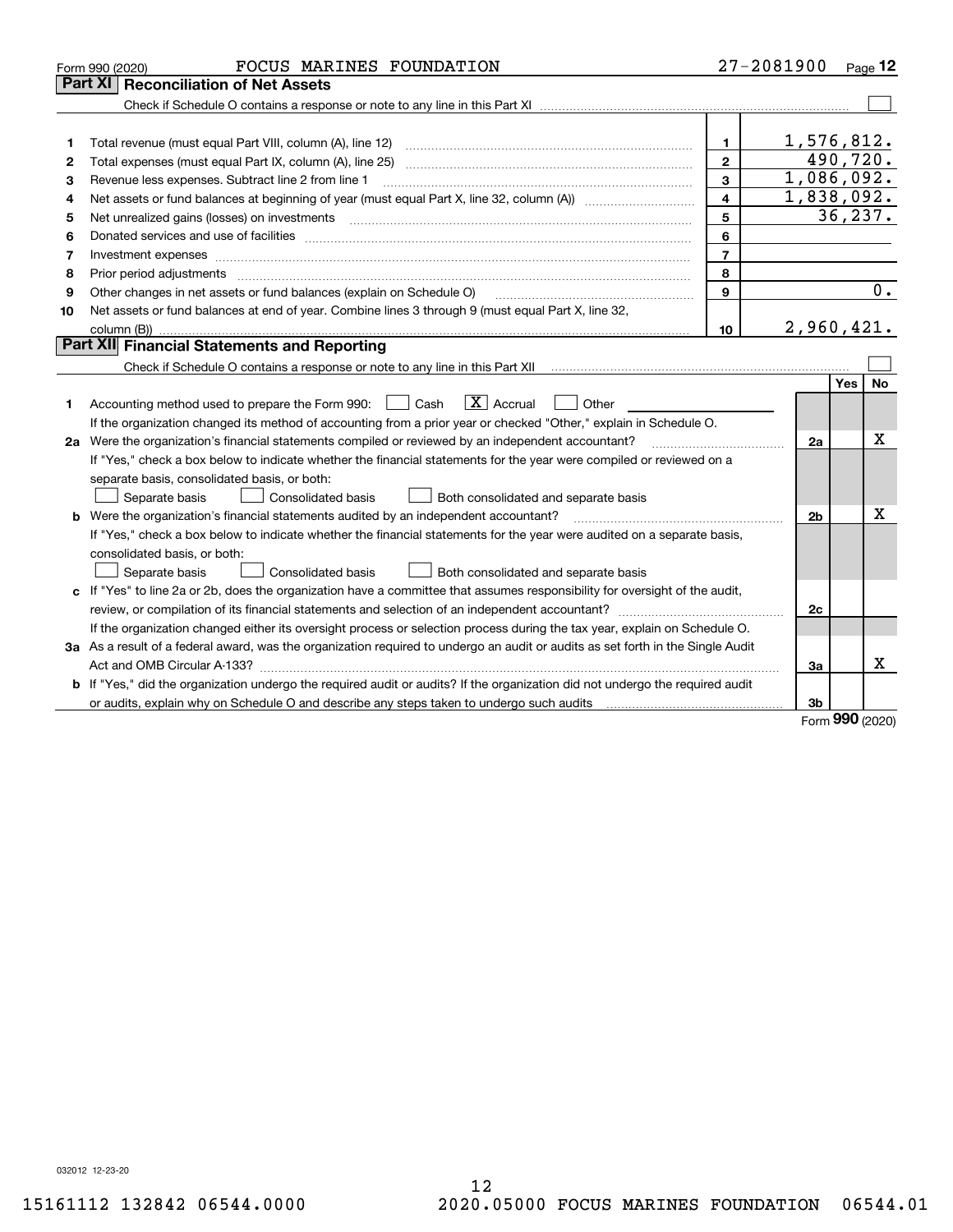| <b>SCHEDULE A</b> |
|-------------------|
|-------------------|

**(Form 990 or 990-EZ)**

## **Public Charity Status and Public Support**

**Complete if the organization is a section 501(c)(3) organization or a section 4947(a)(1) nonexempt charitable trust.**

**| Attach to Form 990 or Form 990-EZ.** 

| OMB No 1545-0047      |
|-----------------------|
| 2020                  |
| <b>Open to Public</b> |

|                                            | Department of the Treasury<br>▶ Attach to Form 990 or Form 990-EZ.<br><b>Open to Public</b><br>Internal Revenue Service<br><b>Inspection</b><br>Go to www.irs.gov/Form990 for instructions and the latest information.                                                                                                                                                                                                                                                                                                                                          |                                             |  |                                                                                    |                                                                                                                                                                                                                                                    |     |                                   |                            |  |                                       |
|--------------------------------------------|-----------------------------------------------------------------------------------------------------------------------------------------------------------------------------------------------------------------------------------------------------------------------------------------------------------------------------------------------------------------------------------------------------------------------------------------------------------------------------------------------------------------------------------------------------------------|---------------------------------------------|--|------------------------------------------------------------------------------------|----------------------------------------------------------------------------------------------------------------------------------------------------------------------------------------------------------------------------------------------------|-----|-----------------------------------|----------------------------|--|---------------------------------------|
|                                            |                                                                                                                                                                                                                                                                                                                                                                                                                                                                                                                                                                 | Name of the organization                    |  |                                                                                    |                                                                                                                                                                                                                                                    |     |                                   |                            |  | <b>Employer identification number</b> |
| $27 - 2081900$<br>FOCUS MARINES FOUNDATION |                                                                                                                                                                                                                                                                                                                                                                                                                                                                                                                                                                 |                                             |  |                                                                                    |                                                                                                                                                                                                                                                    |     |                                   |                            |  |                                       |
|                                            | Part I                                                                                                                                                                                                                                                                                                                                                                                                                                                                                                                                                          |                                             |  |                                                                                    | Reason for Public Charity Status. (All organizations must complete this part.) See instructions.                                                                                                                                                   |     |                                   |                            |  |                                       |
| 1<br>2<br>3<br>4                           | The organization is not a private foundation because it is: (For lines 1 through 12, check only one box.)<br>A church, convention of churches, or association of churches described in section 170(b)(1)(A)(i).<br>A school described in section 170(b)(1)(A)(ii). (Attach Schedule E (Form 990 or 990-EZ).)<br>A hospital or a cooperative hospital service organization described in section 170(b)(1)(A)(iii).<br>A medical research organization operated in conjunction with a hospital described in section 170(b)(1)(A)(iii). Enter the hospital's name, |                                             |  |                                                                                    |                                                                                                                                                                                                                                                    |     |                                   |                            |  |                                       |
|                                            |                                                                                                                                                                                                                                                                                                                                                                                                                                                                                                                                                                 | city, and state:                            |  |                                                                                    |                                                                                                                                                                                                                                                    |     |                                   |                            |  |                                       |
| 5                                          |                                                                                                                                                                                                                                                                                                                                                                                                                                                                                                                                                                 |                                             |  |                                                                                    | An organization operated for the benefit of a college or university owned or operated by a governmental unit described in                                                                                                                          |     |                                   |                            |  |                                       |
| 6                                          |                                                                                                                                                                                                                                                                                                                                                                                                                                                                                                                                                                 |                                             |  | section 170(b)(1)(A)(iv). (Complete Part II.)                                      |                                                                                                                                                                                                                                                    |     |                                   |                            |  |                                       |
| 7                                          | $\lfloor x \rfloor$                                                                                                                                                                                                                                                                                                                                                                                                                                                                                                                                             |                                             |  |                                                                                    | A federal, state, or local government or governmental unit described in section 170(b)(1)(A)(v).<br>An organization that normally receives a substantial part of its support from a governmental unit or from the general public described in      |     |                                   |                            |  |                                       |
|                                            |                                                                                                                                                                                                                                                                                                                                                                                                                                                                                                                                                                 |                                             |  | section 170(b)(1)(A)(vi). (Complete Part II.)                                      |                                                                                                                                                                                                                                                    |     |                                   |                            |  |                                       |
| 8                                          |                                                                                                                                                                                                                                                                                                                                                                                                                                                                                                                                                                 |                                             |  |                                                                                    | A community trust described in section 170(b)(1)(A)(vi). (Complete Part II.)                                                                                                                                                                       |     |                                   |                            |  |                                       |
| 9                                          |                                                                                                                                                                                                                                                                                                                                                                                                                                                                                                                                                                 |                                             |  |                                                                                    | An agricultural research organization described in section 170(b)(1)(A)(ix) operated in conjunction with a land-grant college                                                                                                                      |     |                                   |                            |  |                                       |
|                                            |                                                                                                                                                                                                                                                                                                                                                                                                                                                                                                                                                                 |                                             |  |                                                                                    | or university or a non-land-grant college of agriculture (see instructions). Enter the name, city, and state of the college or                                                                                                                     |     |                                   |                            |  |                                       |
|                                            |                                                                                                                                                                                                                                                                                                                                                                                                                                                                                                                                                                 | university:                                 |  |                                                                                    |                                                                                                                                                                                                                                                    |     |                                   |                            |  |                                       |
| 10<br>11                                   | An organization that normally receives (1) more than 33 1/3% of its support from contributions, membership fees, and gross receipts from<br>activities related to its exempt functions, subject to certain exceptions; and (2) no more than 33 1/3% of its support from gross investment<br>income and unrelated business taxable income (less section 511 tax) from businesses acquired by the organization after June 30, 1975.<br>See section 509(a)(2). (Complete Part III.)                                                                                |                                             |  |                                                                                    |                                                                                                                                                                                                                                                    |     |                                   |                            |  |                                       |
| 12                                         |                                                                                                                                                                                                                                                                                                                                                                                                                                                                                                                                                                 |                                             |  |                                                                                    | An organization organized and operated exclusively to test for public safety. See section 509(a)(4).<br>An organization organized and operated exclusively for the benefit of, to perform the functions of, or to carry out the purposes of one or |     |                                   |                            |  |                                       |
|                                            |                                                                                                                                                                                                                                                                                                                                                                                                                                                                                                                                                                 |                                             |  |                                                                                    | more publicly supported organizations described in section 509(a)(1) or section 509(a)(2). See section 509(a)(3). Check the box in                                                                                                                 |     |                                   |                            |  |                                       |
|                                            |                                                                                                                                                                                                                                                                                                                                                                                                                                                                                                                                                                 |                                             |  |                                                                                    | lines 12a through 12d that describes the type of supporting organization and complete lines 12e, 12f, and 12g.                                                                                                                                     |     |                                   |                            |  |                                       |
| а                                          |                                                                                                                                                                                                                                                                                                                                                                                                                                                                                                                                                                 |                                             |  |                                                                                    | Type I. A supporting organization operated, supervised, or controlled by its supported organization(s), typically by giving                                                                                                                        |     |                                   |                            |  |                                       |
|                                            |                                                                                                                                                                                                                                                                                                                                                                                                                                                                                                                                                                 |                                             |  |                                                                                    | the supported organization(s) the power to regularly appoint or elect a majority of the directors or trustees of the supporting                                                                                                                    |     |                                   |                            |  |                                       |
|                                            |                                                                                                                                                                                                                                                                                                                                                                                                                                                                                                                                                                 |                                             |  | organization. You must complete Part IV, Sections A and B.                         |                                                                                                                                                                                                                                                    |     |                                   |                            |  |                                       |
| b                                          |                                                                                                                                                                                                                                                                                                                                                                                                                                                                                                                                                                 |                                             |  |                                                                                    | Type II. A supporting organization supervised or controlled in connection with its supported organization(s), by having                                                                                                                            |     |                                   |                            |  |                                       |
|                                            |                                                                                                                                                                                                                                                                                                                                                                                                                                                                                                                                                                 |                                             |  |                                                                                    | control or management of the supporting organization vested in the same persons that control or manage the supported                                                                                                                               |     |                                   |                            |  |                                       |
|                                            |                                                                                                                                                                                                                                                                                                                                                                                                                                                                                                                                                                 |                                             |  | organization(s). You must complete Part IV, Sections A and C.                      |                                                                                                                                                                                                                                                    |     |                                   |                            |  |                                       |
| с                                          |                                                                                                                                                                                                                                                                                                                                                                                                                                                                                                                                                                 |                                             |  |                                                                                    | Type III functionally integrated. A supporting organization operated in connection with, and functionally integrated with,                                                                                                                         |     |                                   |                            |  |                                       |
|                                            |                                                                                                                                                                                                                                                                                                                                                                                                                                                                                                                                                                 |                                             |  |                                                                                    | its supported organization(s) (see instructions). You must complete Part IV, Sections A, D, and E.                                                                                                                                                 |     |                                   |                            |  |                                       |
| d                                          |                                                                                                                                                                                                                                                                                                                                                                                                                                                                                                                                                                 |                                             |  |                                                                                    | Type III non-functionally integrated. A supporting organization operated in connection with its supported organization(s)                                                                                                                          |     |                                   |                            |  |                                       |
|                                            |                                                                                                                                                                                                                                                                                                                                                                                                                                                                                                                                                                 |                                             |  |                                                                                    | that is not functionally integrated. The organization generally must satisfy a distribution requirement and an attentiveness                                                                                                                       |     |                                   |                            |  |                                       |
|                                            |                                                                                                                                                                                                                                                                                                                                                                                                                                                                                                                                                                 |                                             |  |                                                                                    | requirement (see instructions). You must complete Part IV, Sections A and D, and Part V.                                                                                                                                                           |     |                                   |                            |  |                                       |
| е                                          |                                                                                                                                                                                                                                                                                                                                                                                                                                                                                                                                                                 |                                             |  |                                                                                    | Check this box if the organization received a written determination from the IRS that it is a Type I, Type II, Type III                                                                                                                            |     |                                   |                            |  |                                       |
|                                            |                                                                                                                                                                                                                                                                                                                                                                                                                                                                                                                                                                 |                                             |  |                                                                                    | functionally integrated, or Type III non-functionally integrated supporting organization.                                                                                                                                                          |     |                                   |                            |  |                                       |
| f                                          |                                                                                                                                                                                                                                                                                                                                                                                                                                                                                                                                                                 | Enter the number of supported organizations |  |                                                                                    |                                                                                                                                                                                                                                                    |     |                                   |                            |  |                                       |
| a                                          |                                                                                                                                                                                                                                                                                                                                                                                                                                                                                                                                                                 | (i) Name of supported                       |  | Provide the following information about the supported organization(s).<br>(ii) EIN | (iii) Type of organization                                                                                                                                                                                                                         |     | (iv) Is the organization listed   | (v) Amount of monetary     |  | (vi) Amount of other                  |
|                                            |                                                                                                                                                                                                                                                                                                                                                                                                                                                                                                                                                                 | organization                                |  |                                                                                    | (described on lines 1-10                                                                                                                                                                                                                           |     | in your governing document?<br>No | support (see instructions) |  | support (see instructions)            |
|                                            |                                                                                                                                                                                                                                                                                                                                                                                                                                                                                                                                                                 |                                             |  |                                                                                    | above (see instructions))                                                                                                                                                                                                                          | Yes |                                   |                            |  |                                       |
|                                            |                                                                                                                                                                                                                                                                                                                                                                                                                                                                                                                                                                 |                                             |  |                                                                                    |                                                                                                                                                                                                                                                    |     |                                   |                            |  |                                       |
|                                            |                                                                                                                                                                                                                                                                                                                                                                                                                                                                                                                                                                 |                                             |  |                                                                                    |                                                                                                                                                                                                                                                    |     |                                   |                            |  |                                       |
|                                            |                                                                                                                                                                                                                                                                                                                                                                                                                                                                                                                                                                 |                                             |  |                                                                                    |                                                                                                                                                                                                                                                    |     |                                   |                            |  |                                       |
|                                            |                                                                                                                                                                                                                                                                                                                                                                                                                                                                                                                                                                 |                                             |  |                                                                                    |                                                                                                                                                                                                                                                    |     |                                   |                            |  |                                       |
|                                            |                                                                                                                                                                                                                                                                                                                                                                                                                                                                                                                                                                 |                                             |  |                                                                                    |                                                                                                                                                                                                                                                    |     |                                   |                            |  |                                       |
|                                            |                                                                                                                                                                                                                                                                                                                                                                                                                                                                                                                                                                 |                                             |  |                                                                                    |                                                                                                                                                                                                                                                    |     |                                   |                            |  |                                       |
|                                            |                                                                                                                                                                                                                                                                                                                                                                                                                                                                                                                                                                 |                                             |  |                                                                                    |                                                                                                                                                                                                                                                    |     |                                   |                            |  |                                       |
|                                            |                                                                                                                                                                                                                                                                                                                                                                                                                                                                                                                                                                 |                                             |  |                                                                                    |                                                                                                                                                                                                                                                    |     |                                   |                            |  |                                       |
|                                            |                                                                                                                                                                                                                                                                                                                                                                                                                                                                                                                                                                 |                                             |  |                                                                                    |                                                                                                                                                                                                                                                    |     |                                   |                            |  |                                       |

**Total**

LHA For Paperwork Reduction Act Notice, see the Instructions for Form 990 or 990-EZ. <sub>032021</sub> o1-25-21 Schedule A (Form 990 or 990-EZ) 2020 13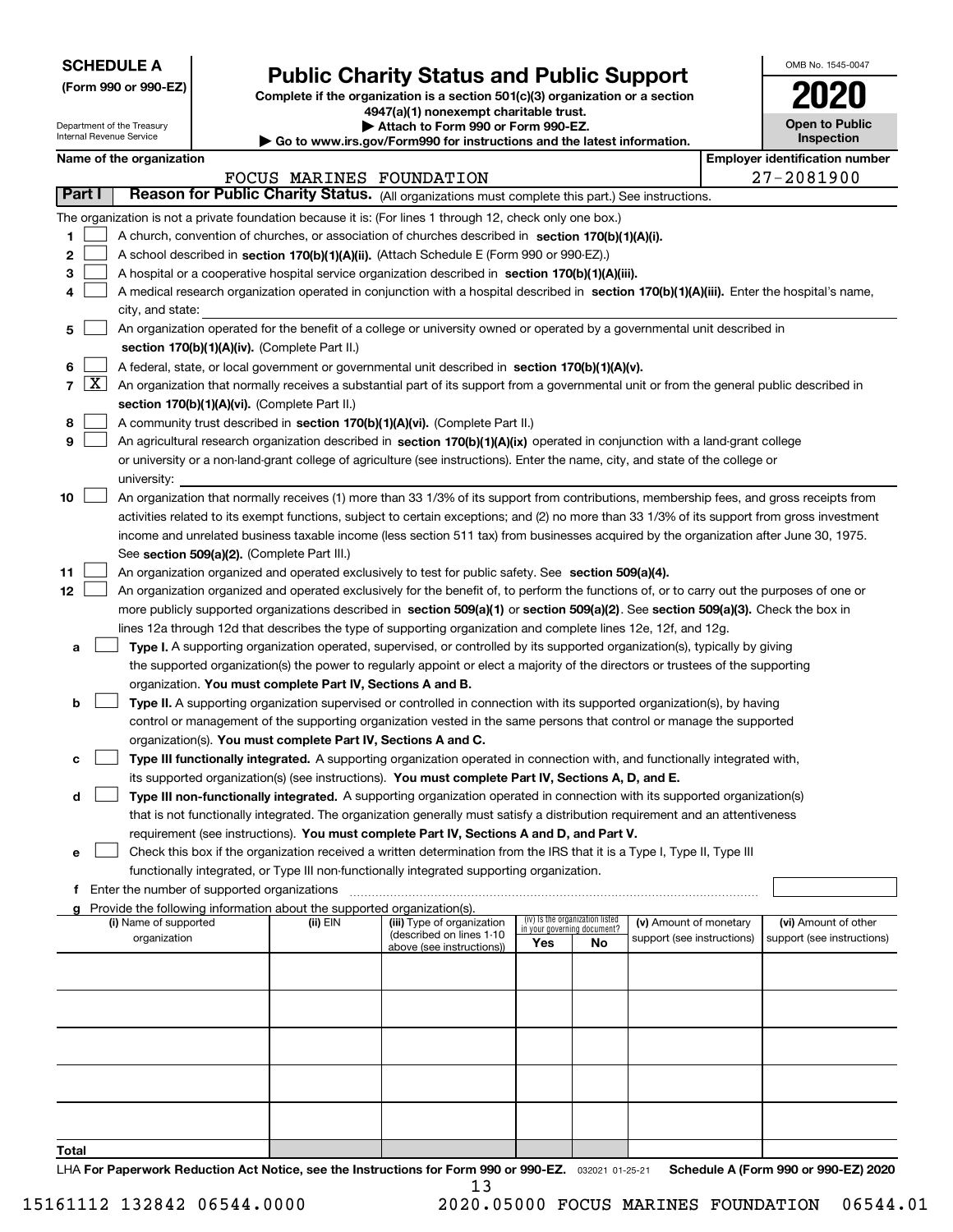**2**

(Complete only if you checked the box on line 5, 7, or 8 of Part I or if the organization failed to qualify under Part III. If the organization fails to qualify under the tests listed below, please complete Part III.) **Part II Support Schedule for Organizations Described in Sections 170(b)(1)(A)(iv) and 170(b)(1)(A)(vi)**

|    | <b>Section A. Public Support</b>                                                                                                               |           |          |            |            |                                      |                                          |  |  |  |  |
|----|------------------------------------------------------------------------------------------------------------------------------------------------|-----------|----------|------------|------------|--------------------------------------|------------------------------------------|--|--|--|--|
|    | Calendar year (or fiscal year beginning in)                                                                                                    | (a) 2016  | (b) 2017 | $(c)$ 2018 | $(d)$ 2019 | (e) 2020                             | (f) Total                                |  |  |  |  |
|    | 1 Gifts, grants, contributions, and                                                                                                            |           |          |            |            |                                      |                                          |  |  |  |  |
|    | membership fees received. (Do not                                                                                                              |           |          |            |            |                                      |                                          |  |  |  |  |
|    | include any "unusual grants.")                                                                                                                 | 861,865.  | 825,025. | 1159368.   | 861, 150.  | 1563897.                             | 5271305.                                 |  |  |  |  |
|    | 2 Tax revenues levied for the organ-                                                                                                           |           |          |            |            |                                      |                                          |  |  |  |  |
|    | ization's benefit and either paid to                                                                                                           |           |          |            |            |                                      |                                          |  |  |  |  |
|    | or expended on its behalf                                                                                                                      |           |          |            |            |                                      |                                          |  |  |  |  |
|    | 3 The value of services or facilities                                                                                                          |           |          |            |            |                                      |                                          |  |  |  |  |
|    | furnished by a governmental unit to                                                                                                            |           |          |            |            |                                      |                                          |  |  |  |  |
|    | the organization without charge                                                                                                                |           |          |            |            |                                      |                                          |  |  |  |  |
|    | 4 Total. Add lines 1 through 3                                                                                                                 | 861,865.  | 825,025. | 1159368.   | 861,150.   | 1563897.                             | 5271305.                                 |  |  |  |  |
| 5. | The portion of total contributions                                                                                                             |           |          |            |            |                                      |                                          |  |  |  |  |
|    | by each person (other than a                                                                                                                   |           |          |            |            |                                      |                                          |  |  |  |  |
|    | governmental unit or publicly                                                                                                                  |           |          |            |            |                                      |                                          |  |  |  |  |
|    | supported organization) included                                                                                                               |           |          |            |            |                                      |                                          |  |  |  |  |
|    | on line 1 that exceeds 2% of the                                                                                                               |           |          |            |            |                                      |                                          |  |  |  |  |
|    | amount shown on line 11,                                                                                                                       |           |          |            |            |                                      |                                          |  |  |  |  |
|    | column (f)                                                                                                                                     |           |          |            |            |                                      | 2084864.                                 |  |  |  |  |
|    | 6 Public support. Subtract line 5 from line 4.                                                                                                 |           |          |            |            |                                      | 3186441.                                 |  |  |  |  |
|    | <b>Section B. Total Support</b>                                                                                                                |           |          |            |            |                                      |                                          |  |  |  |  |
|    | Calendar year (or fiscal year beginning in)                                                                                                    | (a) 2016  | (b) 2017 | $(c)$ 2018 | $(d)$ 2019 | (e) 2020                             | (f) Total                                |  |  |  |  |
|    | <b>7</b> Amounts from line 4                                                                                                                   | 861, 865. | 825,025. | 1159368.   | 861,150.   | 1563897.                             | 5271305.                                 |  |  |  |  |
|    | 8 Gross income from interest,                                                                                                                  |           |          |            |            |                                      |                                          |  |  |  |  |
|    | dividends, payments received on                                                                                                                |           |          |            |            |                                      |                                          |  |  |  |  |
|    | securities loans, rents, royalties,                                                                                                            |           |          |            |            |                                      |                                          |  |  |  |  |
|    | and income from similar sources                                                                                                                | 410.      | 2,266.   | 5,385.     | 17,872.    | 25,505.                              | 51,438.                                  |  |  |  |  |
|    | 9 Net income from unrelated business                                                                                                           |           |          |            |            |                                      |                                          |  |  |  |  |
|    | activities, whether or not the                                                                                                                 |           |          |            |            |                                      |                                          |  |  |  |  |
|    | business is regularly carried on                                                                                                               | 6,472.    |          | 19,698.    |            |                                      | 26,170.                                  |  |  |  |  |
|    | 10 Other income. Do not include gain                                                                                                           |           |          |            |            |                                      |                                          |  |  |  |  |
|    | or loss from the sale of capital                                                                                                               |           |          |            |            |                                      |                                          |  |  |  |  |
|    | assets (Explain in Part VI.)                                                                                                                   |           |          |            |            |                                      |                                          |  |  |  |  |
|    | 11 Total support. Add lines 7 through 10                                                                                                       |           |          |            |            |                                      | 5348913.                                 |  |  |  |  |
|    | 12 Gross receipts from related activities, etc. (see instructions)                                                                             |           |          |            |            | 12                                   |                                          |  |  |  |  |
|    | 13 First 5 years. If the Form 990 is for the organization's first, second, third, fourth, or fifth tax year as a section 501(c)(3)             |           |          |            |            |                                      |                                          |  |  |  |  |
|    | organization, check this box and stop here                                                                                                     |           |          |            |            |                                      |                                          |  |  |  |  |
|    | <b>Section C. Computation of Public Support Percentage</b>                                                                                     |           |          |            |            |                                      |                                          |  |  |  |  |
|    |                                                                                                                                                |           |          |            |            | 14                                   | 59.57<br>%                               |  |  |  |  |
|    |                                                                                                                                                |           |          |            |            | 15                                   | 74.40<br>$\%$                            |  |  |  |  |
|    | 16a 33 1/3% support test - 2020. If the organization did not check the box on line 13, and line 14 is 33 1/3% or more, check this box and      |           |          |            |            |                                      |                                          |  |  |  |  |
|    | stop here. The organization qualifies as a publicly supported organization                                                                     |           |          |            |            |                                      | $\blacktriangleright$ $\boxed{\text{X}}$ |  |  |  |  |
|    | b 33 1/3% support test - 2019. If the organization did not check a box on line 13 or 16a, and line 15 is 33 1/3% or more, check this box       |           |          |            |            |                                      |                                          |  |  |  |  |
|    | and stop here. The organization qualifies as a publicly supported organization                                                                 |           |          |            |            |                                      |                                          |  |  |  |  |
|    | 17a 10% -facts-and-circumstances test - 2020. If the organization did not check a box on line 13, 16a, or 16b, and line 14 is 10% or more,     |           |          |            |            |                                      |                                          |  |  |  |  |
|    | and if the organization meets the facts-and-circumstances test, check this box and stop here. Explain in Part VI how the organization          |           |          |            |            |                                      |                                          |  |  |  |  |
|    | meets the facts-and-circumstances test. The organization qualifies as a publicly supported organization                                        |           |          |            |            |                                      |                                          |  |  |  |  |
|    | <b>b 10% -facts-and-circumstances test - 2019.</b> If the organization did not check a box on line 13, 16a, 16b, or 17a, and line 15 is 10% or |           |          |            |            |                                      |                                          |  |  |  |  |
|    | more, and if the organization meets the facts-and-circumstances test, check this box and stop here. Explain in Part VI how the                 |           |          |            |            |                                      |                                          |  |  |  |  |
|    | organization meets the facts-and-circumstances test. The organization qualifies as a publicly supported organization                           |           |          |            |            |                                      |                                          |  |  |  |  |
| 18 | Private foundation. If the organization did not check a box on line 13, 16a, 16b, 17a, or 17b, check this box and see instructions             |           |          |            |            |                                      |                                          |  |  |  |  |
|    |                                                                                                                                                |           |          |            |            | Schedule A (Form 990 or 990-F7) 2020 |                                          |  |  |  |  |

**Schedule A (Form 990 or 990-EZ) 2020**

032022 01-25-21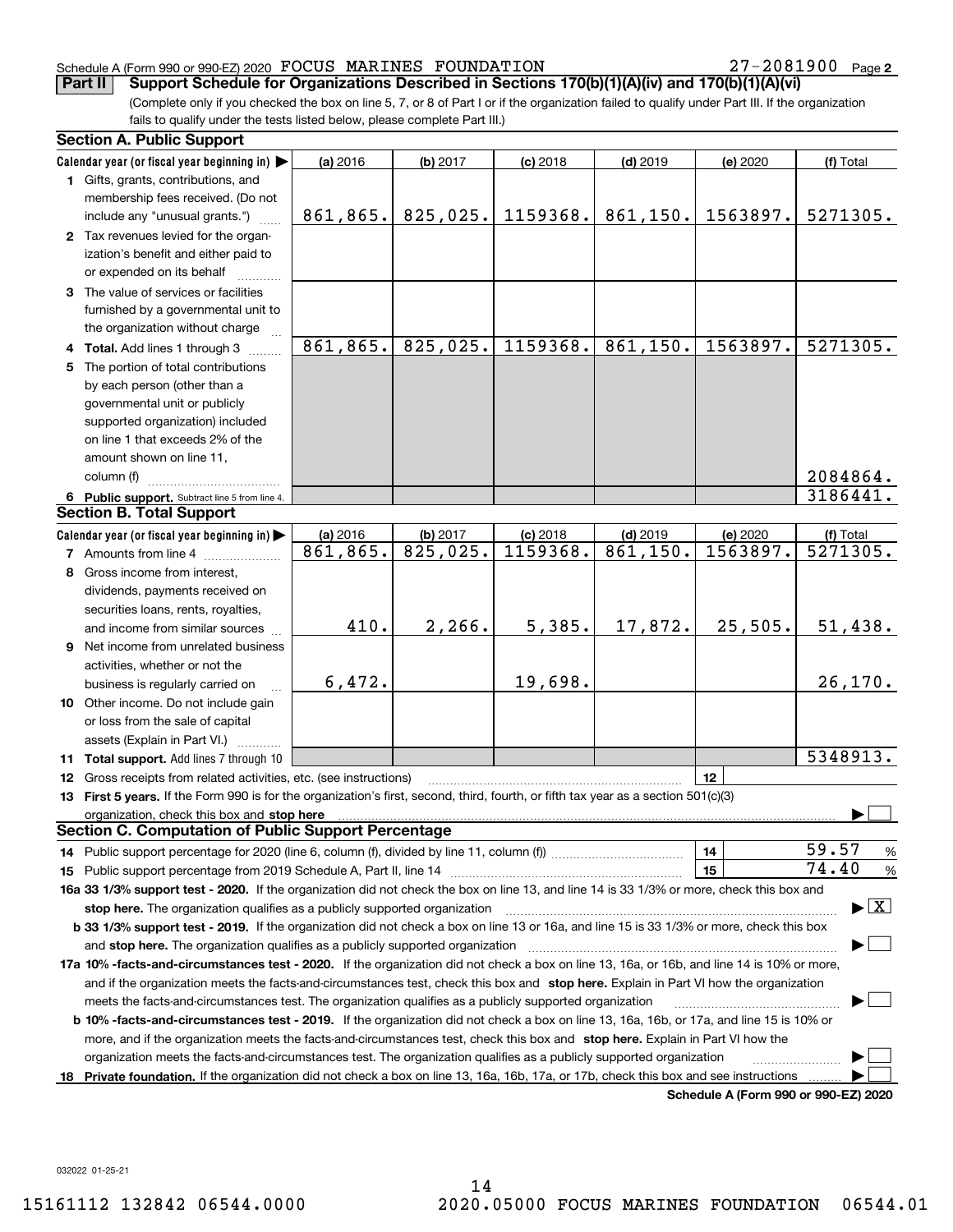(Complete only if you checked the box on line 10 of Part I or if the organization failed to qualify under Part II. If the organization fails to qualify under the tests listed below, please complete Part II.)

| <b>Section A. Public Support</b>                                                                                                                                                                                                     |          |          |            |            |          |                                      |  |  |
|--------------------------------------------------------------------------------------------------------------------------------------------------------------------------------------------------------------------------------------|----------|----------|------------|------------|----------|--------------------------------------|--|--|
| Calendar year (or fiscal year beginning in) $\blacktriangleright$                                                                                                                                                                    | (a) 2016 | (b) 2017 | $(c)$ 2018 | $(d)$ 2019 | (e) 2020 | (f) Total                            |  |  |
| 1 Gifts, grants, contributions, and                                                                                                                                                                                                  |          |          |            |            |          |                                      |  |  |
| membership fees received. (Do not                                                                                                                                                                                                    |          |          |            |            |          |                                      |  |  |
| include any "unusual grants.")                                                                                                                                                                                                       |          |          |            |            |          |                                      |  |  |
| 2 Gross receipts from admissions,<br>merchandise sold or services per-<br>formed, or facilities furnished in<br>any activity that is related to the<br>organization's tax-exempt purpose                                             |          |          |            |            |          |                                      |  |  |
| 3 Gross receipts from activities that<br>are not an unrelated trade or bus-                                                                                                                                                          |          |          |            |            |          |                                      |  |  |
| iness under section 513                                                                                                                                                                                                              |          |          |            |            |          |                                      |  |  |
| 4 Tax revenues levied for the organ-<br>ization's benefit and either paid to<br>or expended on its behalf                                                                                                                            |          |          |            |            |          |                                      |  |  |
| .<br>5 The value of services or facilities<br>furnished by a governmental unit to                                                                                                                                                    |          |          |            |            |          |                                      |  |  |
| the organization without charge                                                                                                                                                                                                      |          |          |            |            |          |                                      |  |  |
| <b>6 Total.</b> Add lines 1 through 5                                                                                                                                                                                                |          |          |            |            |          |                                      |  |  |
| 7a Amounts included on lines 1, 2, and<br>3 received from disqualified persons                                                                                                                                                       |          |          |            |            |          |                                      |  |  |
| <b>b</b> Amounts included on lines 2 and 3 received<br>from other than disqualified persons that<br>exceed the greater of \$5,000 or 1% of the<br>amount on line 13 for the year                                                     |          |          |            |            |          |                                      |  |  |
| c Add lines 7a and 7b                                                                                                                                                                                                                |          |          |            |            |          |                                      |  |  |
| 8 Public support. (Subtract line 7c from line 6.)<br><b>Section B. Total Support</b>                                                                                                                                                 |          |          |            |            |          |                                      |  |  |
| Calendar year (or fiscal year beginning in)                                                                                                                                                                                          | (a) 2016 | (b) 2017 | $(c)$ 2018 | $(d)$ 2019 | (e) 2020 | (f) Total                            |  |  |
| 9 Amounts from line 6                                                                                                                                                                                                                |          |          |            |            |          |                                      |  |  |
| 10a Gross income from interest,<br>dividends, payments received on<br>securities loans, rents, royalties,<br>and income from similar sources                                                                                         |          |          |            |            |          |                                      |  |  |
| <b>b</b> Unrelated business taxable income<br>(less section 511 taxes) from businesses<br>acquired after June 30, 1975                                                                                                               |          |          |            |            |          |                                      |  |  |
| c Add lines 10a and 10b                                                                                                                                                                                                              |          |          |            |            |          |                                      |  |  |
| <b>11</b> Net income from unrelated business<br>activities not included in line 10b,<br>whether or not the business is<br>regularly carried on                                                                                       |          |          |            |            |          |                                      |  |  |
| <b>12</b> Other income. Do not include gain<br>or loss from the sale of capital<br>assets (Explain in Part VI.)                                                                                                                      |          |          |            |            |          |                                      |  |  |
| <b>13 Total support.</b> (Add lines 9, 10c, 11, and 12.)                                                                                                                                                                             |          |          |            |            |          |                                      |  |  |
| 14 First 5 years. If the Form 990 is for the organization's first, second, third, fourth, or fifth tax year as a section 501(c)(3) organization,                                                                                     |          |          |            |            |          |                                      |  |  |
| check this box and stop here <b>contract the contract of the contract of the state of the state of the state of the state of the state of the state of the state of the state of the state of the state of the state of the stat</b> |          |          |            |            |          |                                      |  |  |
| <b>Section C. Computation of Public Support Percentage</b>                                                                                                                                                                           |          |          |            |            |          |                                      |  |  |
|                                                                                                                                                                                                                                      |          |          |            |            | 15       | %                                    |  |  |
| 16 Public support percentage from 2019 Schedule A, Part III, line 15                                                                                                                                                                 |          |          |            |            | 16       | %                                    |  |  |
| <b>Section D. Computation of Investment Income Percentage</b>                                                                                                                                                                        |          |          |            |            |          |                                      |  |  |
| 17 Investment income percentage for 2020 (line 10c, column (f), divided by line 13, column (f))<br>18 Investment income percentage from 2019 Schedule A, Part III, line 17                                                           |          |          |            |            | 17<br>18 | %<br>%                               |  |  |
| 19a 33 1/3% support tests - 2020. If the organization did not check the box on line 14, and line 15 is more than 33 1/3%, and line 17 is not                                                                                         |          |          |            |            |          |                                      |  |  |
| more than 33 1/3%, check this box and stop here. The organization qualifies as a publicly supported organization                                                                                                                     |          |          |            |            |          | ▶                                    |  |  |
| b 33 1/3% support tests - 2019. If the organization did not check a box on line 14 or line 19a, and line 16 is more than 33 1/3%, and                                                                                                |          |          |            |            |          |                                      |  |  |
| line 18 is not more than 33 1/3%, check this box and stop here. The organization qualifies as a publicly supported organization                                                                                                      |          |          |            |            |          |                                      |  |  |
| 20 Private foundation. If the organization did not check a box on line 14, 19a, or 19b, check this box and see instructions                                                                                                          |          |          |            |            |          |                                      |  |  |
| 032023 01-25-21                                                                                                                                                                                                                      |          | 15       |            |            |          | Schedule A (Form 990 or 990-EZ) 2020 |  |  |

15161112 132842 06544.0000 2020.05000 FOCUS MARINES FOUNDATION 06544.01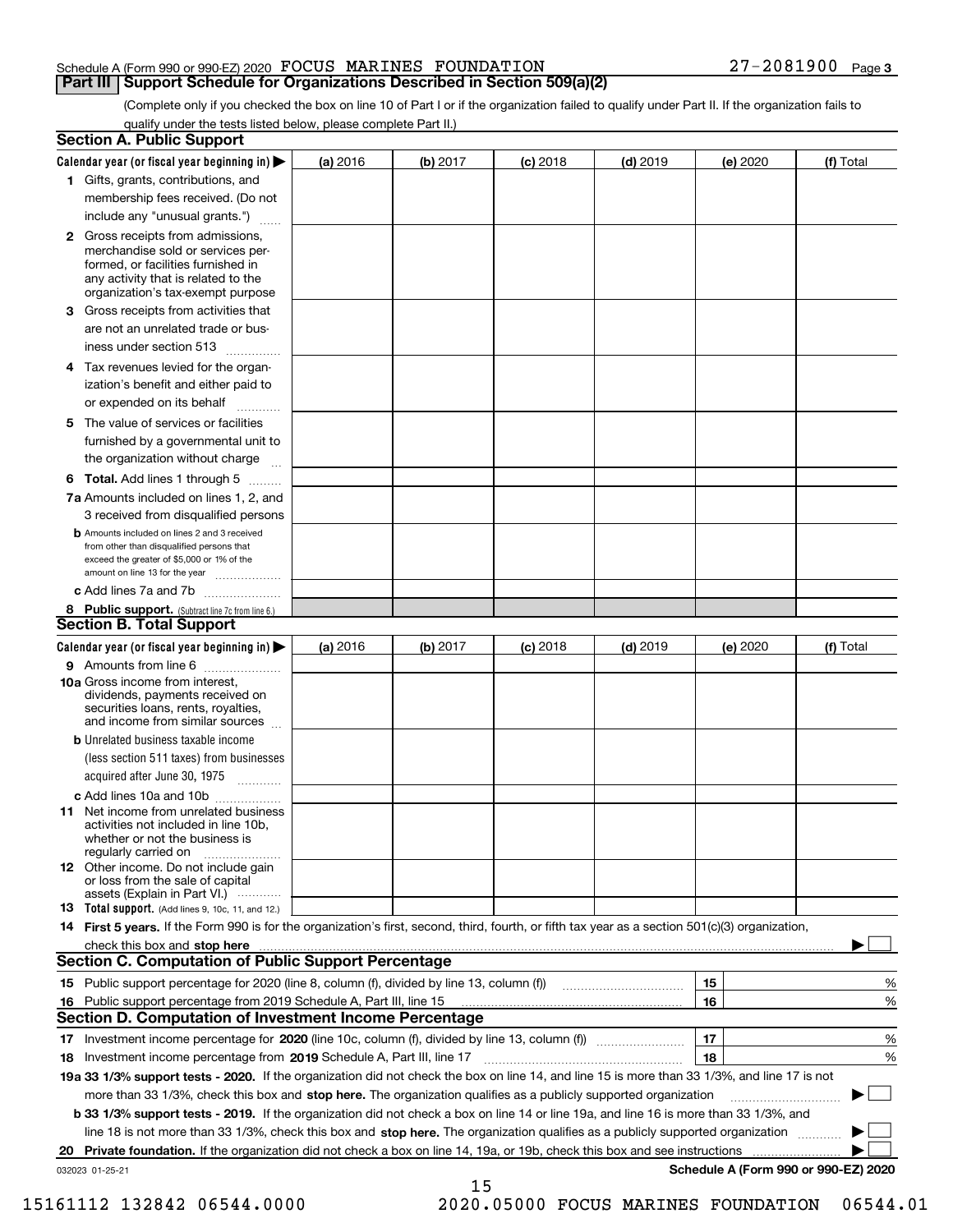## **Part IV Supporting Organizations**

(Complete only if you checked a box in line 12 on Part I. If you checked box 12a, Part I, complete Sections A and B. If you checked box 12b, Part I, complete Sections A and C. If you checked box 12c, Part I, complete Sections A, D, and E. If you checked box 12d, Part I, complete Sections A and D, and complete Part V.)

### **Section A. All Supporting Organizations**

- **1** Are all of the organization's supported organizations listed by name in the organization's governing documents? If "No," describe in **Part VI** how the supported organizations are designated. If designated by *class or purpose, describe the designation. If historic and continuing relationship, explain.*
- **2** Did the organization have any supported organization that does not have an IRS determination of status under section 509(a)(1) or (2)? If "Yes," explain in Part VI how the organization determined that the supported *organization was described in section 509(a)(1) or (2).*
- **3a** Did the organization have a supported organization described in section 501(c)(4), (5), or (6)? If "Yes," answer *lines 3b and 3c below.*
- **b** Did the organization confirm that each supported organization qualified under section 501(c)(4), (5), or (6) and satisfied the public support tests under section 509(a)(2)? If "Yes," describe in **Part VI** when and how the *organization made the determination.*
- **c**Did the organization ensure that all support to such organizations was used exclusively for section 170(c)(2)(B) purposes? If "Yes," explain in **Part VI** what controls the organization put in place to ensure such use.
- **4a** *If* Was any supported organization not organized in the United States ("foreign supported organization")? *"Yes," and if you checked box 12a or 12b in Part I, answer lines 4b and 4c below.*
- **b** Did the organization have ultimate control and discretion in deciding whether to make grants to the foreign supported organization? If "Yes," describe in **Part VI** how the organization had such control and discretion *despite being controlled or supervised by or in connection with its supported organizations.*
- **c** Did the organization support any foreign supported organization that does not have an IRS determination under sections 501(c)(3) and 509(a)(1) or (2)? If "Yes," explain in **Part VI** what controls the organization used *to ensure that all support to the foreign supported organization was used exclusively for section 170(c)(2)(B) purposes.*
- **5a***If "Yes,"* Did the organization add, substitute, or remove any supported organizations during the tax year? answer lines 5b and 5c below (if applicable). Also, provide detail in **Part VI,** including (i) the names and EIN *numbers of the supported organizations added, substituted, or removed; (ii) the reasons for each such action; (iii) the authority under the organization's organizing document authorizing such action; and (iv) how the action was accomplished (such as by amendment to the organizing document).*
- **b** Type I or Type II only. Was any added or substituted supported organization part of a class already designated in the organization's organizing document?
- **cSubstitutions only.**  Was the substitution the result of an event beyond the organization's control?
- **6** Did the organization provide support (whether in the form of grants or the provision of services or facilities) to **Part VI.** *If "Yes," provide detail in* support or benefit one or more of the filing organization's supported organizations? anyone other than (i) its supported organizations, (ii) individuals that are part of the charitable class benefited by one or more of its supported organizations, or (iii) other supporting organizations that also
- **7**Did the organization provide a grant, loan, compensation, or other similar payment to a substantial contributor *If "Yes," complete Part I of Schedule L (Form 990 or 990-EZ).* regard to a substantial contributor? (as defined in section 4958(c)(3)(C)), a family member of a substantial contributor, or a 35% controlled entity with
- **8** Did the organization make a loan to a disqualified person (as defined in section 4958) not described in line 7? *If "Yes," complete Part I of Schedule L (Form 990 or 990-EZ).*
- **9a** Was the organization controlled directly or indirectly at any time during the tax year by one or more in section 509(a)(1) or (2))? If "Yes," *provide detail in* <code>Part VI.</code> disqualified persons, as defined in section 4946 (other than foundation managers and organizations described
- **b**the supporting organization had an interest? If "Yes," provide detail in P**art VI**. Did one or more disqualified persons (as defined in line 9a) hold a controlling interest in any entity in which
- **c**Did a disqualified person (as defined in line 9a) have an ownership interest in, or derive any personal benefit from, assets in which the supporting organization also had an interest? If "Yes," provide detail in P**art VI.**
- **10a** Was the organization subject to the excess business holdings rules of section 4943 because of section supporting organizations)? If "Yes," answer line 10b below. 4943(f) (regarding certain Type II supporting organizations, and all Type III non-functionally integrated
- **b** Did the organization have any excess business holdings in the tax year? (Use Schedule C, Form 4720, to *determine whether the organization had excess business holdings.)*

16

032024 01-25-21

**Schedule A (Form** 

| $27 - 2081900$ Page 4 |  |
|-----------------------|--|
|                       |  |

**Yes**

**No**

| 1                      |  |  |
|------------------------|--|--|
|                        |  |  |
|                        |  |  |
| $\overline{2}$         |  |  |
|                        |  |  |
| <u>3a</u>              |  |  |
|                        |  |  |
| $\frac{3b}{2}$         |  |  |
|                        |  |  |
| $\frac{3c}{2}$         |  |  |
|                        |  |  |
| <u>4a</u>              |  |  |
|                        |  |  |
| 4 <sub>b</sub>         |  |  |
|                        |  |  |
|                        |  |  |
|                        |  |  |
| $rac{4c}{2}$           |  |  |
|                        |  |  |
|                        |  |  |
|                        |  |  |
| <u>5a</u>              |  |  |
|                        |  |  |
| <u>5b</u>              |  |  |
| $\frac{5c}{2}$         |  |  |
|                        |  |  |
|                        |  |  |
|                        |  |  |
| $6 \overline{}$        |  |  |
|                        |  |  |
|                        |  |  |
| $\overline{1}$         |  |  |
|                        |  |  |
| 8                      |  |  |
|                        |  |  |
| <u>9a</u>              |  |  |
|                        |  |  |
| 9b                     |  |  |
|                        |  |  |
| <u>9c</u>              |  |  |
|                        |  |  |
|                        |  |  |
| <u>10a</u>             |  |  |
| 10 <sub>b</sub>        |  |  |
| rm 990 or 990-F7) 2020 |  |  |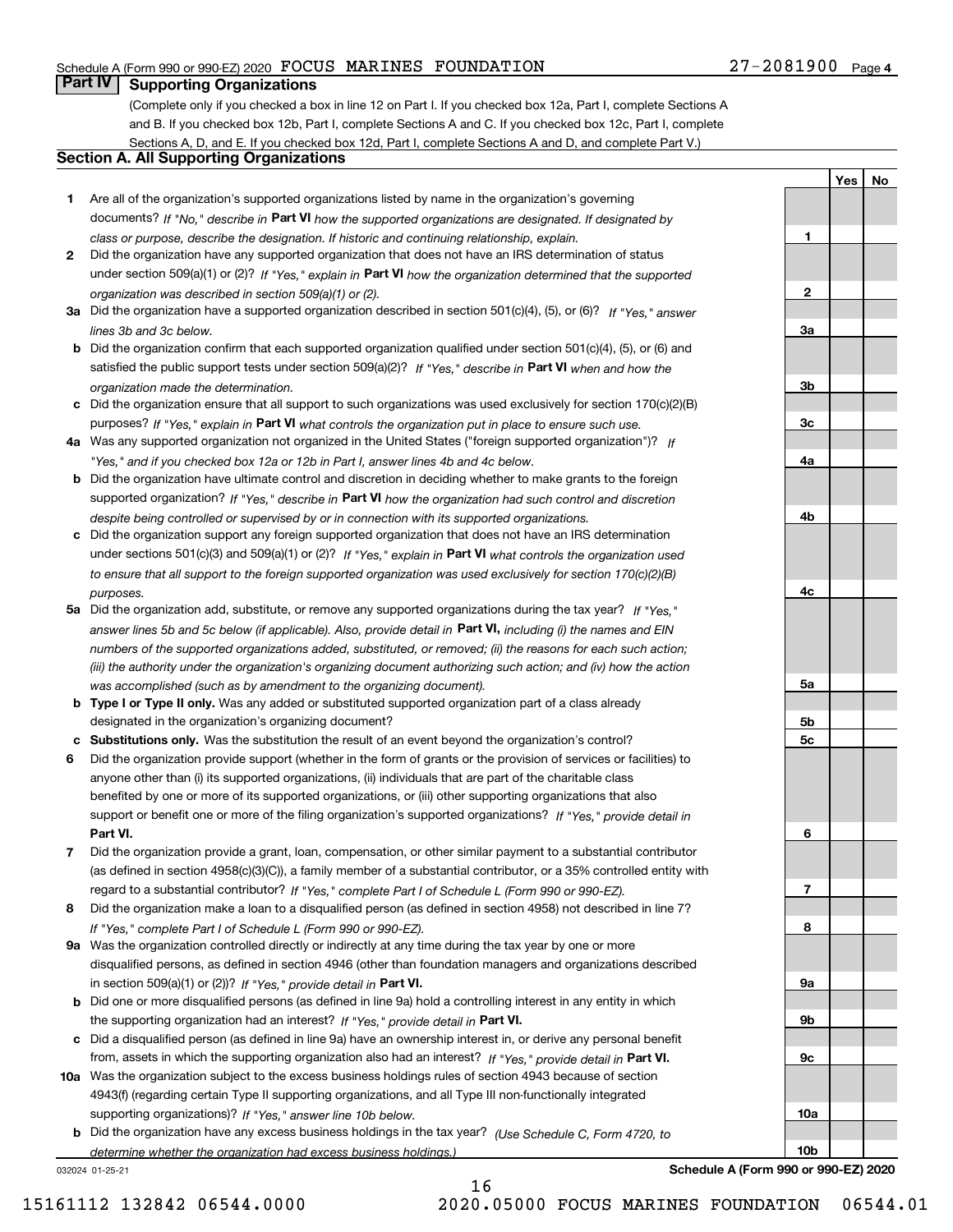|              | <b>Supporting Organizations (continued)</b><br><b>Part IV</b>                                                                                                                                                                                |              |            |     |
|--------------|----------------------------------------------------------------------------------------------------------------------------------------------------------------------------------------------------------------------------------------------|--------------|------------|-----|
|              |                                                                                                                                                                                                                                              |              | Yes        | No  |
| 11           | Has the organization accepted a gift or contribution from any of the following persons?                                                                                                                                                      |              |            |     |
|              | a A person who directly or indirectly controls, either alone or together with persons described in lines 11b and                                                                                                                             |              |            |     |
|              | 11c below, the governing body of a supported organization?                                                                                                                                                                                   | 11a          |            |     |
|              | <b>b</b> A family member of a person described in line 11a above?                                                                                                                                                                            | 11b          |            |     |
|              | c A 35% controlled entity of a person described in line 11a or 11b above? If "Yes" to line 11a, 11b, or 11c, provide                                                                                                                         |              |            |     |
|              | detail in Part VI.                                                                                                                                                                                                                           | 11c          |            |     |
|              | <b>Section B. Type I Supporting Organizations</b>                                                                                                                                                                                            |              |            |     |
|              |                                                                                                                                                                                                                                              |              | Yes        | No  |
| 1            | Did the governing body, members of the governing body, officers acting in their official capacity, or membership of one or                                                                                                                   |              |            |     |
|              | more supported organizations have the power to regularly appoint or elect at least a majority of the organization's officers,                                                                                                                |              |            |     |
|              | directors, or trustees at all times during the tax year? If "No," describe in Part VI how the supported organization(s)                                                                                                                      |              |            |     |
|              | effectively operated, supervised, or controlled the organization's activities. If the organization had more than one supported                                                                                                               |              |            |     |
|              | organization, describe how the powers to appoint and/or remove officers, directors, or trustees were allocated among the<br>supported organizations and what conditions or restrictions, if any, applied to such powers during the tax year. | 1            |            |     |
| $\mathbf{2}$ | Did the organization operate for the benefit of any supported organization other than the supported                                                                                                                                          |              |            |     |
|              | organization(s) that operated, supervised, or controlled the supporting organization? If "Yes," explain in                                                                                                                                   |              |            |     |
|              | Part VI how providing such benefit carried out the purposes of the supported organization(s) that operated,                                                                                                                                  |              |            |     |
|              | supervised, or controlled the supporting organization.                                                                                                                                                                                       | $\mathbf{2}$ |            |     |
|              | <b>Section C. Type II Supporting Organizations</b>                                                                                                                                                                                           |              |            |     |
|              |                                                                                                                                                                                                                                              |              | Yes        | No  |
| 1.           | Were a majority of the organization's directors or trustees during the tax year also a majority of the directors                                                                                                                             |              |            |     |
|              | or trustees of each of the organization's supported organization(s)? If "No," describe in Part VI how control                                                                                                                                |              |            |     |
|              | or management of the supporting organization was vested in the same persons that controlled or managed                                                                                                                                       |              |            |     |
|              | the supported organization(s).                                                                                                                                                                                                               | 1            |            |     |
|              | Section D. All Type III Supporting Organizations                                                                                                                                                                                             |              |            |     |
|              |                                                                                                                                                                                                                                              |              | Yes        | No. |
| 1            | Did the organization provide to each of its supported organizations, by the last day of the fifth month of the                                                                                                                               |              |            |     |
|              | organization's tax year, (i) a written notice describing the type and amount of support provided during the prior tax                                                                                                                        |              |            |     |
|              | year, (ii) a copy of the Form 990 that was most recently filed as of the date of notification, and (iii) copies of the                                                                                                                       |              |            |     |
|              | organization's governing documents in effect on the date of notification, to the extent not previously provided?                                                                                                                             | 1            |            |     |
| 2            | Were any of the organization's officers, directors, or trustees either (i) appointed or elected by the supported                                                                                                                             |              |            |     |
|              | organization(s) or (ii) serving on the governing body of a supported organization? If "No, " explain in Part VI how                                                                                                                          |              |            |     |
|              | the organization maintained a close and continuous working relationship with the supported organization(s).                                                                                                                                  | 2            |            |     |
| 3            | By reason of the relationship described in line 2, above, did the organization's supported organizations have a                                                                                                                              |              |            |     |
|              | significant voice in the organization's investment policies and in directing the use of the organization's                                                                                                                                   |              |            |     |
|              | income or assets at all times during the tax year? If "Yes," describe in Part VI the role the organization's                                                                                                                                 |              |            |     |
|              | supported organizations played in this regard.                                                                                                                                                                                               | З            |            |     |
|              | Section E. Type III Functionally Integrated Supporting Organizations                                                                                                                                                                         |              |            |     |
| 1            | Check the box next to the method that the organization used to satisfy the Integral Part Test during the year (see instructions).                                                                                                            |              |            |     |
| а            | The organization satisfied the Activities Test. Complete line 2 below.                                                                                                                                                                       |              |            |     |
| b            | The organization is the parent of each of its supported organizations. Complete line 3 below.                                                                                                                                                |              |            |     |
| c            | The organization supported a governmental entity. Describe in Part VI how you supported a governmental entity (see instructions)                                                                                                             |              |            |     |
| 2            | Activities Test. Answer lines 2a and 2b below.                                                                                                                                                                                               |              | <b>Yes</b> | No  |
| а            | Did substantially all of the organization's activities during the tax year directly further the exempt purposes of                                                                                                                           |              |            |     |
|              | the supported organization(s) to which the organization was responsive? If "Yes," then in Part VI identify                                                                                                                                   |              |            |     |
|              | those supported organizations and explain how these activities directly furthered their exempt purposes,                                                                                                                                     |              |            |     |

- **b** Did the activities described in line 2a, above, constitute activities that, but for the organization's involvement, **Part VI**  *the reasons for the organization's position that its supported organization(s) would have engaged in how the organization was responsive to those supported organizations, and how the organization determined that these activities constituted substantially all of its activities.* one or more of the organization's supported organization(s) would have been engaged in? If "Yes," e*xplain in these activities but for the organization's involvement.*
- **3** Parent of Supported Organizations. Answer lines 3a and 3b below.

**a** Did the organization have the power to regularly appoint or elect a majority of the officers, directors, or trustees of each of the supported organizations? If "Yes" or "No" provide details in **Part VI.** 

032025 01-25-21 **b** Did the organization exercise a substantial degree of direction over the policies, programs, and activities of each of its supported organizations? If "Yes," describe in Part VI the role played by the organization in this regard.

17

**Schedule A (Form 990 or 990-EZ) 2020**

**2a**

**2b**

**3a**

**3b**

15161112 132842 06544.0000 2020.05000 FOCUS MARINES FOUNDATION 06544.01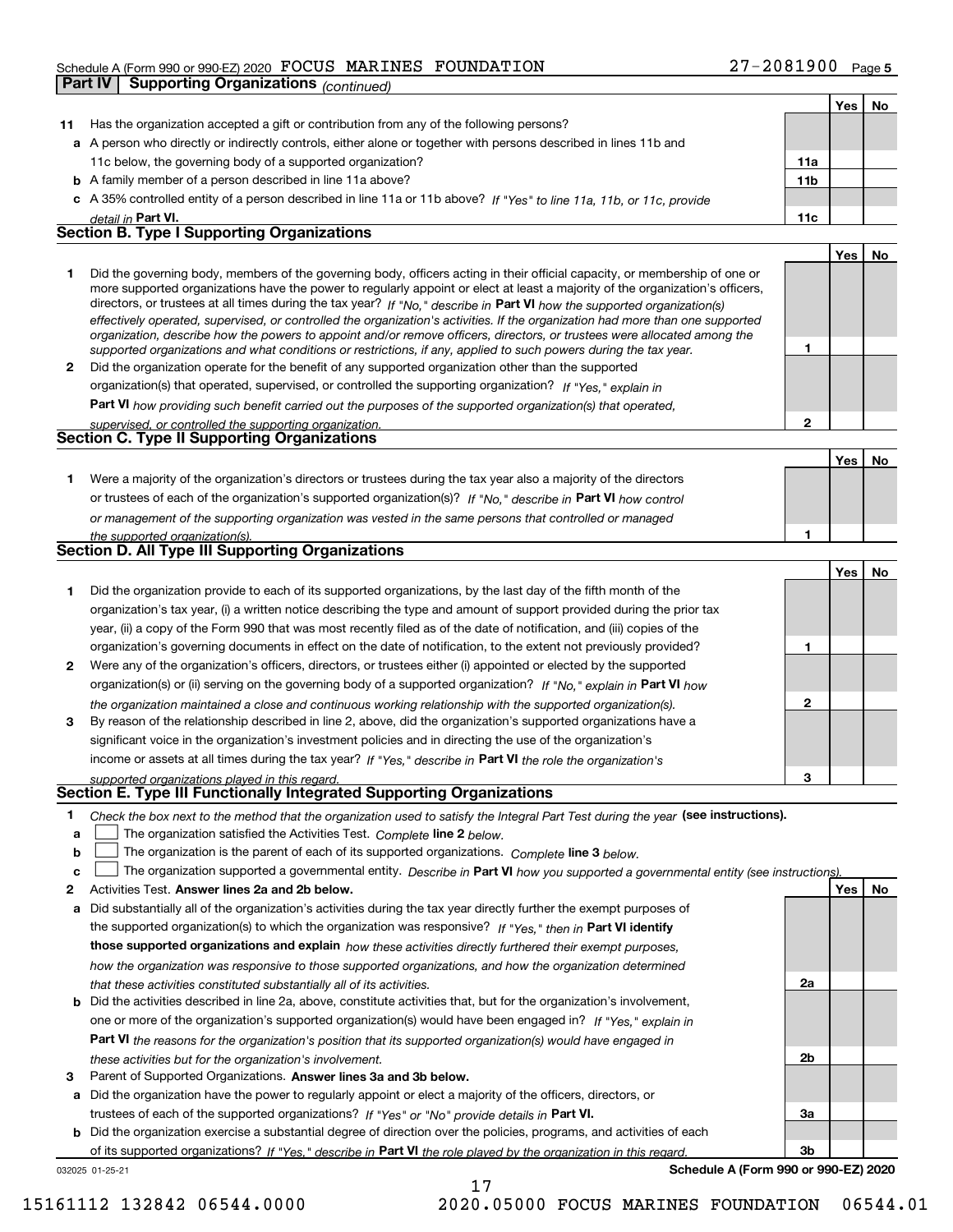| Schedule A (Form 990 or 990-EZ) 2020 FOCUS MARINES FOUNDATION |  |                                                                                  | 27-2081900 Page 6 |  |
|---------------------------------------------------------------|--|----------------------------------------------------------------------------------|-------------------|--|
|                                                               |  | Part V   Type III Non-Functionally Integrated 509(a)(3) Supporting Organizations |                   |  |

**Part VI** Check here if the organization satisfied the Integral Part Test as a qualifying trust on Nov. 20, 1970 ( explain in Part **VI**). See instructions. All other Type III non-functionally integrated supporting organizations must complete Sections A through E.  $\mathcal{L}^{\text{max}}$ 

|              | Section A - Adjusted Net Income                                                                                                   |                | (A) Prior Year | (B) Current Year<br>(optional) |
|--------------|-----------------------------------------------------------------------------------------------------------------------------------|----------------|----------------|--------------------------------|
| 1            | Net short-term capital gain                                                                                                       | 1              |                |                                |
| 2            | Recoveries of prior-year distributions                                                                                            | $\overline{2}$ |                |                                |
| 3            | Other gross income (see instructions)                                                                                             | 3              |                |                                |
| 4            | Add lines 1 through 3.                                                                                                            | 4              |                |                                |
| 5            | Depreciation and depletion                                                                                                        | 5              |                |                                |
| 6            | Portion of operating expenses paid or incurred for production or                                                                  |                |                |                                |
|              | collection of gross income or for management, conservation, or                                                                    |                |                |                                |
|              | maintenance of property held for production of income (see instructions)                                                          | 6              |                |                                |
| 7            | Other expenses (see instructions)                                                                                                 | $\overline{7}$ |                |                                |
| 8            | Adjusted Net Income (subtract lines 5, 6, and 7 from line 4)                                                                      | 8              |                |                                |
|              | <b>Section B - Minimum Asset Amount</b>                                                                                           |                | (A) Prior Year | (B) Current Year<br>(optional) |
| 1            | Aggregate fair market value of all non-exempt-use assets (see                                                                     |                |                |                                |
|              | instructions for short tax year or assets held for part of year):                                                                 |                |                |                                |
|              | <b>a</b> Average monthly value of securities                                                                                      | 1a             |                |                                |
|              | <b>b</b> Average monthly cash balances                                                                                            | 1 <sub>b</sub> |                |                                |
|              | c Fair market value of other non-exempt-use assets                                                                                | 1c             |                |                                |
|              | d Total (add lines 1a, 1b, and 1c)                                                                                                | 1d             |                |                                |
|              | e Discount claimed for blockage or other factors                                                                                  |                |                |                                |
|              | (explain in detail in Part VI):                                                                                                   |                |                |                                |
| $\mathbf{2}$ | Acquisition indebtedness applicable to non-exempt-use assets                                                                      | $\mathbf{2}$   |                |                                |
| 3            | Subtract line 2 from line 1d.                                                                                                     | 3              |                |                                |
| 4            | Cash deemed held for exempt use. Enter 0.015 of line 3 (for greater amount,                                                       |                |                |                                |
|              | see instructions)                                                                                                                 | 4              |                |                                |
| 5            | Net value of non-exempt-use assets (subtract line 4 from line 3)                                                                  | 5              |                |                                |
| 6            | Multiply line 5 by 0.035.                                                                                                         | 6              |                |                                |
| 7            | Recoveries of prior-year distributions                                                                                            | $\overline{7}$ |                |                                |
| 8            | Minimum Asset Amount (add line 7 to line 6)                                                                                       | 8              |                |                                |
|              | <b>Section C - Distributable Amount</b>                                                                                           |                |                | <b>Current Year</b>            |
| 1            | Adjusted net income for prior year (from Section A, line 8, column A)                                                             | 1              |                |                                |
| 2            | Enter 0.85 of line 1.                                                                                                             | $\overline{2}$ |                |                                |
| 3            | Minimum asset amount for prior year (from Section B, line 8, column A)                                                            | 3              |                |                                |
| 4            | Enter greater of line 2 or line 3.                                                                                                | 4              |                |                                |
| 5            | Income tax imposed in prior year                                                                                                  | 5              |                |                                |
| 6            | <b>Distributable Amount.</b> Subtract line 5 from line 4, unless subject to                                                       |                |                |                                |
|              | emergency temporary reduction (see instructions).                                                                                 | 6              |                |                                |
| 7            | Check here if the current year is the organization's first as a non-functionally integrated Type III supporting organization (see |                |                |                                |

instructions).

**1**

**Schedule A (Form 990 or 990-EZ) 2020**

032026 01-25-21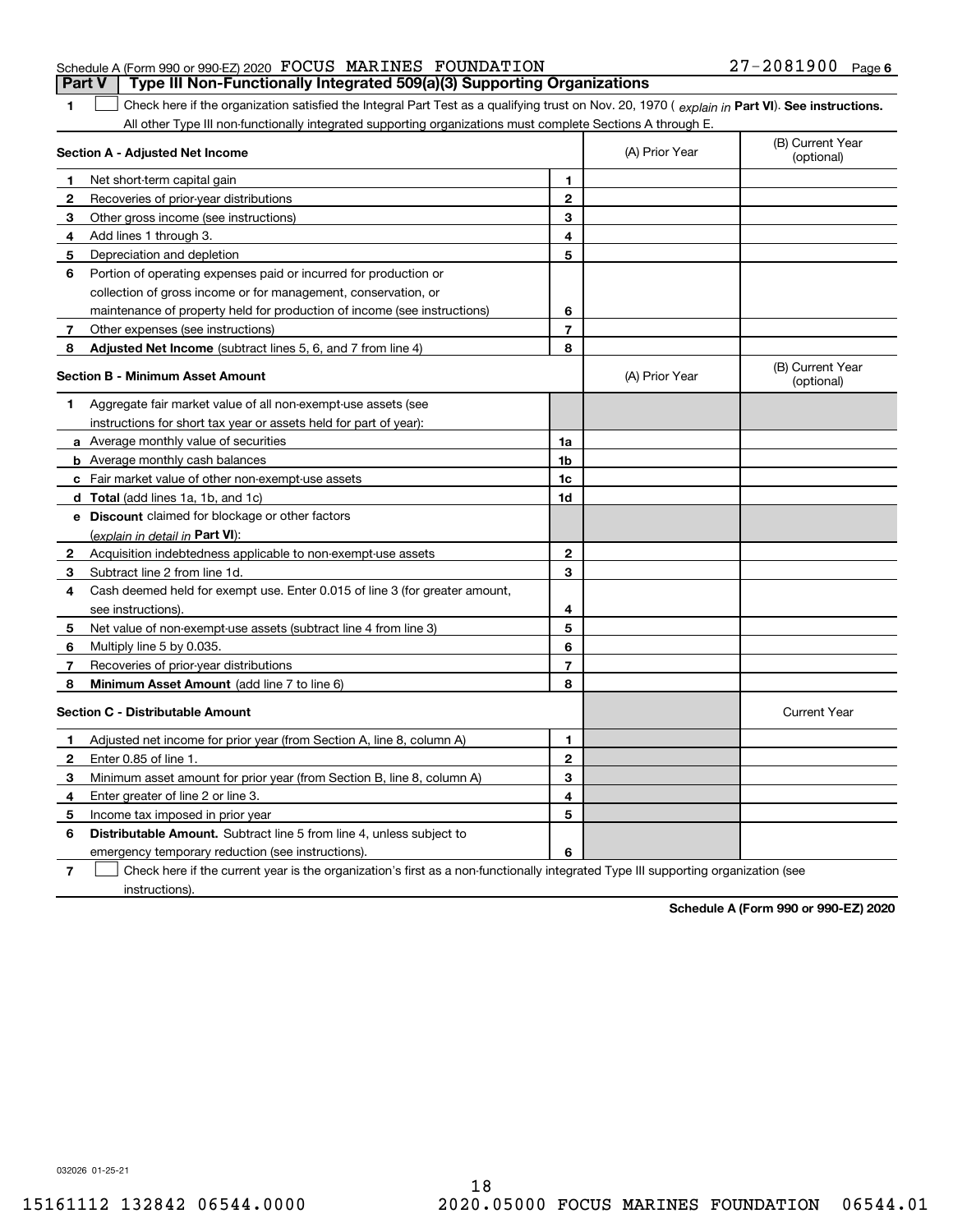|    | Type III Non-Functionally Integrated 509(a)(3) Supporting Organizations<br><b>Part V</b><br>(continued) |                                    |                                               |    |                                                  |  |  |
|----|---------------------------------------------------------------------------------------------------------|------------------------------------|-----------------------------------------------|----|--------------------------------------------------|--|--|
|    | <b>Section D - Distributions</b>                                                                        |                                    |                                               |    | <b>Current Year</b>                              |  |  |
| 1  | Amounts paid to supported organizations to accomplish exempt purposes                                   | 1                                  |                                               |    |                                                  |  |  |
| 2  | Amounts paid to perform activity that directly furthers exempt purposes of supported                    |                                    |                                               |    |                                                  |  |  |
|    | organizations, in excess of income from activity                                                        |                                    | 2                                             |    |                                                  |  |  |
| 3  | Administrative expenses paid to accomplish exempt purposes of supported organizations                   |                                    | 3                                             |    |                                                  |  |  |
| 4  | Amounts paid to acquire exempt-use assets                                                               |                                    |                                               | 4  |                                                  |  |  |
| 5  | Qualified set-aside amounts (prior IRS approval required - provide details in Part VI)                  |                                    |                                               | 5  |                                                  |  |  |
| 6  | Other distributions (describe in Part VI). See instructions.                                            |                                    |                                               | 6  |                                                  |  |  |
| 7  | Total annual distributions. Add lines 1 through 6.                                                      |                                    |                                               | 7  |                                                  |  |  |
| 8  | Distributions to attentive supported organizations to which the organization is responsive              |                                    |                                               |    |                                                  |  |  |
|    | (provide details in Part VI). See instructions.                                                         |                                    |                                               | 8  |                                                  |  |  |
| 9  | Distributable amount for 2020 from Section C, line 6                                                    |                                    |                                               | 9  |                                                  |  |  |
| 10 | Line 8 amount divided by line 9 amount                                                                  |                                    |                                               | 10 |                                                  |  |  |
|    | <b>Section E - Distribution Allocations</b> (see instructions)                                          | (i)<br><b>Excess Distributions</b> | (ii)<br><b>Underdistributions</b><br>Pre-2020 |    | (iii)<br><b>Distributable</b><br>Amount for 2020 |  |  |
| 1  | Distributable amount for 2020 from Section C, line 6                                                    |                                    |                                               |    |                                                  |  |  |
| 2  | Underdistributions, if any, for years prior to 2020 (reason-                                            |                                    |                                               |    |                                                  |  |  |
|    | able cause required - explain in Part VI). See instructions.                                            |                                    |                                               |    |                                                  |  |  |
| 3  | Excess distributions carryover, if any, to 2020                                                         |                                    |                                               |    |                                                  |  |  |
|    | <b>a</b> From 2015                                                                                      |                                    |                                               |    |                                                  |  |  |
|    | <b>b</b> From 2016                                                                                      |                                    |                                               |    |                                                  |  |  |
|    | c From 2017                                                                                             |                                    |                                               |    |                                                  |  |  |
|    | <b>d</b> From 2018                                                                                      |                                    |                                               |    |                                                  |  |  |
|    | e From 2019                                                                                             |                                    |                                               |    |                                                  |  |  |
|    | f Total of lines 3a through 3e                                                                          |                                    |                                               |    |                                                  |  |  |
|    | g Applied to underdistributions of prior years                                                          |                                    |                                               |    |                                                  |  |  |
|    | <b>h</b> Applied to 2020 distributable amount                                                           |                                    |                                               |    |                                                  |  |  |
|    | Carryover from 2015 not applied (see instructions)                                                      |                                    |                                               |    |                                                  |  |  |
|    | Remainder. Subtract lines 3g, 3h, and 3i from line 3f.                                                  |                                    |                                               |    |                                                  |  |  |
| 4  | Distributions for 2020 from Section D,                                                                  |                                    |                                               |    |                                                  |  |  |
|    | line $7:$                                                                                               |                                    |                                               |    |                                                  |  |  |
|    | a Applied to underdistributions of prior years                                                          |                                    |                                               |    |                                                  |  |  |
|    | <b>b</b> Applied to 2020 distributable amount                                                           |                                    |                                               |    |                                                  |  |  |
|    | c Remainder. Subtract lines 4a and 4b from line 4.                                                      |                                    |                                               |    |                                                  |  |  |
| 5  | Remaining underdistributions for years prior to 2020, if                                                |                                    |                                               |    |                                                  |  |  |
|    | any. Subtract lines 3g and 4a from line 2. For result greater                                           |                                    |                                               |    |                                                  |  |  |
|    | than zero, explain in Part VI. See instructions.                                                        |                                    |                                               |    |                                                  |  |  |
| 6  | Remaining underdistributions for 2020. Subtract lines 3h                                                |                                    |                                               |    |                                                  |  |  |
|    | and 4b from line 1. For result greater than zero, explain in                                            |                                    |                                               |    |                                                  |  |  |
|    | Part VI. See instructions.                                                                              |                                    |                                               |    |                                                  |  |  |
| 7  | Excess distributions carryover to 2021. Add lines 3j                                                    |                                    |                                               |    |                                                  |  |  |
|    | and 4c.                                                                                                 |                                    |                                               |    |                                                  |  |  |
| 8  | Breakdown of line 7:                                                                                    |                                    |                                               |    |                                                  |  |  |
|    | a Excess from 2016                                                                                      |                                    |                                               |    |                                                  |  |  |
|    | <b>b</b> Excess from 2017                                                                               |                                    |                                               |    |                                                  |  |  |
|    | c Excess from 2018                                                                                      |                                    |                                               |    |                                                  |  |  |
|    | d Excess from 2019                                                                                      |                                    |                                               |    |                                                  |  |  |
|    | e Excess from 2020                                                                                      |                                    |                                               |    |                                                  |  |  |

**Schedule A (Form 990 or 990-EZ) 2020**

032027 01-25-21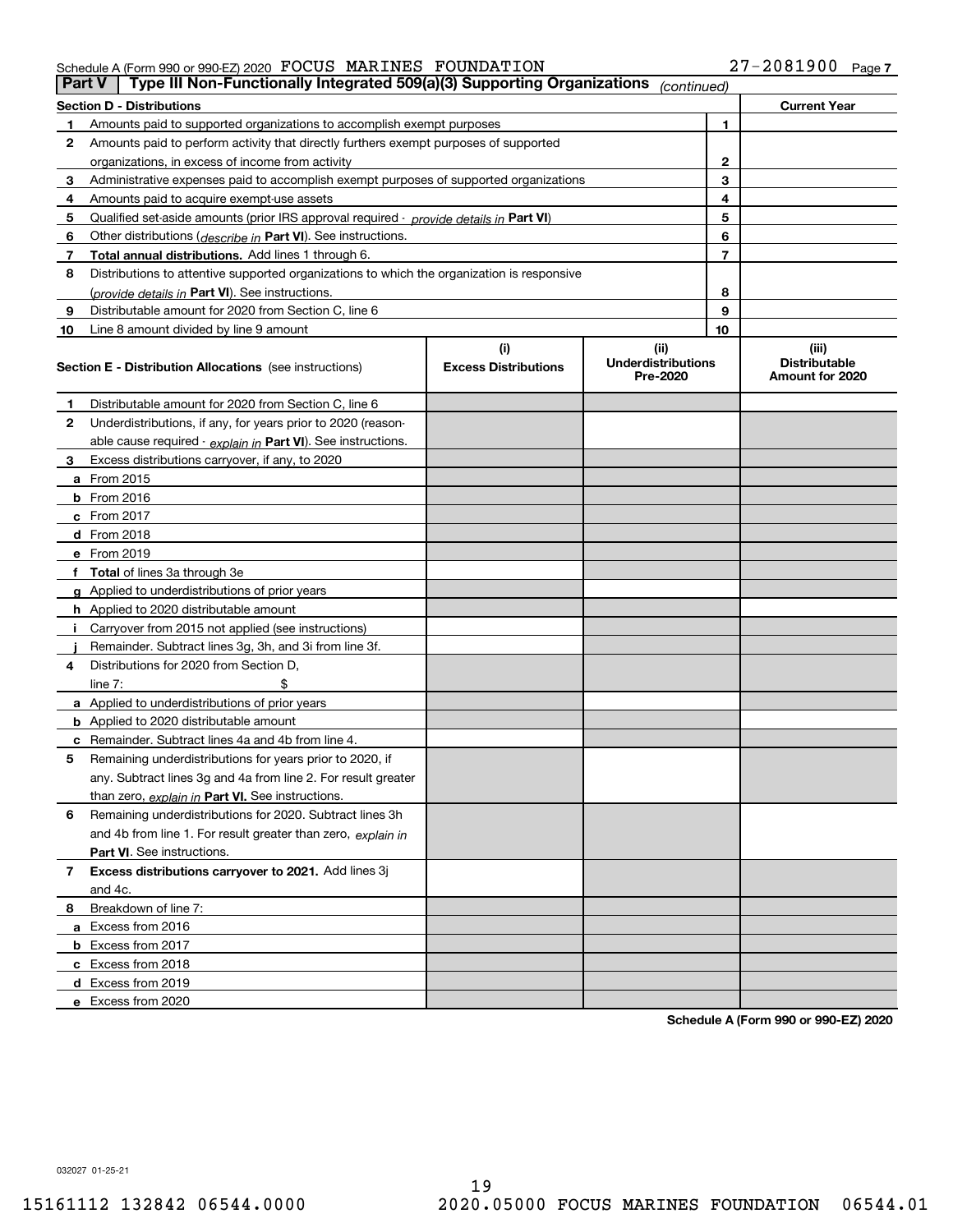|                 | Schedule A (Form 990 or 990-EZ) 2020 FOCUS MARINES FOUNDATION                                                                                          |    | $27 - 2081900$ Page 8                                                                                                                                                                                                                                                                                                                                                                                                             |
|-----------------|--------------------------------------------------------------------------------------------------------------------------------------------------------|----|-----------------------------------------------------------------------------------------------------------------------------------------------------------------------------------------------------------------------------------------------------------------------------------------------------------------------------------------------------------------------------------------------------------------------------------|
| <b>Part VI</b>  | Section D, lines 5, 6, and 8; and Part V, Section E, lines 2, 5, and 6. Also complete this part for any additional information.<br>(See instructions.) |    | Supplemental Information. Provide the explanations required by Part II, line 10; Part II, line 17a or 17b; Part III, line 12;<br>Part IV, Section A, lines 1, 2, 3b, 3c, 4b, 4c, 5a, 6, 9a, 9b, 9c, 11a, 11b, and 11c; Part IV, Section B, lines 1 and 2; Part IV, Section C,<br>line 1; Part IV, Section D, lines 2 and 3; Part IV, Section E, lines 1c, 2a, 2b, 3a, and 3b; Part V, line 1; Part V, Section B, line 1e; Part V, |
|                 |                                                                                                                                                        |    |                                                                                                                                                                                                                                                                                                                                                                                                                                   |
|                 |                                                                                                                                                        |    |                                                                                                                                                                                                                                                                                                                                                                                                                                   |
|                 |                                                                                                                                                        |    |                                                                                                                                                                                                                                                                                                                                                                                                                                   |
|                 |                                                                                                                                                        |    |                                                                                                                                                                                                                                                                                                                                                                                                                                   |
|                 |                                                                                                                                                        |    |                                                                                                                                                                                                                                                                                                                                                                                                                                   |
|                 |                                                                                                                                                        |    |                                                                                                                                                                                                                                                                                                                                                                                                                                   |
|                 |                                                                                                                                                        |    |                                                                                                                                                                                                                                                                                                                                                                                                                                   |
|                 |                                                                                                                                                        |    |                                                                                                                                                                                                                                                                                                                                                                                                                                   |
|                 |                                                                                                                                                        |    |                                                                                                                                                                                                                                                                                                                                                                                                                                   |
|                 |                                                                                                                                                        |    |                                                                                                                                                                                                                                                                                                                                                                                                                                   |
|                 |                                                                                                                                                        |    |                                                                                                                                                                                                                                                                                                                                                                                                                                   |
|                 |                                                                                                                                                        |    |                                                                                                                                                                                                                                                                                                                                                                                                                                   |
|                 |                                                                                                                                                        |    |                                                                                                                                                                                                                                                                                                                                                                                                                                   |
|                 |                                                                                                                                                        |    |                                                                                                                                                                                                                                                                                                                                                                                                                                   |
|                 |                                                                                                                                                        |    |                                                                                                                                                                                                                                                                                                                                                                                                                                   |
|                 |                                                                                                                                                        |    |                                                                                                                                                                                                                                                                                                                                                                                                                                   |
|                 |                                                                                                                                                        |    |                                                                                                                                                                                                                                                                                                                                                                                                                                   |
|                 |                                                                                                                                                        |    |                                                                                                                                                                                                                                                                                                                                                                                                                                   |
|                 |                                                                                                                                                        |    |                                                                                                                                                                                                                                                                                                                                                                                                                                   |
|                 |                                                                                                                                                        |    |                                                                                                                                                                                                                                                                                                                                                                                                                                   |
|                 |                                                                                                                                                        |    |                                                                                                                                                                                                                                                                                                                                                                                                                                   |
|                 |                                                                                                                                                        |    |                                                                                                                                                                                                                                                                                                                                                                                                                                   |
|                 |                                                                                                                                                        |    |                                                                                                                                                                                                                                                                                                                                                                                                                                   |
|                 |                                                                                                                                                        |    |                                                                                                                                                                                                                                                                                                                                                                                                                                   |
|                 |                                                                                                                                                        |    |                                                                                                                                                                                                                                                                                                                                                                                                                                   |
|                 |                                                                                                                                                        |    |                                                                                                                                                                                                                                                                                                                                                                                                                                   |
|                 |                                                                                                                                                        |    |                                                                                                                                                                                                                                                                                                                                                                                                                                   |
| 032028 01-25-21 |                                                                                                                                                        | 20 | Schedule A (Form 990 or 990-EZ) 2020                                                                                                                                                                                                                                                                                                                                                                                              |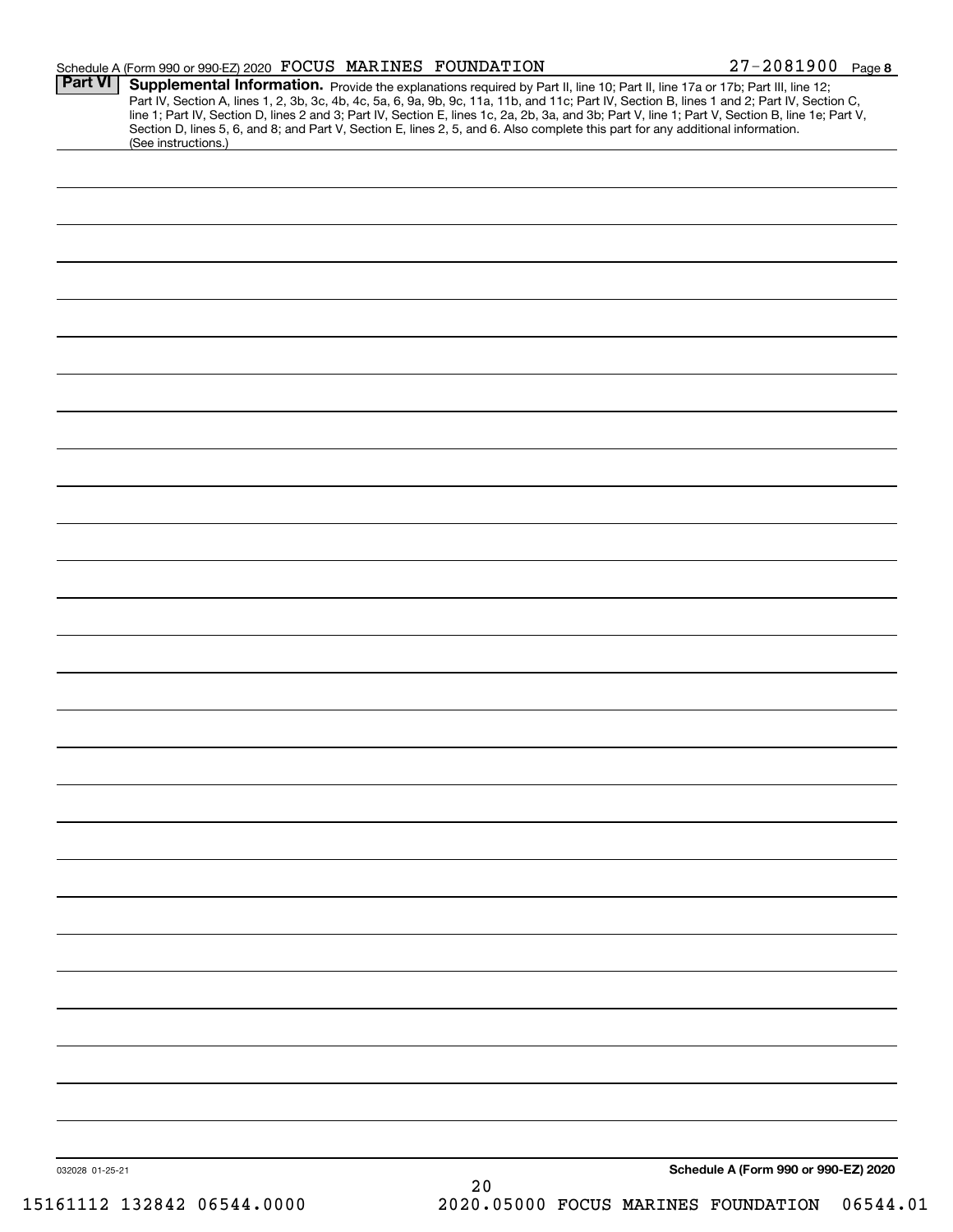Department of the Treasury Internal Revenue Service **(Form 990, 990-EZ, or 990-PF)**

Name of the organization

### \*\* PUBLIC DISCLOSURE COPY \*\*

# **Schedule B Schedule of Contributors**

**| Attach to Form 990, Form 990-EZ, or Form 990-PF. | Go to www.irs.gov/Form990 for the latest information.** OMB No. 1545-0047

**2020**

**Employer identification number**

 $27 - 2081900$ 

|                                       |  | FOCUS MARINES FOUNDATION |  |
|---------------------------------------|--|--------------------------|--|
| <b>Organization type</b> (check one): |  |                          |  |

| Filers of:         | <b>Section:</b>                                                           |
|--------------------|---------------------------------------------------------------------------|
| Form 990 or 990-EZ | $\lfloor \mathbf{X} \rfloor$ 501(c)( 3) (enter number) organization       |
|                    | 4947(a)(1) nonexempt charitable trust not treated as a private foundation |
|                    | 527 political organization                                                |
| Form 990-PF        | 501(c)(3) exempt private foundation                                       |
|                    | 4947(a)(1) nonexempt charitable trust treated as a private foundation     |
|                    | 501(c)(3) taxable private foundation                                      |

Check if your organization is covered by the **General Rule** or a **Special Rule. Note:**  Only a section 501(c)(7), (8), or (10) organization can check boxes for both the General Rule and a Special Rule. See instructions.

#### **General Rule**

 $\mathcal{L}^{\text{max}}$ 

For an organization filing Form 990, 990-EZ, or 990-PF that received, during the year, contributions totaling \$5,000 or more (in money or property) from any one contributor. Complete Parts I and II. See instructions for determining a contributor's total contributions.

#### **Special Rules**

any one contributor, during the year, total contributions of the greater of  $\,$  (1) \$5,000; or **(2)** 2% of the amount on (i) Form 990, Part VIII, line 1h;  $\boxed{\textbf{X}}$  For an organization described in section 501(c)(3) filing Form 990 or 990-EZ that met the 33 1/3% support test of the regulations under sections 509(a)(1) and 170(b)(1)(A)(vi), that checked Schedule A (Form 990 or 990-EZ), Part II, line 13, 16a, or 16b, and that received from or (ii) Form 990-EZ, line 1. Complete Parts I and II.

For an organization described in section 501(c)(7), (8), or (10) filing Form 990 or 990-EZ that received from any one contributor, during the year, total contributions of more than \$1,000 exclusively for religious, charitable, scientific, literary, or educational purposes, or for the prevention of cruelty to children or animals. Complete Parts I (entering "N/A" in column (b) instead of the contributor name and address), II, and III.  $\mathcal{L}^{\text{max}}$ 

purpose. Don't complete any of the parts unless the **General Rule** applies to this organization because it received *nonexclusively* year, contributions <sub>exclusively</sub> for religious, charitable, etc., purposes, but no such contributions totaled more than \$1,000. If this box is checked, enter here the total contributions that were received during the year for an  $\;$ exclusively religious, charitable, etc., For an organization described in section 501(c)(7), (8), or (10) filing Form 990 or 990-EZ that received from any one contributor, during the religious, charitable, etc., contributions totaling \$5,000 or more during the year ~~~~~~~~~~~~~~~ | \$  $\mathcal{L}^{\text{max}}$ 

**Caution:**  An organization that isn't covered by the General Rule and/or the Special Rules doesn't file Schedule B (Form 990, 990-EZ, or 990-PF),  **must** but it answer "No" on Part IV, line 2, of its Form 990; or check the box on line H of its Form 990-EZ or on its Form 990-PF, Part I, line 2, to certify that it doesn't meet the filing requirements of Schedule B (Form 990, 990-EZ, or 990-PF).

**For Paperwork Reduction Act Notice, see the instructions for Form 990, 990-EZ, or 990-PF. Schedule B (Form 990, 990-EZ, or 990-PF) (2020)** LHA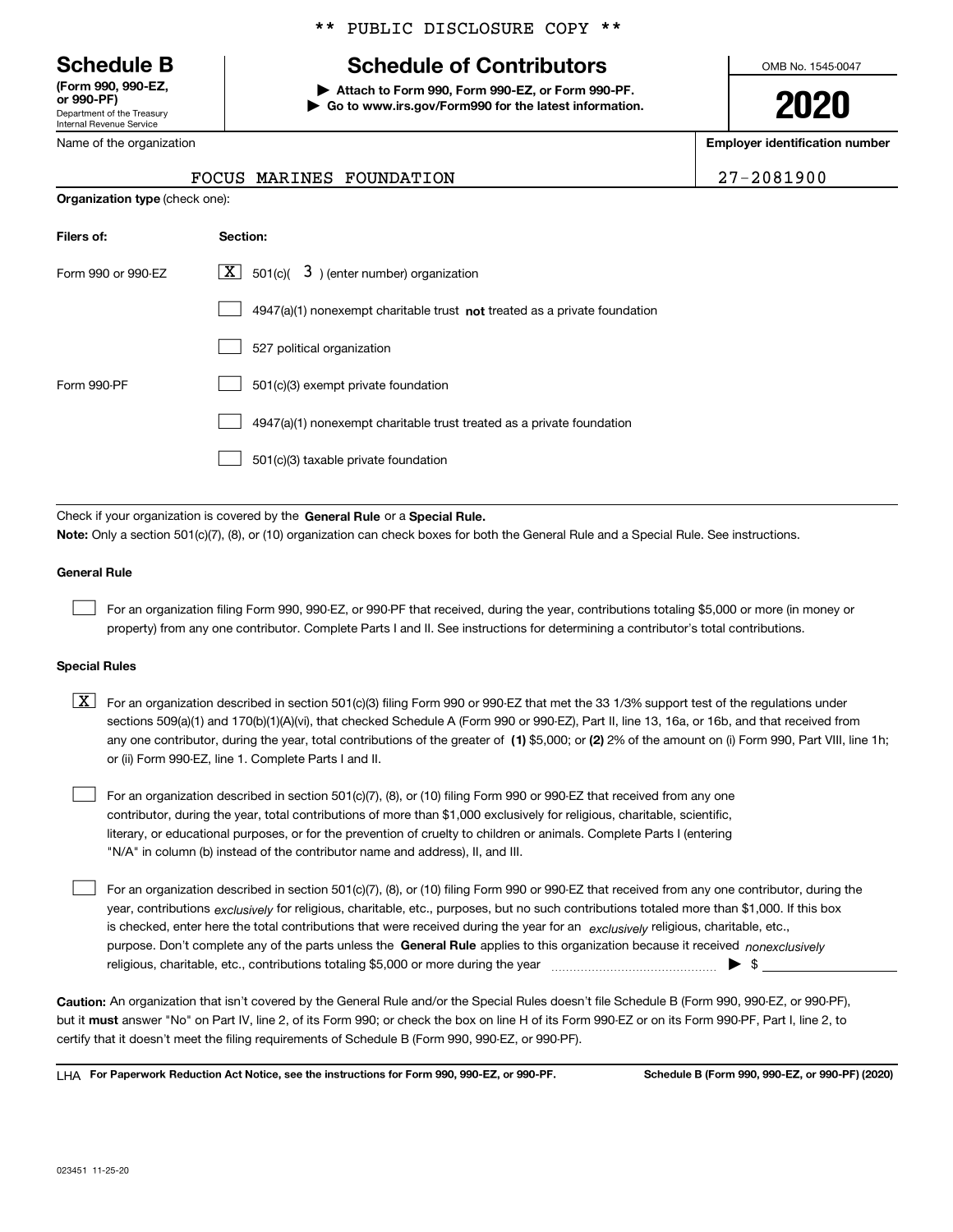## Schedule B (Form 990, 990-EZ, or 990-PF) (2020) Page 2

## FOCUS MARINES FOUNDATION 27-2081900

|                  | Schedule B (Form 990, 990-EZ, or 990-PF) (2020)                                                       |                                   | Page 2                                                                                                             |
|------------------|-------------------------------------------------------------------------------------------------------|-----------------------------------|--------------------------------------------------------------------------------------------------------------------|
|                  | Name of organization                                                                                  |                                   | <b>Employer identification number</b>                                                                              |
| <b>FOCUS</b>     | MARINES FOUNDATION                                                                                    |                                   | 27-2081900                                                                                                         |
| Part I           | <b>Contributors</b> (see instructions). Use duplicate copies of Part I if additional space is needed. |                                   |                                                                                                                    |
| (a)<br>No.       | (b)<br>Name, address, and ZIP + 4                                                                     | (c)<br><b>Total contributions</b> | (d)<br>Type of contribution                                                                                        |
| 1                |                                                                                                       | 100,000.<br>\$                    | $\overline{\mathbf{X}}$<br>Person<br>Payroll<br>Noncash<br>(Complete Part II for<br>noncash contributions.)        |
| (a)<br>No.       | (b)<br>Name, address, and ZIP + 4                                                                     | (c)<br><b>Total contributions</b> | (d)<br>Type of contribution                                                                                        |
| $\boldsymbol{2}$ |                                                                                                       | 75,000.<br>\$                     | $\overline{\mathbf{X}}$<br>Person<br>Payroll<br><b>Noncash</b><br>(Complete Part II for<br>noncash contributions.) |
| (a)<br>No.       | (b)<br>Name, address, and ZIP + 4                                                                     | (c)<br><b>Total contributions</b> | (d)<br>Type of contribution                                                                                        |
| 3                |                                                                                                       | 40,000.<br>\$                     | $\overline{\text{X}}$<br>Person<br>Payroll<br>Noncash<br>(Complete Part II for<br>noncash contributions.)          |
| (a)<br>No.       | (b)<br>Name, address, and ZIP + 4                                                                     | (c)<br><b>Total contributions</b> | (d)<br>Type of contribution                                                                                        |
| 4                |                                                                                                       | 1,000,000.<br>\$                  | $\mathbf{X}$<br>Person<br>Payroll<br>Noncash<br>(Complete Part II for<br>noncash contributions.)                   |
| (a)<br>No.       | (b)<br>Name, address, and ZIP + 4                                                                     | (c)<br><b>Total contributions</b> | (d)<br>Type of contribution                                                                                        |
|                  |                                                                                                       | \$                                | Person<br>Payroll<br>Noncash<br>(Complete Part II for<br>noncash contributions.)                                   |
| (a)<br>No.       | (b)<br>Name, address, and ZIP + 4                                                                     | (c)<br><b>Total contributions</b> | (d)<br>Type of contribution                                                                                        |
|                  |                                                                                                       | \$                                | Person<br>Payroll<br>Noncash<br>(Complete Part II for<br>noncash contributions.)                                   |

023452 11-25-20 **Schedule B (Form 990, 990-EZ, or 990-PF) (2020)**

15161112 132842 06544.0000 2020.05000 FOCUS MARINES FOUNDATION 06544.01

22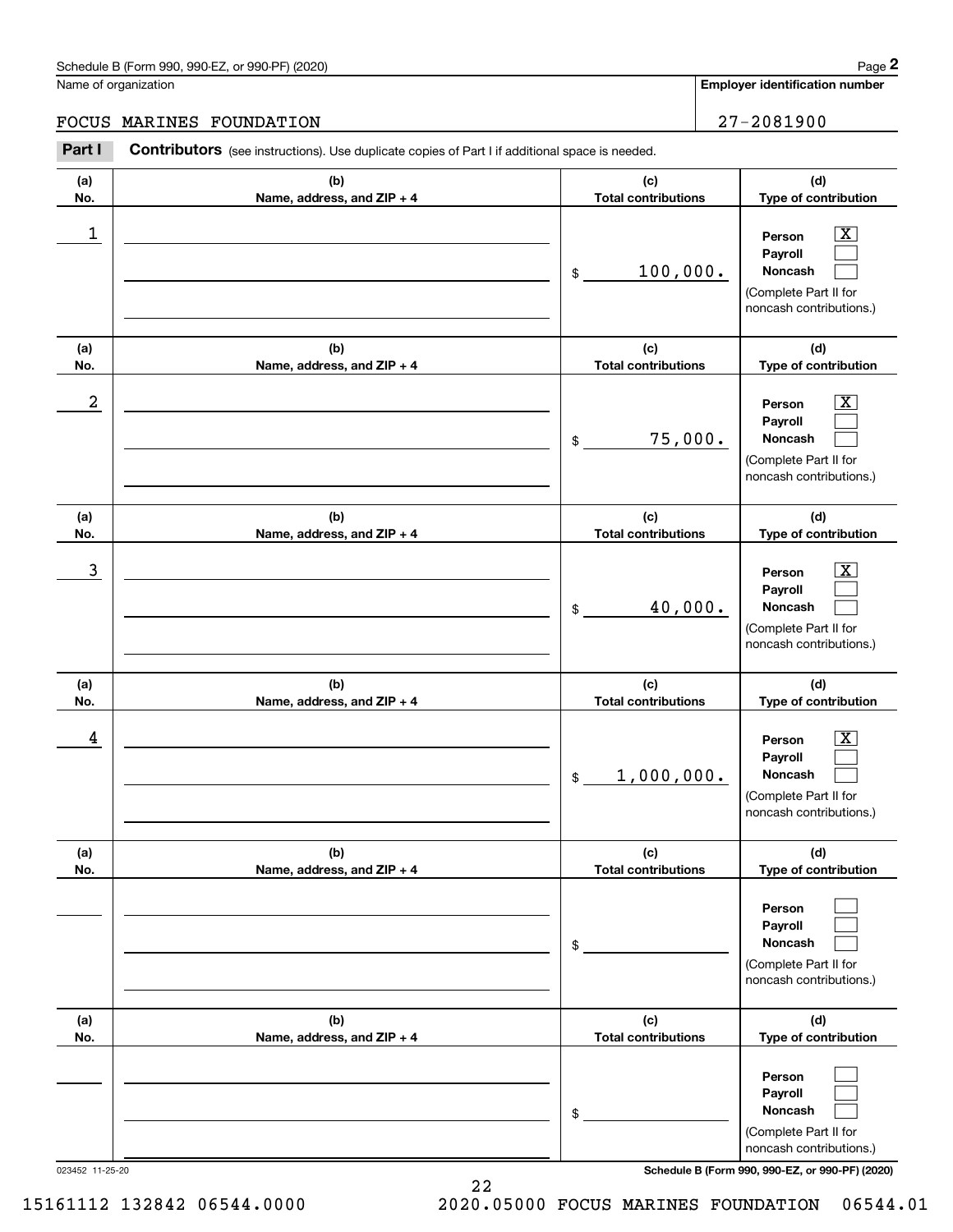Name of organization

**Employer identification number**

FOCUS MARINES FOUNDATION 27-2081900

Chedule B (Form 990, 990-EZ, or 990-PF) (2020)<br>
Iame of organization<br> **3Part II is Additional space is needed.**<br> **Part II Noncash Property** (see instructions). Use duplicate copies of Part II if additional space is needed.

| (a)<br>(c)<br>No.<br>(b)<br>(d)<br>FMV (or estimate)<br>from<br>Description of noncash property given<br>Date received<br>(See instructions.)<br>Part I<br>$\frac{1}{2}$<br>(a)<br>(c)<br>No.<br>(b)<br>(d)<br>FMV (or estimate)<br>from<br>Description of noncash property given<br>Date received<br>(See instructions.)<br>Part I<br>$\frac{1}{2}$<br>(a)<br>(c)<br>No.<br>(b)<br>(d)<br>FMV (or estimate)<br>from<br>Description of noncash property given<br>Date received<br>(See instructions.)<br>Part I<br>$\frac{1}{2}$<br>(a)<br>(c)<br>No.<br>(b)<br>(d)<br>FMV (or estimate)<br>from<br>Description of noncash property given<br>Date received<br>(See instructions.)<br>Part I<br>\$<br>(a)<br>(c)<br>No.<br>(d)<br>(b)<br>FMV (or estimate)<br>from<br>Description of noncash property given<br>Date received<br>(See instructions.)<br>Part I<br>\$<br>(a)<br>(c)<br>No.<br>(b)<br>(d)<br>FMV (or estimate)<br>from<br>Description of noncash property given<br>Date received<br>(See instructions.)<br>Part I<br>\$ |                 |  |                                                 |
|-------------------------------------------------------------------------------------------------------------------------------------------------------------------------------------------------------------------------------------------------------------------------------------------------------------------------------------------------------------------------------------------------------------------------------------------------------------------------------------------------------------------------------------------------------------------------------------------------------------------------------------------------------------------------------------------------------------------------------------------------------------------------------------------------------------------------------------------------------------------------------------------------------------------------------------------------------------------------------------------------------------------------------------|-----------------|--|-------------------------------------------------|
|                                                                                                                                                                                                                                                                                                                                                                                                                                                                                                                                                                                                                                                                                                                                                                                                                                                                                                                                                                                                                                     |                 |  |                                                 |
|                                                                                                                                                                                                                                                                                                                                                                                                                                                                                                                                                                                                                                                                                                                                                                                                                                                                                                                                                                                                                                     |                 |  |                                                 |
|                                                                                                                                                                                                                                                                                                                                                                                                                                                                                                                                                                                                                                                                                                                                                                                                                                                                                                                                                                                                                                     |                 |  |                                                 |
|                                                                                                                                                                                                                                                                                                                                                                                                                                                                                                                                                                                                                                                                                                                                                                                                                                                                                                                                                                                                                                     |                 |  |                                                 |
|                                                                                                                                                                                                                                                                                                                                                                                                                                                                                                                                                                                                                                                                                                                                                                                                                                                                                                                                                                                                                                     |                 |  |                                                 |
|                                                                                                                                                                                                                                                                                                                                                                                                                                                                                                                                                                                                                                                                                                                                                                                                                                                                                                                                                                                                                                     |                 |  |                                                 |
|                                                                                                                                                                                                                                                                                                                                                                                                                                                                                                                                                                                                                                                                                                                                                                                                                                                                                                                                                                                                                                     |                 |  |                                                 |
|                                                                                                                                                                                                                                                                                                                                                                                                                                                                                                                                                                                                                                                                                                                                                                                                                                                                                                                                                                                                                                     |                 |  |                                                 |
|                                                                                                                                                                                                                                                                                                                                                                                                                                                                                                                                                                                                                                                                                                                                                                                                                                                                                                                                                                                                                                     |                 |  |                                                 |
|                                                                                                                                                                                                                                                                                                                                                                                                                                                                                                                                                                                                                                                                                                                                                                                                                                                                                                                                                                                                                                     |                 |  |                                                 |
|                                                                                                                                                                                                                                                                                                                                                                                                                                                                                                                                                                                                                                                                                                                                                                                                                                                                                                                                                                                                                                     |                 |  |                                                 |
|                                                                                                                                                                                                                                                                                                                                                                                                                                                                                                                                                                                                                                                                                                                                                                                                                                                                                                                                                                                                                                     | 023453 11-25-20 |  | Schedule B (Form 990, 990-EZ, or 990-PF) (2020) |

23

15161112 132842 06544.0000 2020.05000 FOCUS MARINES FOUNDATION 06544.01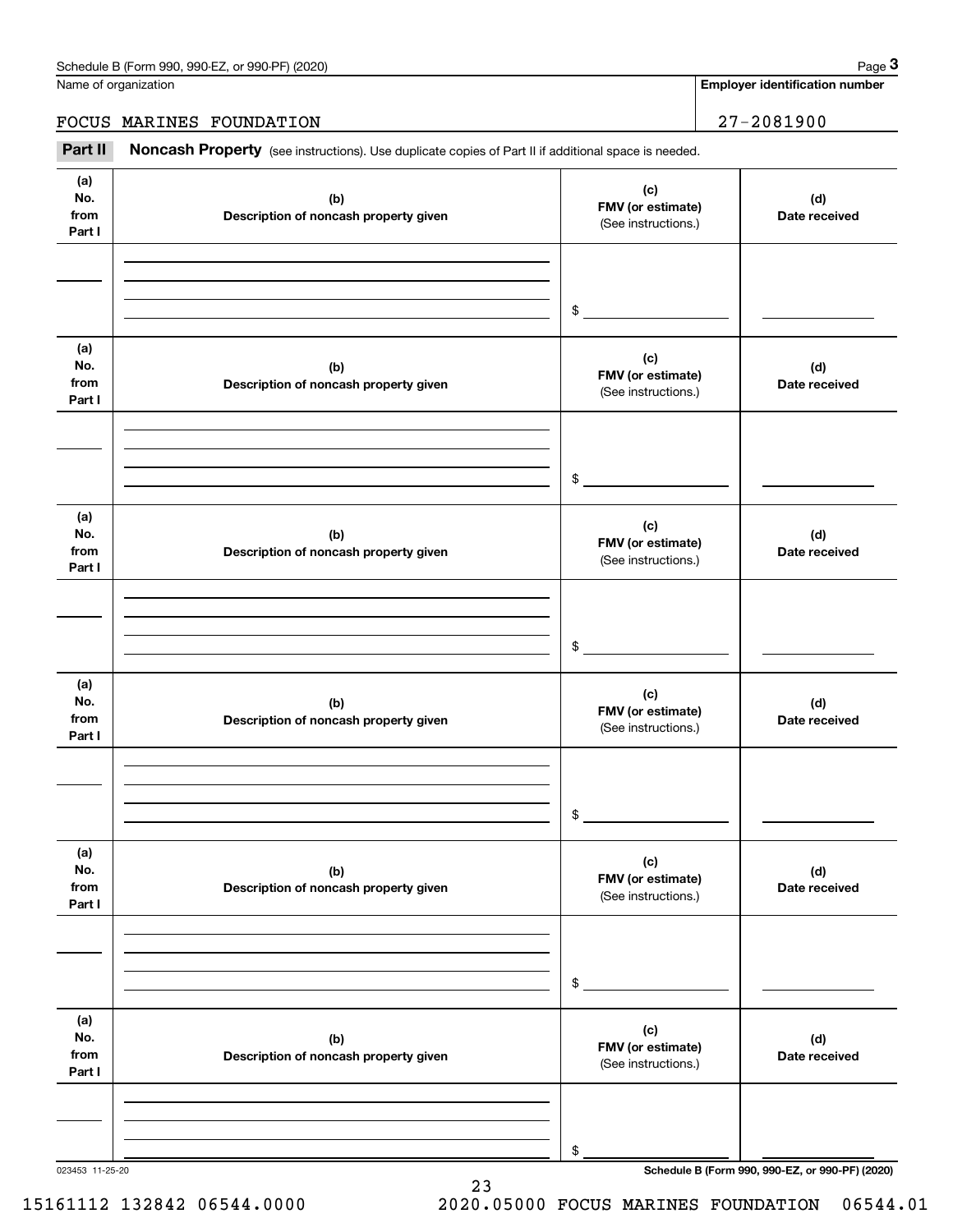|                           | Schedule B (Form 990, 990-EZ, or 990-PF) (2020)                                                                                                                                                                                                                                                                                                                                                                                                                   |                      |  |  | Page 4                                   |  |  |
|---------------------------|-------------------------------------------------------------------------------------------------------------------------------------------------------------------------------------------------------------------------------------------------------------------------------------------------------------------------------------------------------------------------------------------------------------------------------------------------------------------|----------------------|--|--|------------------------------------------|--|--|
|                           | Name of organization                                                                                                                                                                                                                                                                                                                                                                                                                                              |                      |  |  | <b>Employer identification number</b>    |  |  |
| FOCUS                     | MARINES FOUNDATION                                                                                                                                                                                                                                                                                                                                                                                                                                                |                      |  |  | $27 - 2081900$                           |  |  |
| Part III                  | Exclusively religious, charitable, etc., contributions to organizations described in section 501(c)(7), (8), or (10) that total more than \$1,000 for the year<br>from any one contributor. Complete columns (a) through (e) and the following line entry. For organizations<br>completing Part III, enter the total of exclusively religious, charitable, etc., contributions of \$1,000 or less for the year. (Enter this info. once.) $\blacktriangleright$ \$ |                      |  |  |                                          |  |  |
|                           | Use duplicate copies of Part III if additional space is needed.                                                                                                                                                                                                                                                                                                                                                                                                   |                      |  |  |                                          |  |  |
| (a) No.<br>from<br>Part I | (b) Purpose of gift                                                                                                                                                                                                                                                                                                                                                                                                                                               | (c) Use of gift      |  |  | (d) Description of how gift is held      |  |  |
|                           |                                                                                                                                                                                                                                                                                                                                                                                                                                                                   |                      |  |  |                                          |  |  |
|                           |                                                                                                                                                                                                                                                                                                                                                                                                                                                                   |                      |  |  |                                          |  |  |
|                           |                                                                                                                                                                                                                                                                                                                                                                                                                                                                   | (e) Transfer of gift |  |  |                                          |  |  |
|                           | Transferee's name, address, and ZIP + 4                                                                                                                                                                                                                                                                                                                                                                                                                           |                      |  |  | Relationship of transferor to transferee |  |  |
|                           |                                                                                                                                                                                                                                                                                                                                                                                                                                                                   |                      |  |  |                                          |  |  |
| (a) No.<br>from<br>Part I | (b) Purpose of gift                                                                                                                                                                                                                                                                                                                                                                                                                                               | (c) Use of gift      |  |  | (d) Description of how gift is held      |  |  |
|                           |                                                                                                                                                                                                                                                                                                                                                                                                                                                                   |                      |  |  |                                          |  |  |
|                           |                                                                                                                                                                                                                                                                                                                                                                                                                                                                   |                      |  |  |                                          |  |  |
|                           | (e) Transfer of gift                                                                                                                                                                                                                                                                                                                                                                                                                                              |                      |  |  |                                          |  |  |
|                           | Transferee's name, address, and ZIP + 4                                                                                                                                                                                                                                                                                                                                                                                                                           |                      |  |  | Relationship of transferor to transferee |  |  |
|                           |                                                                                                                                                                                                                                                                                                                                                                                                                                                                   |                      |  |  |                                          |  |  |
| (a) No.                   |                                                                                                                                                                                                                                                                                                                                                                                                                                                                   |                      |  |  |                                          |  |  |
| from<br>Part I            | (b) Purpose of gift                                                                                                                                                                                                                                                                                                                                                                                                                                               | (c) Use of gift      |  |  | (d) Description of how gift is held      |  |  |
|                           |                                                                                                                                                                                                                                                                                                                                                                                                                                                                   |                      |  |  |                                          |  |  |
|                           |                                                                                                                                                                                                                                                                                                                                                                                                                                                                   | (e) Transfer of gift |  |  |                                          |  |  |
|                           |                                                                                                                                                                                                                                                                                                                                                                                                                                                                   |                      |  |  |                                          |  |  |
|                           | Transferee's name, address, and ZIP + 4                                                                                                                                                                                                                                                                                                                                                                                                                           |                      |  |  | Relationship of transferor to transferee |  |  |
|                           |                                                                                                                                                                                                                                                                                                                                                                                                                                                                   |                      |  |  |                                          |  |  |
| (a) No.<br>from           | (b) Purpose of gift                                                                                                                                                                                                                                                                                                                                                                                                                                               | (c) Use of gift      |  |  | (d) Description of how gift is held      |  |  |
| Part I                    |                                                                                                                                                                                                                                                                                                                                                                                                                                                                   |                      |  |  |                                          |  |  |
|                           |                                                                                                                                                                                                                                                                                                                                                                                                                                                                   |                      |  |  |                                          |  |  |
|                           |                                                                                                                                                                                                                                                                                                                                                                                                                                                                   |                      |  |  |                                          |  |  |
|                           |                                                                                                                                                                                                                                                                                                                                                                                                                                                                   | (e) Transfer of gift |  |  |                                          |  |  |
|                           | Transferee's name, address, and ZIP + 4                                                                                                                                                                                                                                                                                                                                                                                                                           |                      |  |  | Relationship of transferor to transferee |  |  |
|                           |                                                                                                                                                                                                                                                                                                                                                                                                                                                                   |                      |  |  |                                          |  |  |
|                           |                                                                                                                                                                                                                                                                                                                                                                                                                                                                   |                      |  |  |                                          |  |  |

24

023454 11-25-20

**Schedule B (Form 990, 990-EZ, or 990-PF) (2020)**

15161112 132842 06544.0000 2020.05000 FOCUS MARINES FOUNDATION 06544.01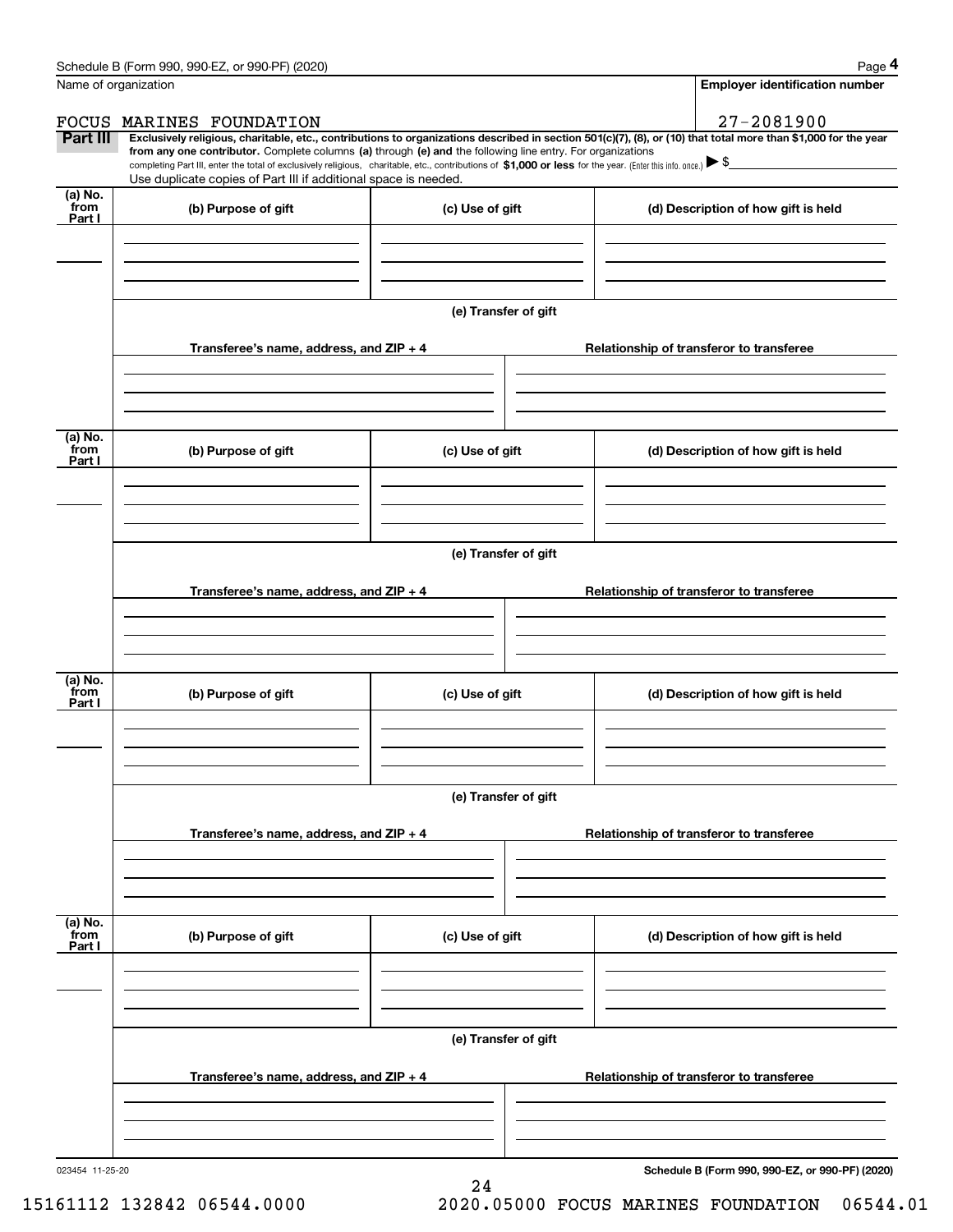| $\sf SCHEDULE$ $\sf D$ $\sf \mid$ |  |
|-----------------------------------|--|
|                                   |  |

| (Form 990) |
|------------|
|            |

# **SCHEDULE D Supplemental Financial Statements**

**(Form 990) | Complete if the organization answered "Yes" on Form 990, Part IV, line 6, 7, 8, 9, 10, 11a, 11b, 11c, 11d, 11e, 11f, 12a, or 12b.**



Department of the Treasury Internal Revenue Service

| Attach to Form 990.                                                  |  |
|----------------------------------------------------------------------|--|
|                                                                      |  |
| o to www irs gov/Form990 for instructions and the latest information |  |
|                                                                      |  |

**|Go to www.irs.gov/Form990 for instructions and the latest information.**

**Name of the organization Employer identification number** FOCUS MARINES FOUNDATION 27-2081900

| organization answered "Yes" on Form 990, Part IV, line 6.<br>(a) Donor advised funds<br>1<br>Aggregate value of contributions to (during year)<br>2<br>з<br>Aggregate value of grants from (during year)<br>4<br>Did the organization inform all donors and donor advisors in writing that the assets held in donor advised funds<br>5<br>Did the organization inform all grantees, donors, and donor advisors in writing that grant funds can be used only<br>6<br>for charitable purposes and not for the benefit of the donor or donor advisor, or for any other purpose conferring<br>impermissible private benefit? | (b) Funds and other accounts<br>Yes<br>No                                                                                                                                                                                                                                                                                                       |
|--------------------------------------------------------------------------------------------------------------------------------------------------------------------------------------------------------------------------------------------------------------------------------------------------------------------------------------------------------------------------------------------------------------------------------------------------------------------------------------------------------------------------------------------------------------------------------------------------------------------------|-------------------------------------------------------------------------------------------------------------------------------------------------------------------------------------------------------------------------------------------------------------------------------------------------------------------------------------------------|
|                                                                                                                                                                                                                                                                                                                                                                                                                                                                                                                                                                                                                          |                                                                                                                                                                                                                                                                                                                                                 |
|                                                                                                                                                                                                                                                                                                                                                                                                                                                                                                                                                                                                                          |                                                                                                                                                                                                                                                                                                                                                 |
|                                                                                                                                                                                                                                                                                                                                                                                                                                                                                                                                                                                                                          |                                                                                                                                                                                                                                                                                                                                                 |
|                                                                                                                                                                                                                                                                                                                                                                                                                                                                                                                                                                                                                          |                                                                                                                                                                                                                                                                                                                                                 |
|                                                                                                                                                                                                                                                                                                                                                                                                                                                                                                                                                                                                                          |                                                                                                                                                                                                                                                                                                                                                 |
|                                                                                                                                                                                                                                                                                                                                                                                                                                                                                                                                                                                                                          |                                                                                                                                                                                                                                                                                                                                                 |
|                                                                                                                                                                                                                                                                                                                                                                                                                                                                                                                                                                                                                          |                                                                                                                                                                                                                                                                                                                                                 |
|                                                                                                                                                                                                                                                                                                                                                                                                                                                                                                                                                                                                                          |                                                                                                                                                                                                                                                                                                                                                 |
|                                                                                                                                                                                                                                                                                                                                                                                                                                                                                                                                                                                                                          |                                                                                                                                                                                                                                                                                                                                                 |
|                                                                                                                                                                                                                                                                                                                                                                                                                                                                                                                                                                                                                          |                                                                                                                                                                                                                                                                                                                                                 |
|                                                                                                                                                                                                                                                                                                                                                                                                                                                                                                                                                                                                                          | Yes<br>No                                                                                                                                                                                                                                                                                                                                       |
| Part II<br>Conservation Easements. Complete if the organization answered "Yes" on Form 990, Part IV, line 7.                                                                                                                                                                                                                                                                                                                                                                                                                                                                                                             |                                                                                                                                                                                                                                                                                                                                                 |
| Purpose(s) of conservation easements held by the organization (check all that apply).<br>1                                                                                                                                                                                                                                                                                                                                                                                                                                                                                                                               |                                                                                                                                                                                                                                                                                                                                                 |
| Preservation of land for public use (for example, recreation or education)                                                                                                                                                                                                                                                                                                                                                                                                                                                                                                                                               | Preservation of a historically important land area                                                                                                                                                                                                                                                                                              |
| Protection of natural habitat<br>Preservation of a certified historic structure                                                                                                                                                                                                                                                                                                                                                                                                                                                                                                                                          |                                                                                                                                                                                                                                                                                                                                                 |
| Preservation of open space                                                                                                                                                                                                                                                                                                                                                                                                                                                                                                                                                                                               |                                                                                                                                                                                                                                                                                                                                                 |
| Complete lines 2a through 2d if the organization held a qualified conservation contribution in the form of a conservation easement on the last<br>2                                                                                                                                                                                                                                                                                                                                                                                                                                                                      |                                                                                                                                                                                                                                                                                                                                                 |
| day of the tax year.                                                                                                                                                                                                                                                                                                                                                                                                                                                                                                                                                                                                     | Held at the End of the Tax Year                                                                                                                                                                                                                                                                                                                 |
| а                                                                                                                                                                                                                                                                                                                                                                                                                                                                                                                                                                                                                        | 2a                                                                                                                                                                                                                                                                                                                                              |
| Total acreage restricted by conservation easements<br>b                                                                                                                                                                                                                                                                                                                                                                                                                                                                                                                                                                  | 2b                                                                                                                                                                                                                                                                                                                                              |
| Number of conservation easements on a certified historic structure included in (a) manufacture included in (a)<br>с                                                                                                                                                                                                                                                                                                                                                                                                                                                                                                      | 2c                                                                                                                                                                                                                                                                                                                                              |
| Number of conservation easements included in (c) acquired after 7/25/06, and not on a historic structure<br>d                                                                                                                                                                                                                                                                                                                                                                                                                                                                                                            |                                                                                                                                                                                                                                                                                                                                                 |
|                                                                                                                                                                                                                                                                                                                                                                                                                                                                                                                                                                                                                          | 2d                                                                                                                                                                                                                                                                                                                                              |
| Number of conservation easements modified, transferred, released, extinguished, or terminated by the organization during the tax<br>З                                                                                                                                                                                                                                                                                                                                                                                                                                                                                    |                                                                                                                                                                                                                                                                                                                                                 |
| $year \blacktriangleright$                                                                                                                                                                                                                                                                                                                                                                                                                                                                                                                                                                                               |                                                                                                                                                                                                                                                                                                                                                 |
| Number of states where property subject to conservation easement is located ><br>4                                                                                                                                                                                                                                                                                                                                                                                                                                                                                                                                       |                                                                                                                                                                                                                                                                                                                                                 |
| Does the organization have a written policy regarding the periodic monitoring, inspection, handling of<br>5                                                                                                                                                                                                                                                                                                                                                                                                                                                                                                              |                                                                                                                                                                                                                                                                                                                                                 |
| violations, and enforcement of the conservation easements it holds?                                                                                                                                                                                                                                                                                                                                                                                                                                                                                                                                                      | Yes<br>No                                                                                                                                                                                                                                                                                                                                       |
| Staff and volunteer hours devoted to monitoring, inspecting, handling of violations, and enforcing conservation easements during the year<br>6                                                                                                                                                                                                                                                                                                                                                                                                                                                                           |                                                                                                                                                                                                                                                                                                                                                 |
|                                                                                                                                                                                                                                                                                                                                                                                                                                                                                                                                                                                                                          |                                                                                                                                                                                                                                                                                                                                                 |
| Amount of expenses incurred in monitoring, inspecting, handling of violations, and enforcing conservation easements during the year<br>7                                                                                                                                                                                                                                                                                                                                                                                                                                                                                 |                                                                                                                                                                                                                                                                                                                                                 |
| $\blacktriangleright$ \$                                                                                                                                                                                                                                                                                                                                                                                                                                                                                                                                                                                                 |                                                                                                                                                                                                                                                                                                                                                 |
| Does each conservation easement reported on line 2(d) above satisfy the requirements of section 170(h)(4)(B)(i)<br>8                                                                                                                                                                                                                                                                                                                                                                                                                                                                                                     |                                                                                                                                                                                                                                                                                                                                                 |
|                                                                                                                                                                                                                                                                                                                                                                                                                                                                                                                                                                                                                          | Yes<br>No                                                                                                                                                                                                                                                                                                                                       |
| In Part XIII, describe how the organization reports conservation easements in its revenue and expense statement and<br>9                                                                                                                                                                                                                                                                                                                                                                                                                                                                                                 |                                                                                                                                                                                                                                                                                                                                                 |
| balance sheet, and include, if applicable, the text of the footnote to the organization's financial statements that describes the                                                                                                                                                                                                                                                                                                                                                                                                                                                                                        |                                                                                                                                                                                                                                                                                                                                                 |
| organization's accounting for conservation easements.<br>Organizations Maintaining Collections of Art, Historical Treasures, or Other Similar Assets.<br>Part III                                                                                                                                                                                                                                                                                                                                                                                                                                                        |                                                                                                                                                                                                                                                                                                                                                 |
| Complete if the organization answered "Yes" on Form 990, Part IV, line 8.                                                                                                                                                                                                                                                                                                                                                                                                                                                                                                                                                |                                                                                                                                                                                                                                                                                                                                                 |
| 1a If the organization elected, as permitted under FASB ASC 958, not to report in its revenue statement and balance sheet works                                                                                                                                                                                                                                                                                                                                                                                                                                                                                          |                                                                                                                                                                                                                                                                                                                                                 |
| of art, historical treasures, or other similar assets held for public exhibition, education, or research in furtherance of public                                                                                                                                                                                                                                                                                                                                                                                                                                                                                        |                                                                                                                                                                                                                                                                                                                                                 |
| service, provide in Part XIII the text of the footnote to its financial statements that describes these items.                                                                                                                                                                                                                                                                                                                                                                                                                                                                                                           |                                                                                                                                                                                                                                                                                                                                                 |
| <b>b</b> If the organization elected, as permitted under FASB ASC 958, to report in its revenue statement and balance sheet works of                                                                                                                                                                                                                                                                                                                                                                                                                                                                                     |                                                                                                                                                                                                                                                                                                                                                 |
| art, historical treasures, or other similar assets held for public exhibition, education, or research in furtherance of public service,                                                                                                                                                                                                                                                                                                                                                                                                                                                                                  |                                                                                                                                                                                                                                                                                                                                                 |
| provide the following amounts relating to these items:                                                                                                                                                                                                                                                                                                                                                                                                                                                                                                                                                                   |                                                                                                                                                                                                                                                                                                                                                 |
|                                                                                                                                                                                                                                                                                                                                                                                                                                                                                                                                                                                                                          | $\mathfrak s$ and $\mathfrak s$ and $\mathfrak s$ and $\mathfrak s$ and $\mathfrak s$ and $\mathfrak s$ and $\mathfrak s$ and $\mathfrak s$ and $\mathfrak s$ and $\mathfrak s$ and $\mathfrak s$ and $\mathfrak s$ and $\mathfrak s$ and $\mathfrak s$ and $\mathfrak s$ and $\mathfrak s$ and $\mathfrak s$ and $\mathfrak s$ and $\mathfrak$ |
| (ii) Assets included in Form 990, Part X                                                                                                                                                                                                                                                                                                                                                                                                                                                                                                                                                                                 | $\blacktriangleright$ \$                                                                                                                                                                                                                                                                                                                        |
| If the organization received or held works of art, historical treasures, or other similar assets for financial gain, provide<br>2                                                                                                                                                                                                                                                                                                                                                                                                                                                                                        |                                                                                                                                                                                                                                                                                                                                                 |
| the following amounts required to be reported under FASB ASC 958 relating to these items:                                                                                                                                                                                                                                                                                                                                                                                                                                                                                                                                |                                                                                                                                                                                                                                                                                                                                                 |
|                                                                                                                                                                                                                                                                                                                                                                                                                                                                                                                                                                                                                          |                                                                                                                                                                                                                                                                                                                                                 |
| а                                                                                                                                                                                                                                                                                                                                                                                                                                                                                                                                                                                                                        | \$<br>\$                                                                                                                                                                                                                                                                                                                                        |
| LHA For Paperwork Reduction Act Notice, see the Instructions for Form 990.                                                                                                                                                                                                                                                                                                                                                                                                                                                                                                                                               | Schedule D (Form 990) 2020                                                                                                                                                                                                                                                                                                                      |
| 032051 12-01-20                                                                                                                                                                                                                                                                                                                                                                                                                                                                                                                                                                                                          |                                                                                                                                                                                                                                                                                                                                                 |

|            | 25 |  |           |  |
|------------|----|--|-----------|--|
| <u>`ົດ</u> |    |  | 0 F O O O |  |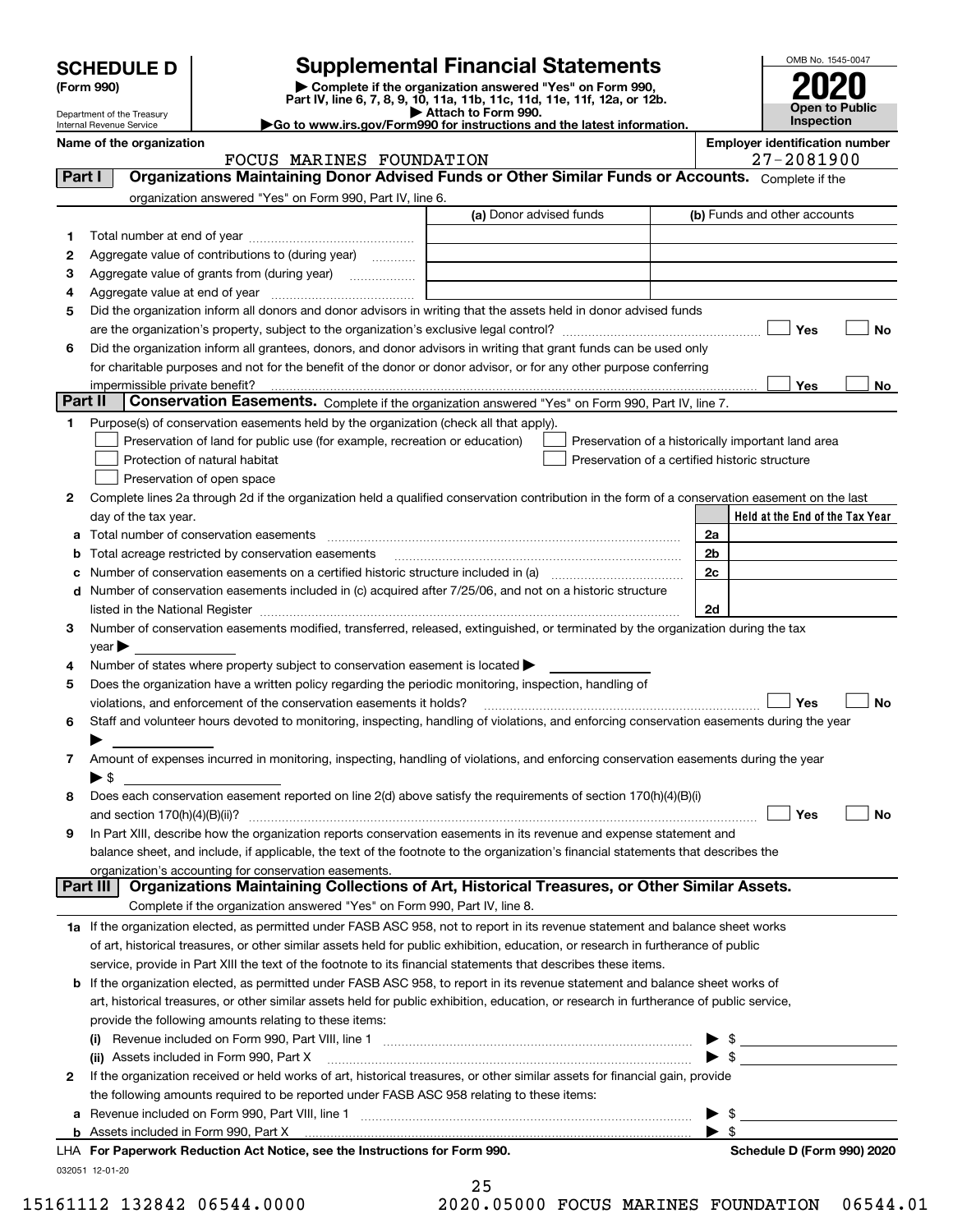|          | Schedule D (Form 990) 2020                                                                                                                                                                                                     | FOCUS MARINES FOUNDATION |                |                                                                                                                                                                                                                               |                 | 27-2081900 Page 2                    |                     |        |    |
|----------|--------------------------------------------------------------------------------------------------------------------------------------------------------------------------------------------------------------------------------|--------------------------|----------------|-------------------------------------------------------------------------------------------------------------------------------------------------------------------------------------------------------------------------------|-----------------|--------------------------------------|---------------------|--------|----|
| Part III | Organizations Maintaining Collections of Art, Historical Treasures, or Other Similar Assets (continued)                                                                                                                        |                          |                |                                                                                                                                                                                                                               |                 |                                      |                     |        |    |
| 3        | Using the organization's acquisition, accession, and other records, check any of the following that make significant use of its                                                                                                |                          |                |                                                                                                                                                                                                                               |                 |                                      |                     |        |    |
|          | collection items (check all that apply):                                                                                                                                                                                       |                          |                |                                                                                                                                                                                                                               |                 |                                      |                     |        |    |
| a        | Public exhibition                                                                                                                                                                                                              | d                        |                | Loan or exchange program                                                                                                                                                                                                      |                 |                                      |                     |        |    |
| b        | Scholarly research                                                                                                                                                                                                             | e                        |                | Other and the contract of the contract of the contract of the contract of the contract of the contract of the contract of the contract of the contract of the contract of the contract of the contract of the contract of the |                 |                                      |                     |        |    |
| c        | Preservation for future generations                                                                                                                                                                                            |                          |                |                                                                                                                                                                                                                               |                 |                                      |                     |        |    |
| 4        | Provide a description of the organization's collections and explain how they further the organization's exempt purpose in Part XIII.                                                                                           |                          |                |                                                                                                                                                                                                                               |                 |                                      |                     |        |    |
| 5        | During the year, did the organization solicit or receive donations of art, historical treasures, or other similar assets                                                                                                       |                          |                |                                                                                                                                                                                                                               |                 |                                      |                     |        |    |
|          | to be sold to raise funds rather than to be maintained as part of the organization's collection?                                                                                                                               |                          |                |                                                                                                                                                                                                                               |                 |                                      | Yes                 |        | No |
|          | <b>Part IV</b><br>Escrow and Custodial Arrangements. Complete if the organization answered "Yes" on Form 990, Part IV, line 9, or<br>reported an amount on Form 990, Part X, line 21.                                          |                          |                |                                                                                                                                                                                                                               |                 |                                      |                     |        |    |
|          | 1a Is the organization an agent, trustee, custodian or other intermediary for contributions or other assets not included                                                                                                       |                          |                |                                                                                                                                                                                                                               |                 |                                      |                     |        |    |
|          |                                                                                                                                                                                                                                |                          |                |                                                                                                                                                                                                                               |                 |                                      | Yes                 |        | No |
|          | If "Yes," explain the arrangement in Part XIII and complete the following table:                                                                                                                                               |                          |                |                                                                                                                                                                                                                               |                 |                                      |                     |        |    |
|          |                                                                                                                                                                                                                                |                          |                |                                                                                                                                                                                                                               |                 |                                      | Amount              |        |    |
| c        |                                                                                                                                                                                                                                |                          |                |                                                                                                                                                                                                                               | 1c              |                                      |                     |        |    |
|          | Additions during the year manufactured and an annual contract of the year manufactured and all the year manufactured and all the year manufactured and all the year manufactured and all the year manufactured and all the yea |                          |                |                                                                                                                                                                                                                               | 1d              |                                      |                     |        |    |
| е        | Distributions during the year manufactured and continuum and contained and the year manufactured and contained                                                                                                                 |                          |                |                                                                                                                                                                                                                               | 1e              |                                      |                     |        |    |
|          | Ending balance manufactured and the contract of the contract of the contract of the contract of the contract of the contract of the contract of the contract of the contract of the contract of the contract of the contract o |                          |                |                                                                                                                                                                                                                               | 1f              |                                      |                     |        |    |
|          | 2a Did the organization include an amount on Form 990, Part X, line 21, for escrow or custodial account liability?                                                                                                             |                          |                |                                                                                                                                                                                                                               |                 |                                      | Yes                 |        | No |
|          | <b>b</b> If "Yes," explain the arrangement in Part XIII. Check here if the explanation has been provided on Part XIII                                                                                                          |                          |                |                                                                                                                                                                                                                               |                 |                                      |                     |        |    |
| Part V   | Endowment Funds. Complete if the organization answered "Yes" on Form 990, Part IV, line 10.                                                                                                                                    |                          |                |                                                                                                                                                                                                                               |                 |                                      |                     |        |    |
|          |                                                                                                                                                                                                                                | (a) Current year         | (b) Prior year | (c) Two years back                                                                                                                                                                                                            |                 | $\vert$ (d) Three years back $\vert$ | (e) Four years back |        |    |
| 1a       | Beginning of year balance                                                                                                                                                                                                      | 515,804.                 |                |                                                                                                                                                                                                                               |                 |                                      |                     |        |    |
| b        |                                                                                                                                                                                                                                |                          | 485, 115.      |                                                                                                                                                                                                                               |                 |                                      |                     |        |    |
|          | Net investment earnings, gains, and losses                                                                                                                                                                                     | 50,013.                  | 30,689.        |                                                                                                                                                                                                                               |                 |                                      |                     |        |    |
| d        |                                                                                                                                                                                                                                |                          |                |                                                                                                                                                                                                                               |                 |                                      |                     |        |    |
|          | e Other expenditures for facilities                                                                                                                                                                                            |                          |                |                                                                                                                                                                                                                               |                 |                                      |                     |        |    |
|          | and programs                                                                                                                                                                                                                   |                          |                |                                                                                                                                                                                                                               |                 |                                      |                     |        |    |
|          |                                                                                                                                                                                                                                | 3,303.                   |                |                                                                                                                                                                                                                               |                 |                                      |                     |        |    |
| g        | End of year balance                                                                                                                                                                                                            | 562,514.                 | 515,804.       |                                                                                                                                                                                                                               |                 |                                      |                     |        |    |
| 2        | Provide the estimated percentage of the current year end balance (line 1g, column (a)) held as:                                                                                                                                |                          |                |                                                                                                                                                                                                                               |                 |                                      |                     |        |    |
|          | Board designated or quasi-endowment >                                                                                                                                                                                          | 100                      | %              |                                                                                                                                                                                                                               |                 |                                      |                     |        |    |
| b        | Permanent endowment > ______________                                                                                                                                                                                           | %                        |                |                                                                                                                                                                                                                               |                 |                                      |                     |        |    |
| c        | Term endowment $\blacktriangleright$                                                                                                                                                                                           | %                        |                |                                                                                                                                                                                                                               |                 |                                      |                     |        |    |
|          | The percentages on lines 2a, 2b, and 2c should equal 100%.<br>3a Are there endowment funds not in the possession of the organization that are held and administered for the organization                                       |                          |                |                                                                                                                                                                                                                               |                 |                                      |                     |        |    |
|          |                                                                                                                                                                                                                                |                          |                |                                                                                                                                                                                                                               |                 |                                      |                     | Yes    | No |
|          | by:<br>(i)                                                                                                                                                                                                                     |                          |                |                                                                                                                                                                                                                               |                 |                                      | 3a(i)               |        | х  |
|          |                                                                                                                                                                                                                                |                          |                |                                                                                                                                                                                                                               |                 |                                      | 3a(ii)              |        | х  |
|          |                                                                                                                                                                                                                                |                          |                |                                                                                                                                                                                                                               |                 |                                      | 3b                  |        |    |
|          | Describe in Part XIII the intended uses of the organization's endowment funds.                                                                                                                                                 |                          |                |                                                                                                                                                                                                                               |                 |                                      |                     |        |    |
|          | Land, Buildings, and Equipment.<br><b>Part VI</b>                                                                                                                                                                              |                          |                |                                                                                                                                                                                                                               |                 |                                      |                     |        |    |
|          | Complete if the organization answered "Yes" on Form 990, Part IV, line 11a. See Form 990, Part X, line 10.                                                                                                                     |                          |                |                                                                                                                                                                                                                               |                 |                                      |                     |        |    |
|          | Description of property                                                                                                                                                                                                        | (a) Cost or other        |                | (b) Cost or other                                                                                                                                                                                                             | (c) Accumulated |                                      | (d) Book value      |        |    |
|          |                                                                                                                                                                                                                                | basis (investment)       |                | basis (other)                                                                                                                                                                                                                 | depreciation    |                                      |                     |        |    |
|          |                                                                                                                                                                                                                                |                          |                |                                                                                                                                                                                                                               |                 |                                      |                     |        |    |
| b        |                                                                                                                                                                                                                                |                          |                |                                                                                                                                                                                                                               |                 |                                      |                     |        |    |
|          |                                                                                                                                                                                                                                |                          |                |                                                                                                                                                                                                                               |                 |                                      |                     |        |    |
| d        |                                                                                                                                                                                                                                |                          |                | 16,000.                                                                                                                                                                                                                       | 10,000.         |                                      |                     | 6,000. |    |
|          | e Other                                                                                                                                                                                                                        |                          |                | 10,000.                                                                                                                                                                                                                       | 10,000.         |                                      |                     |        | 0. |
|          |                                                                                                                                                                                                                                |                          |                |                                                                                                                                                                                                                               |                 |                                      |                     | 6,000. |    |

**Schedule D (Form 990) 2020**

032052 12-01-20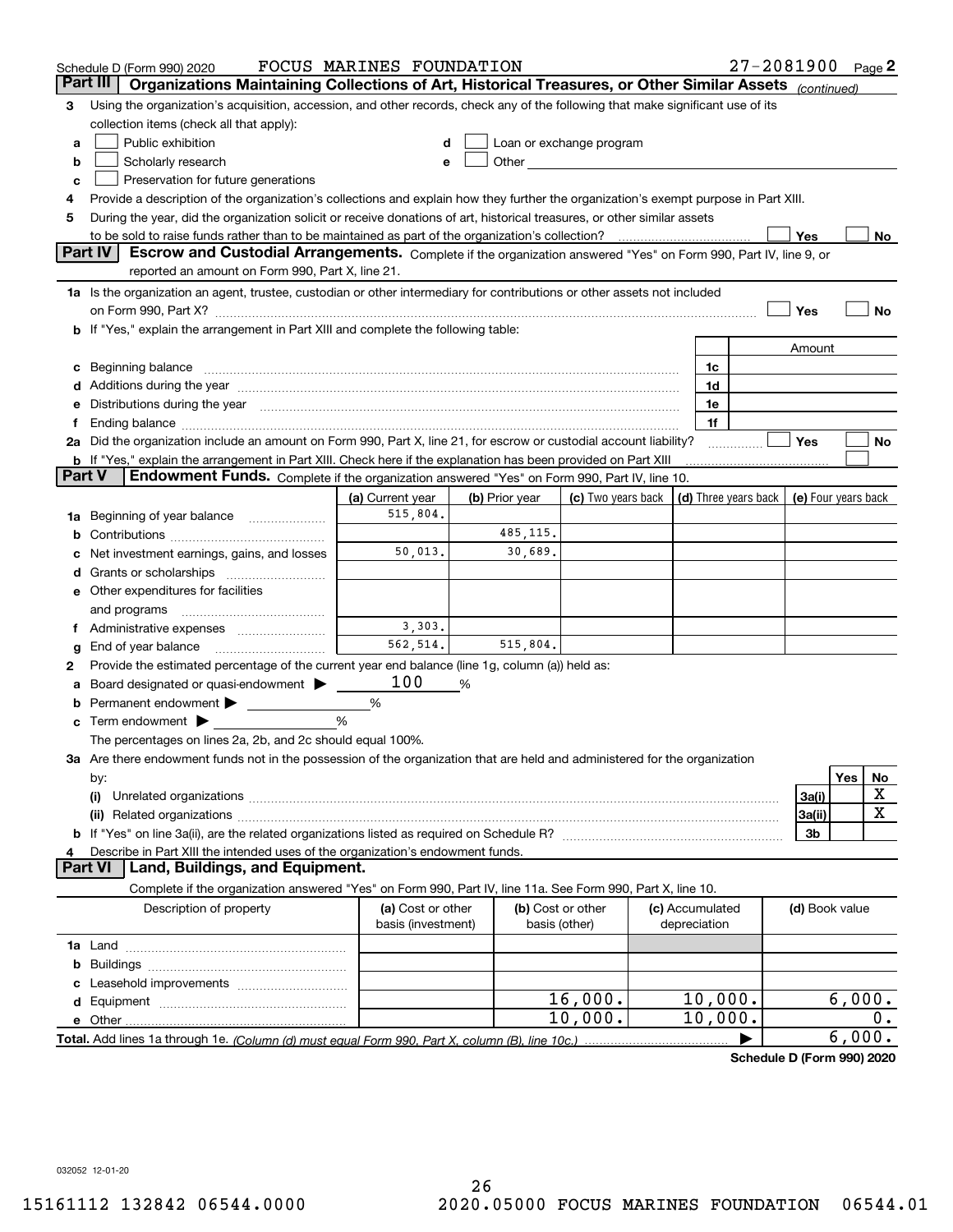Complete if the organization answered "Yes" on Form 990, Part IV, line 11b. See Form 990, Part X, line 12.

| (a) Description of security or category (including name of security)                          | (b) Book value | (c) Method of valuation: Cost or end-of-year market value |
|-----------------------------------------------------------------------------------------------|----------------|-----------------------------------------------------------|
| (1) Financial derivatives                                                                     |                |                                                           |
| (2) Closely held equity interests                                                             |                |                                                           |
| $(3)$ Other                                                                                   |                |                                                           |
| (A)                                                                                           |                |                                                           |
| (B)                                                                                           |                |                                                           |
| (C)                                                                                           |                |                                                           |
| (D)                                                                                           |                |                                                           |
| (E)                                                                                           |                |                                                           |
| (F)                                                                                           |                |                                                           |
| (G)                                                                                           |                |                                                           |
| (H)                                                                                           |                |                                                           |
| <b>Total.</b> (Col. (b) must equal Form 990, Part X, col. (B) line 12.) $\blacktriangleright$ |                |                                                           |

#### **Part VIII Investments - Program Related.**

Complete if the organization answered "Yes" on Form 990, Part IV, line 11c. See Form 990, Part X, line 13.

| (a) Description of investment                                                          | (b) Book value | (c) Method of valuation: Cost or end-of-year market value |
|----------------------------------------------------------------------------------------|----------------|-----------------------------------------------------------|
| (1)                                                                                    |                |                                                           |
| (2)                                                                                    |                |                                                           |
| $\frac{1}{2}$                                                                          |                |                                                           |
| (4)                                                                                    |                |                                                           |
| $\frac{1}{2}$                                                                          |                |                                                           |
| (6)                                                                                    |                |                                                           |
| $\sqrt{(7)}$                                                                           |                |                                                           |
| (8)                                                                                    |                |                                                           |
| (9)                                                                                    |                |                                                           |
| Total. (Col. (b) must equal Form 990, Part X, col. (B) line 13.) $\blacktriangleright$ |                |                                                           |

#### **Part IX Other Assets.**

Complete if the organization answered "Yes" on Form 990, Part IV, line 11d. See Form 990, Part X, line 15.

|                   | (a) Description                                                                                                   | (b) Book value |
|-------------------|-------------------------------------------------------------------------------------------------------------------|----------------|
| (1)               |                                                                                                                   |                |
| (2)               |                                                                                                                   |                |
| (3)               |                                                                                                                   |                |
| (4)               |                                                                                                                   |                |
| $\frac{1}{2}$ (5) |                                                                                                                   |                |
| (6)               |                                                                                                                   |                |
| (7)               |                                                                                                                   |                |
| (8)               |                                                                                                                   |                |
| (9)               |                                                                                                                   |                |
|                   |                                                                                                                   |                |
|                   | <b>Part X   Other Liabilities.</b>                                                                                |                |
|                   | Complete if the organization answered "Yes" on Form 990, Part IV, line 11e or 11f. See Form 990, Part X, line 25, |                |

| (a) Description of liability<br>1. | (b) Book value |
|------------------------------------|----------------|
| (1) Federal income taxes           |                |
| (2)                                |                |
| (3)                                |                |
| (4)                                |                |
| (5)                                |                |
| (6)                                |                |
| $\qquad$ (7)                       |                |
| (8)                                |                |
| (9)                                |                |
|                                    |                |

**2.**Liability for uncertain tax positions. In Part XIII, provide the text of the footnote to the organization's financial statements that reports the organization's liability for uncertain tax positions under FASB ASC 740. Check here if the text of the footnote has been provided in Part XIII

**Schedule D (Form 990) 2020**

 $\mathcal{L}^{\text{max}}$ 

032053 12-01-20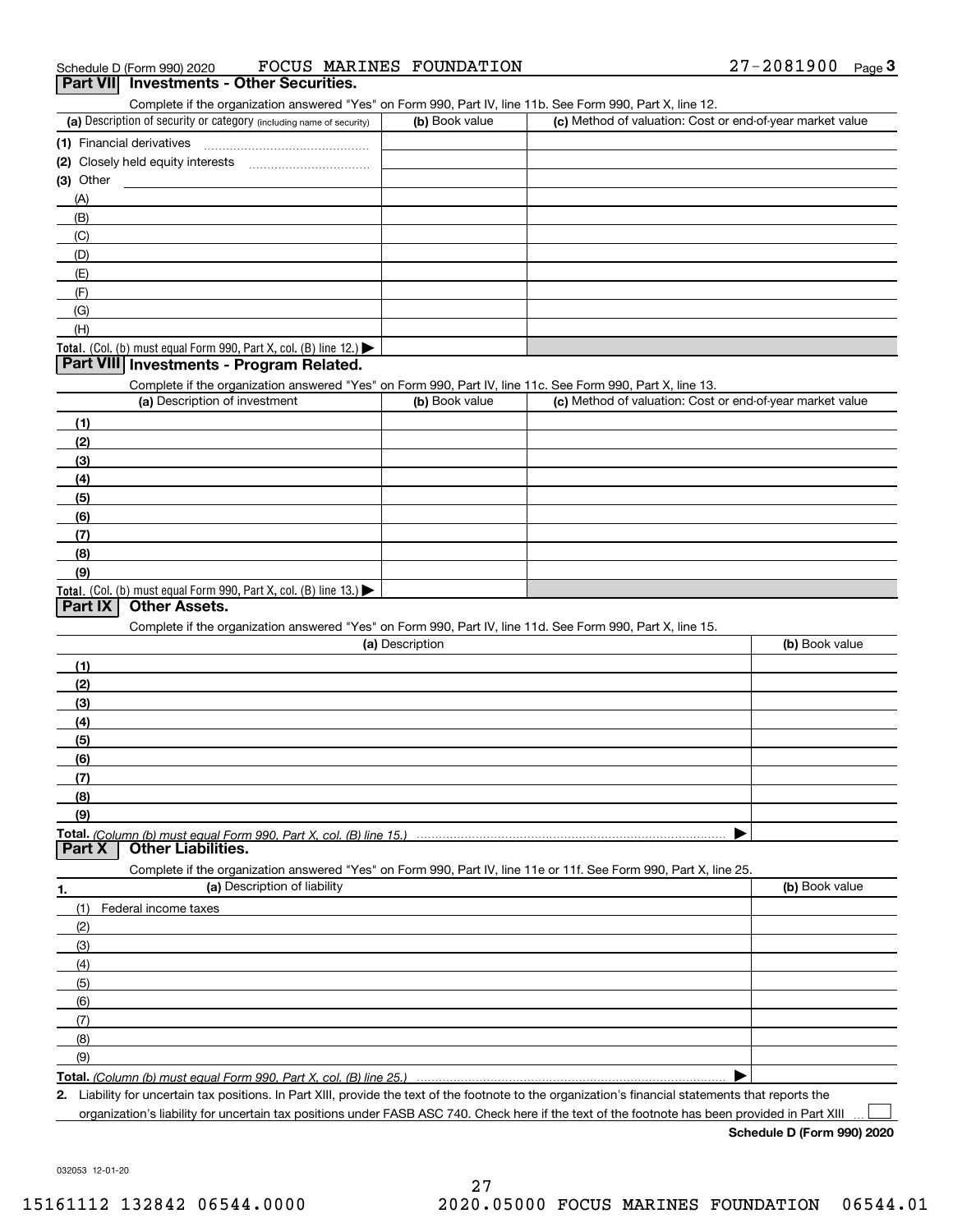|   | <b>FOCUS MARINES FOUNDATION</b><br>Schedule D (Form 990) 2020                                                                                                                                                                        |                | 27-2081900<br>Page $4$ |
|---|--------------------------------------------------------------------------------------------------------------------------------------------------------------------------------------------------------------------------------------|----------------|------------------------|
|   | <b>Part XI</b><br>Reconciliation of Revenue per Audited Financial Statements With Revenue per Return.                                                                                                                                |                |                        |
|   | Complete if the organization answered "Yes" on Form 990, Part IV, line 12a.                                                                                                                                                          |                |                        |
| 1 | Total revenue, gains, and other support per audited financial statements                                                                                                                                                             |                | $\mathbf{1}$           |
| 2 | Amounts included on line 1 but not on Form 990, Part VIII, line 12:                                                                                                                                                                  |                |                        |
| a |                                                                                                                                                                                                                                      | 2a             |                        |
|   |                                                                                                                                                                                                                                      | 2 <sub>b</sub> |                        |
|   |                                                                                                                                                                                                                                      | 2c             |                        |
| d | Other (Describe in Part XIII.) <b>Construction Contract Construction</b> Chern Construction Construction Construction                                                                                                                | 2d             |                        |
| е | Add lines 2a through 2d                                                                                                                                                                                                              |                | 2e                     |
| З |                                                                                                                                                                                                                                      |                | 3                      |
| 4 | Amounts included on Form 990, Part VIII, line 12, but not on line 1:                                                                                                                                                                 |                |                        |
|   |                                                                                                                                                                                                                                      | 4a             |                        |
| b |                                                                                                                                                                                                                                      | 4 <sub>b</sub> |                        |
|   | Add lines 4a and 4b                                                                                                                                                                                                                  |                | 4c                     |
| 5 |                                                                                                                                                                                                                                      |                | 5                      |
|   | Part XII   Reconciliation of Expenses per Audited Financial Statements With Expenses per Return.                                                                                                                                     |                |                        |
|   | Complete if the organization answered "Yes" on Form 990, Part IV, line 12a.                                                                                                                                                          |                |                        |
| 1 | Total expenses and losses per audited financial statements [111] [12] contain an interview and losses per audited financial statements [11] [12] contained an interview and the statements of the statements of the statements       |                | $\blacksquare$         |
| 2 | Amounts included on line 1 but not on Form 990, Part IX, line 25:                                                                                                                                                                    |                |                        |
| a |                                                                                                                                                                                                                                      | 2a             |                        |
|   | Prior year adjustments www.communication.com/www.communication.com/www.com/                                                                                                                                                          | 2 <sub>b</sub> |                        |
|   |                                                                                                                                                                                                                                      | 2c             |                        |
| d |                                                                                                                                                                                                                                      | 2d             |                        |
|   | Add lines 2a through 2d <b>contained a contained a contained a contained a contained a contained a contained a contained a contact a contact a contact a contact a contact a contact a contact a contact a contact a contact a c</b> |                | 2e                     |
| 3 |                                                                                                                                                                                                                                      |                | 3                      |
| 4 | Amounts included on Form 990, Part IX, line 25, but not on line 1:                                                                                                                                                                   |                |                        |
| а | Investment expenses not included on Form 990, Part VIII, line 7b [111] [11] Investment expenses not included on Form 990, Part VIII, line 7b                                                                                         | 4a l           |                        |
| b |                                                                                                                                                                                                                                      | 4b             |                        |
|   | Add lines 4a and 4b                                                                                                                                                                                                                  |                | 4c                     |
|   |                                                                                                                                                                                                                                      |                | 5                      |
|   | Part XIII Supplemental Information.                                                                                                                                                                                                  |                |                        |

Provide the descriptions required for Part II, lines 3, 5, and 9; Part III, lines 1a and 4; Part IV, lines 1b and 2b; Part V, line 4; Part X, line 2; Part XI, lines 2d and 4b; and Part XII, lines 2d and 4b. Also complete this part to provide any additional information.

032054 12-01-20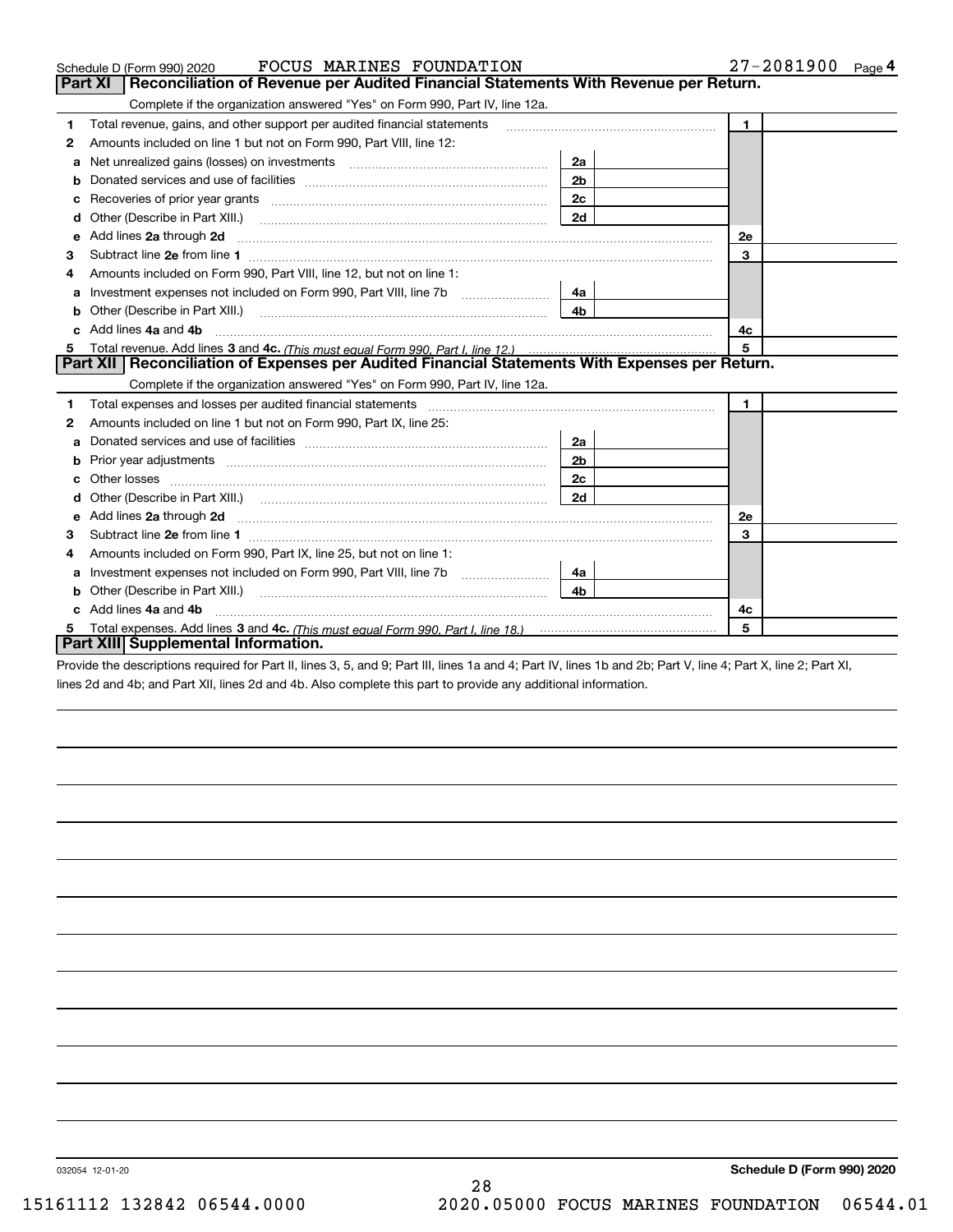#### **SCHEDULE M (Form 990)**

# **Noncash Contributions**

OMB No. 1545-0047

| Department of the Treasury |
|----------------------------|
| Internal Revenue Service   |

**31**

**Complete if the organizations answered "Yes" on Form 990, Part IV, lines 29 or 30.** <sup>J</sup>**2020 Attach to Form 990.**  $\blacktriangleright$ 

**Open to Public Inspection**

|        | Internal Hevenue Service                                                                                                       |                               |                                      | Go to www.irs.gov/Form990 for instructions and the latest information.                               | <b>Inspection</b>                                            |     |    |
|--------|--------------------------------------------------------------------------------------------------------------------------------|-------------------------------|--------------------------------------|------------------------------------------------------------------------------------------------------|--------------------------------------------------------------|-----|----|
|        | Name of the organization                                                                                                       |                               |                                      |                                                                                                      | <b>Employer identification number</b>                        |     |    |
|        | FOCUS MARINES FOUNDATION                                                                                                       |                               |                                      |                                                                                                      | 27-2081900                                                   |     |    |
| Part I | <b>Types of Property</b>                                                                                                       |                               |                                      |                                                                                                      |                                                              |     |    |
|        |                                                                                                                                | (a)<br>Check if<br>applicable | (b)<br>Number of<br>contributions or | (c)<br>Noncash contribution<br>amounts reported on<br>items contributed Form 990, Part VIII, line 1g | (d)<br>Method of determining<br>noncash contribution amounts |     |    |
| 1.     |                                                                                                                                |                               |                                      |                                                                                                      |                                                              |     |    |
| 2      |                                                                                                                                |                               |                                      |                                                                                                      |                                                              |     |    |
| З      | Art - Fractional interests                                                                                                     |                               |                                      |                                                                                                      |                                                              |     |    |
| 4      | Books and publications                                                                                                         | $\mathbf X$                   |                                      |                                                                                                      | 10,450. FAIR MARKET VALUE                                    |     |    |
| 5      | Clothing and household goods                                                                                                   |                               |                                      |                                                                                                      |                                                              |     |    |
| 6      |                                                                                                                                |                               |                                      |                                                                                                      |                                                              |     |    |
| 7      |                                                                                                                                |                               |                                      |                                                                                                      |                                                              |     |    |
| 8      | Intellectual property                                                                                                          |                               |                                      |                                                                                                      |                                                              |     |    |
| 9      | Securities - Publicly traded                                                                                                   |                               |                                      |                                                                                                      |                                                              |     |    |
| 10     | Securities - Closely held stock                                                                                                |                               |                                      |                                                                                                      |                                                              |     |    |
| 11     | Securities - Partnership, LLC, or                                                                                              |                               |                                      |                                                                                                      |                                                              |     |    |
|        | trust interests                                                                                                                |                               |                                      |                                                                                                      |                                                              |     |    |
| 12     | Securities - Miscellaneous                                                                                                     |                               |                                      |                                                                                                      |                                                              |     |    |
| 13     | Qualified conservation contribution -                                                                                          |                               |                                      |                                                                                                      |                                                              |     |    |
|        | Historic structures                                                                                                            |                               |                                      |                                                                                                      |                                                              |     |    |
| 14     | Qualified conservation contribution - Other                                                                                    |                               |                                      |                                                                                                      |                                                              |     |    |
| 15     | Real estate - Residential                                                                                                      |                               |                                      |                                                                                                      |                                                              |     |    |
| 16     | Real estate - Commercial                                                                                                       |                               |                                      |                                                                                                      |                                                              |     |    |
| 17     |                                                                                                                                |                               |                                      |                                                                                                      |                                                              |     |    |
| 18     |                                                                                                                                |                               |                                      |                                                                                                      |                                                              |     |    |
| 19     |                                                                                                                                | X                             |                                      |                                                                                                      | 22,096. FAIR MARKET VALUE                                    |     |    |
| 20     | Drugs and medical supplies                                                                                                     |                               |                                      |                                                                                                      |                                                              |     |    |
| 21     |                                                                                                                                |                               |                                      |                                                                                                      |                                                              |     |    |
| 22     |                                                                                                                                |                               |                                      |                                                                                                      |                                                              |     |    |
| 23     |                                                                                                                                |                               |                                      |                                                                                                      |                                                              |     |    |
| 24     |                                                                                                                                |                               |                                      |                                                                                                      |                                                              |     |    |
| 25     | Other $\blacktriangleright$                                                                                                    |                               |                                      |                                                                                                      |                                                              |     |    |
| 26     | Other $\blacktriangleright$                                                                                                    |                               |                                      |                                                                                                      |                                                              |     |    |
| 27     | Other $\blacktriangleright$                                                                                                    |                               |                                      |                                                                                                      |                                                              |     |    |
| 28     | Other $\blacktriangleright$                                                                                                    |                               |                                      |                                                                                                      |                                                              |     |    |
| 29     | Number of Forms 8283 received by the organization during the tax year for contributions                                        |                               |                                      |                                                                                                      |                                                              |     |    |
|        | for which the organization completed Form 8283, Part V, Donee Acknowledgement                                                  |                               |                                      | 29                                                                                                   |                                                              | 0   |    |
|        |                                                                                                                                |                               |                                      |                                                                                                      |                                                              | Yes | No |
|        | 30a During the year, did the organization receive by contribution any property reported in Part I, lines 1 through 28, that it |                               |                                      |                                                                                                      |                                                              |     |    |
|        | must hold for at least three years from the date of the initial contribution, and which isn't required to be used for          |                               |                                      |                                                                                                      |                                                              |     |    |
|        |                                                                                                                                |                               |                                      |                                                                                                      | 30a                                                          |     | х  |
|        | <b>b</b> If "Yes," describe the arrangement in Part II.                                                                        |                               |                                      |                                                                                                      |                                                              |     |    |
| 31     | Does the organization have a gift acceptance policy that requires the review of any nonstandard contributions?                 |                               |                                      |                                                                                                      | 31                                                           | х   |    |
|        | 32a Does the organization hire or use third parties or related organizations to solicit, process, or sell noncash              |                               |                                      |                                                                                                      |                                                              |     |    |

**33b** If "Yes," describe in Part II. If the organization didn't report an amount in column (c) for a type of property for which column (a) is checked, describe in Part II.

contributions? ~~~~~~~~~~~~~~~~~~~~~~~~~~~~~~~~~~~~~~~~~~~~~~~~~~~~~~

**For Paperwork Reduction Act Notice, see the Instructions for Form 990. Schedule M (Form 990) 2020** LHA

**32a**

X

032141 11-23-20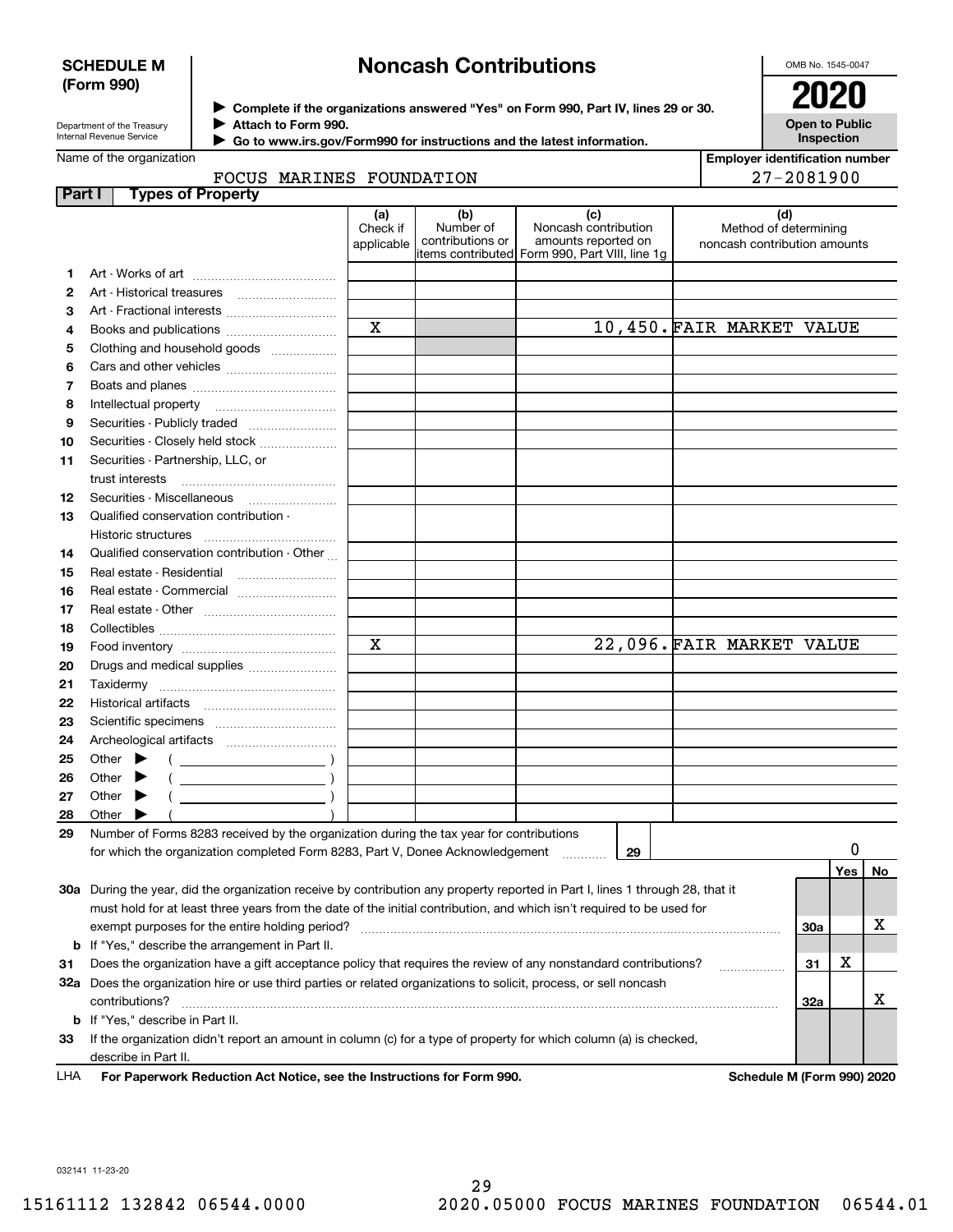Part II | Supplemental Information. Provide the information required by Part I, lines 30b, 32b, and 33, and whether the organization is reporting in Part I, column (b), the number of contributions, the number of items received, or a combination of both. Also complete this part for any additional information.

### SCHEDULE M, PART I, COLUMN (B):

#### NON-CASH CONTRIBUTIONS ARE RECORDED BY THE NUMBER OF CONTRIBUTIONS

RECEIVED.

**Schedule M (Form 990) 2020**

**2**

032142 11-23-20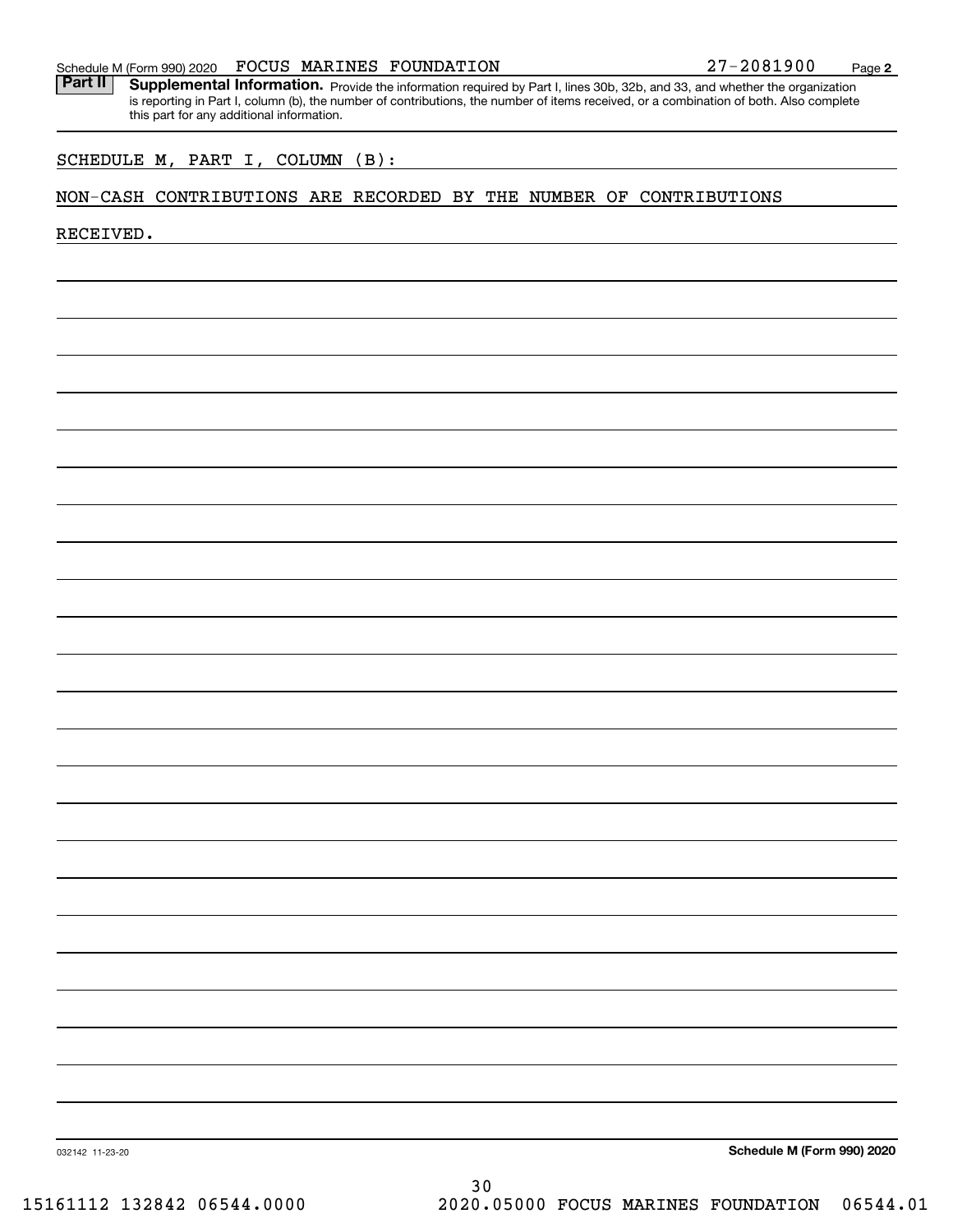**(Form 990 or 990-EZ)**

Department of the Treasury Internal Revenue Service Name of the organization

**SCHEDULE O Supplemental Information to Form 990 or 990-EZ**

**Complete to provide information for responses to specific questions on Form 990 or 990-EZ or to provide any additional information. | Attach to Form 990 or 990-EZ. | Go to www.irs.gov/Form990 for the latest information.**



FOCUS MARINES FOUNDATION 27-2081900

**Employer identification number**

FORM 990, PART I, LINE 1, DESCRIPTION OF ORGANIZATION MISSION:

TO DEVELOP AND ADMINISTER PROGRAMS FOR WOUNDED WARRIORS WHICH WILL

ASSIST THEM IN THEIR TRANSITION FROM MILITARY TO CIVILIAN LIVES.

FORM 990, PART III, LINE 4A, PROGRAM SERVICE ACCOMPLISHMENTS:

FOCUS: FOCUS MARINES FOUNDATION CONDUCTS FOUR, MULTI-FACETED,

SEVEN-DAY, TRANSFORMATIVE PROGRAMS DURING THE YEAR TO ASSIST WOUNDED

MARINES AND NAVY CORPSMEN IN THEIR TRANSITION FROM THE BATTLEFIELD TO

CIVILIAN LIFE. ALL COSTS, INCLUDING AIRFARE, LODGING AND MEALS ARE

PAID BY FMF. TO DATE, FMF HAS SERVED NEARLY 1,000 WARRIORS.

UPON LEAVING THE MILITARY, MANY WARRIORS, ESPECIALLY THOSE SUFFERING

PHYSICAL WOUNDS OR THE EMOTIONAL WOUNDS OF PTS/TBI, EXPERIENCE

DEPRESSION AND A LACK OF DIRECTION WHICH CAN LEAD TO CONFUSION, DESPAIR

AND, TRAGICALLY, SUICIDE. THESE SYMPTOMS CAN PERSIST OVER YEARS IF NOT

PROPERLY ADDRESSED.

032211 11-20-20 LHA For Paperwork Reduction Act Notice, see the Instructions for Form 990 or 990-EZ. Schedule O (Form 990 or 990-EZ) 2020 DURING THE WEEK AT FOCUS, PARTICIPANTS ARE GIVEN THE TOOLS TO BUILD REWARDING AND MEANINGFUL LIVES. THE PROGRAM STARTS WITH AN INTENSE, INTROSPECTIVE, 3-DAY WORKSHOP TO RECOGNIZE AND PURGE NEGATIVE TENDENCIES AND TO EMBRACE AND OVERCOME THE DIFFICULTIES OF CIVILIAN LIFE. SUPERB MOTIVATIONAL SPEAKERS INSPIRE PARTICIPANTS TO RISE ABOVE THEIR CHALLENGES, REJECT VICTIMIZATION, ADOPT POSITIVE HABITS, AND RECOGNIZE THEIR INHERENT POTENTIAL. PARTICIPANTS ARE COACHED IN PRACTICAL LIFE SKILLS SUCH AS NETWORKING, RESUME WRITING, MOCK INTERVIEWS AND OTHER IMPORTANT TALENTS. DURING THE WEEK, PARTICIPANTS

31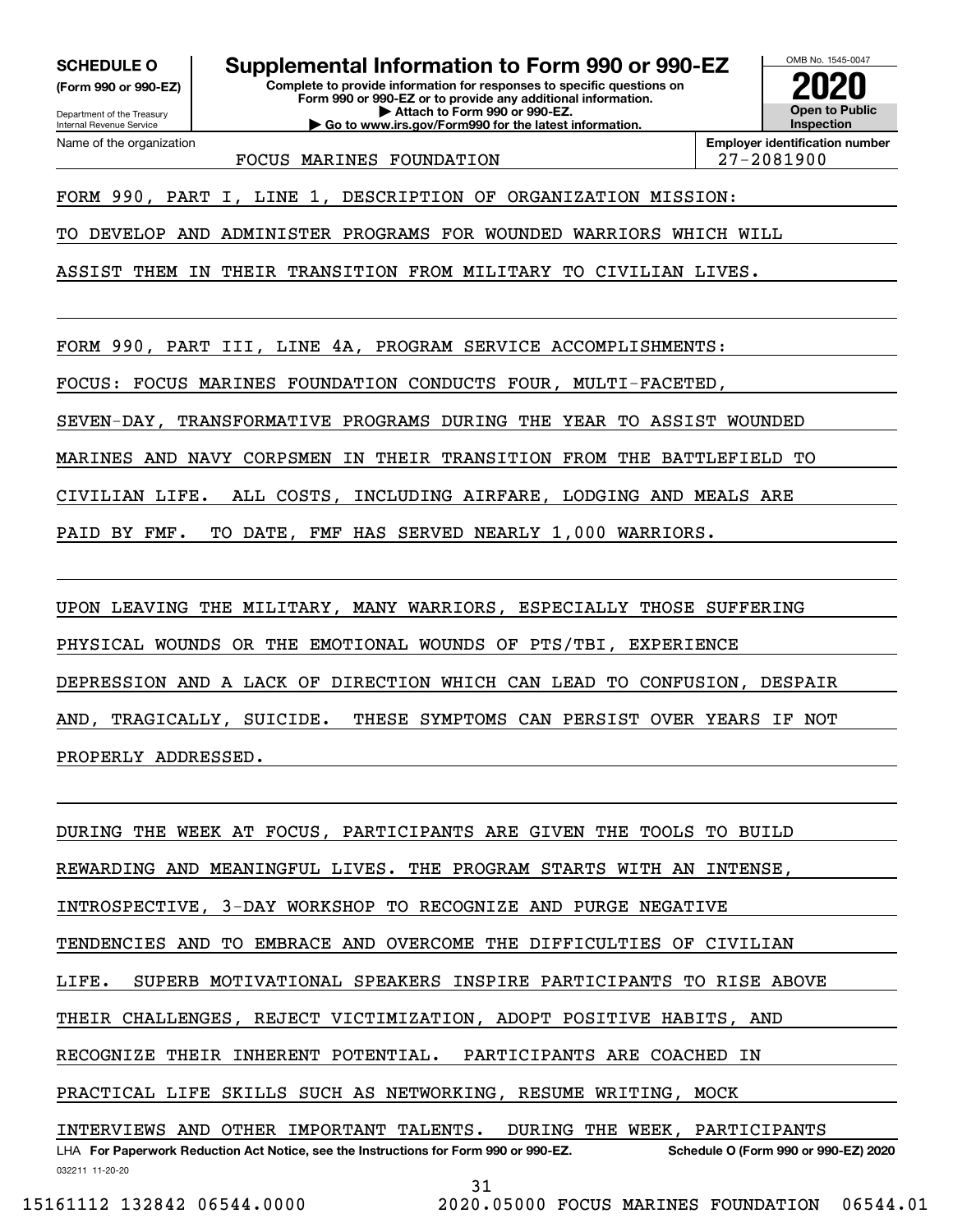FOCUS MARINES FOUNDATION 27-2081900

EXPERIENCE RENEWED HOPE AND DIRECTION, DEVELOP POSITIVE

CHARACTERISTICS, EXPERIENCE ENHANCED SELF-WORTH, AND ARE RE-COMMITTED

TO THEMSELVES AND THEIR FAMILIES AND FRIENDS.

FORM 990, PART VI, SECTION A, LINE 2:

COT FOX AND RICK MEYER HAVE A BUSINESS RELATIONSHIP.

FORM 990, PART VI, SECTION B, LINE 11B:

FORM 990 IS PREPARED BY AN INDEPENDENT PUBLIC ACCOUNTING FIRM, REVIEWED BY

THE TREASURER AND PROVIDED TO THE BOARD OF DIRECTORS PRIOR TO FILING.

FORM 990, PART VI, SECTION B, LINE 12C:

ON AN ANNUAL BASIS, BOARD MEMBERS AND KEY EMPLOYEES ARE ASKED TO REVIEW THE CONFLICT OF INTEREST POLICY AND DISCLOSE ANY CONFLICTS. BOARD MEMBERS ARE ALSO REQUIRED TO REFRAIN FROM VOTING IF THERE IS A CONFLICT OF INTEREST.

FORM 990, PART VI, SECTION B, LINE 15:

THE COMPENSATION FOR BOTH THE VICE-PRESIDENT, DEVELOPMENT AND THE FOCUS PROGRAM COORDINATOR ARE MONITORED TO ENSURE THAT SUCH COMPENSATION IS APPROPRIATE GIVEN THE SIZE AND MISSION OF FOCUS MARINES FOUNDATION (FMF). THE COMPENSATION PAID TO THE VICE-PRESIDENT, DEVELOPMENT IS WELL BELOW THE MEDIAN EXPECTED ANNUAL PAY FOR A TYPICAL FUNDRAISING COORDINATOR PER GUIDESTAR'S COMPENSATION REPORT. FURTHERMORE, BASED UPON ROBERT HALF'S SALARY GUIDE, FMF'S FOCUS PROGRAM COORDINATOR'S SALARY IS WELL WITHIN THE SALARY RANGE OF COMPARABLE POSITIONS IN SIMILAR SIZED ORGANIZATIONS.

FORM 990, PART VI, SECTION C, LINE 19:

032212 11-20-20 **Schedule O (Form 990 or 990-EZ) 2020** ARTICLES OF INCORPORATION, BYLAWS AND CONFLICT OF INTEREST STATEMENT ARE 32

15161112 132842 06544.0000 2020.05000 FOCUS MARINES FOUNDATION 06544.01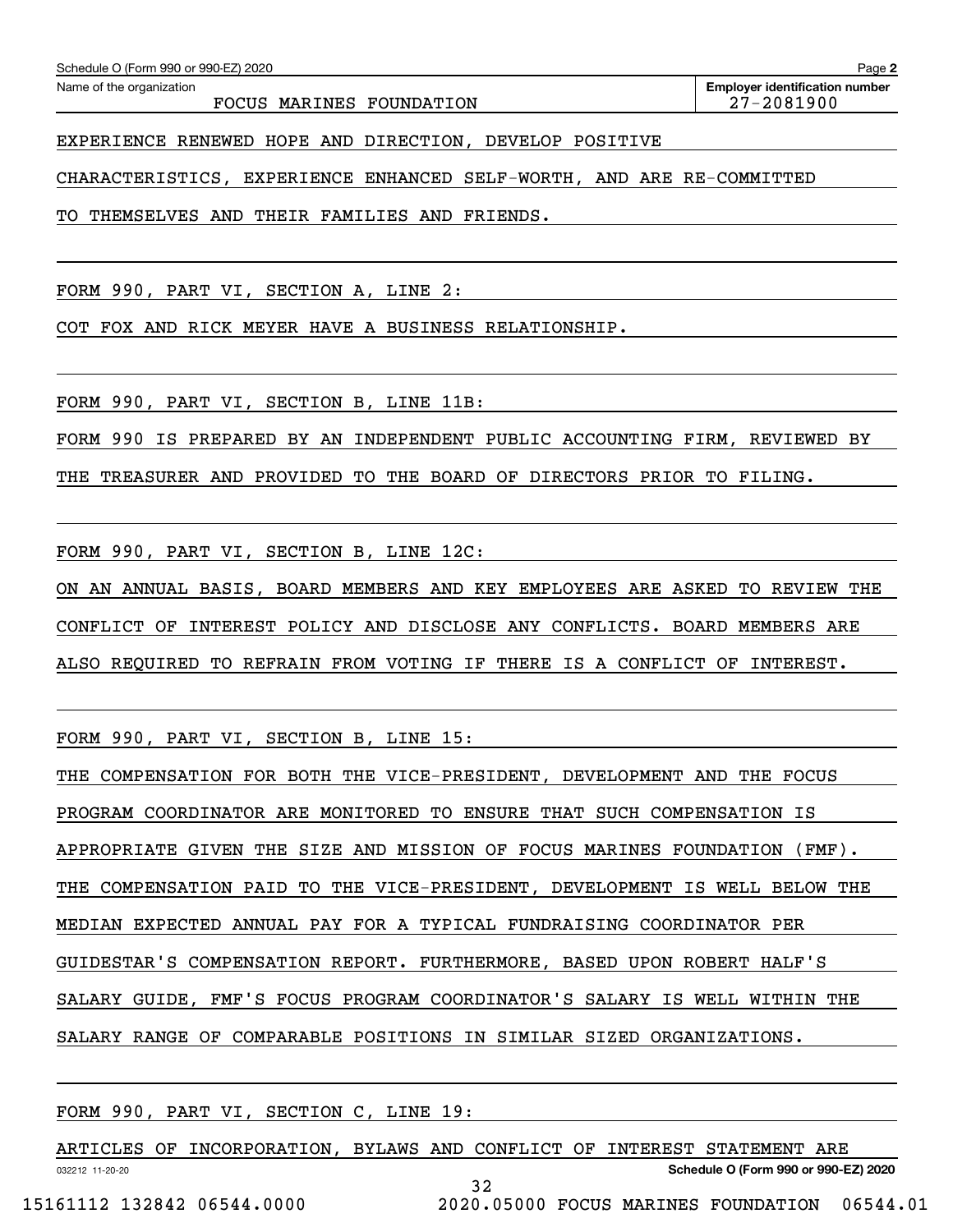| Schedule O (Form 990 or 990-EZ) 2020                   | Page 2                                              |
|--------------------------------------------------------|-----------------------------------------------------|
| Name of the organization<br>FOCUS MARINES FOUNDATION   | <b>Employer identification number</b><br>27-2081900 |
| MADE AVALABLE UPON WRITTEN REQUEST.                    |                                                     |
| FORM 990, PART IX, LINE 11G, OTHER FEES:               |                                                     |
| SPEAKERS FEES:                                         |                                                     |
| PROGRAM SERVICE EXPENSES                               | 46,348.                                             |
| MANAGEMENT AND GENERAL EXPENSES                        | 0.                                                  |
| FUNDRAISING EXPENSES                                   | 0.                                                  |
| TOTAL EXPENSES                                         | 46,348.                                             |
| OTHER FEES:                                            |                                                     |
| PROGRAM SERVICE EXPENSES                               | 1,954.                                              |
| MANAGEMENT AND GENERAL EXPENSES                        | 264.                                                |
| FUNDRAISING EXPENSES                                   | 1,289.                                              |
| TOTAL EXPENSES                                         | 3,507.                                              |
| MENTORS:                                               |                                                     |
| PROGRAM SERVICE EXPENSES                               | 9,500.                                              |
| MANAGEMENT AND GENERAL EXPENSES                        | 0.                                                  |
| FUNDRAISING EXPENSES                                   | 0.                                                  |
| TOTAL EXPENSES                                         | 9,500.                                              |
| TOTAL OTHER FEES ON FORM 990, PART IX, LINE 11G, COL A | 59,355.                                             |
|                                                        |                                                     |
|                                                        |                                                     |
|                                                        |                                                     |
|                                                        |                                                     |
| 032212 11-20-20                                        | Schedule O (Form 990 or 990-EZ) 2020                |